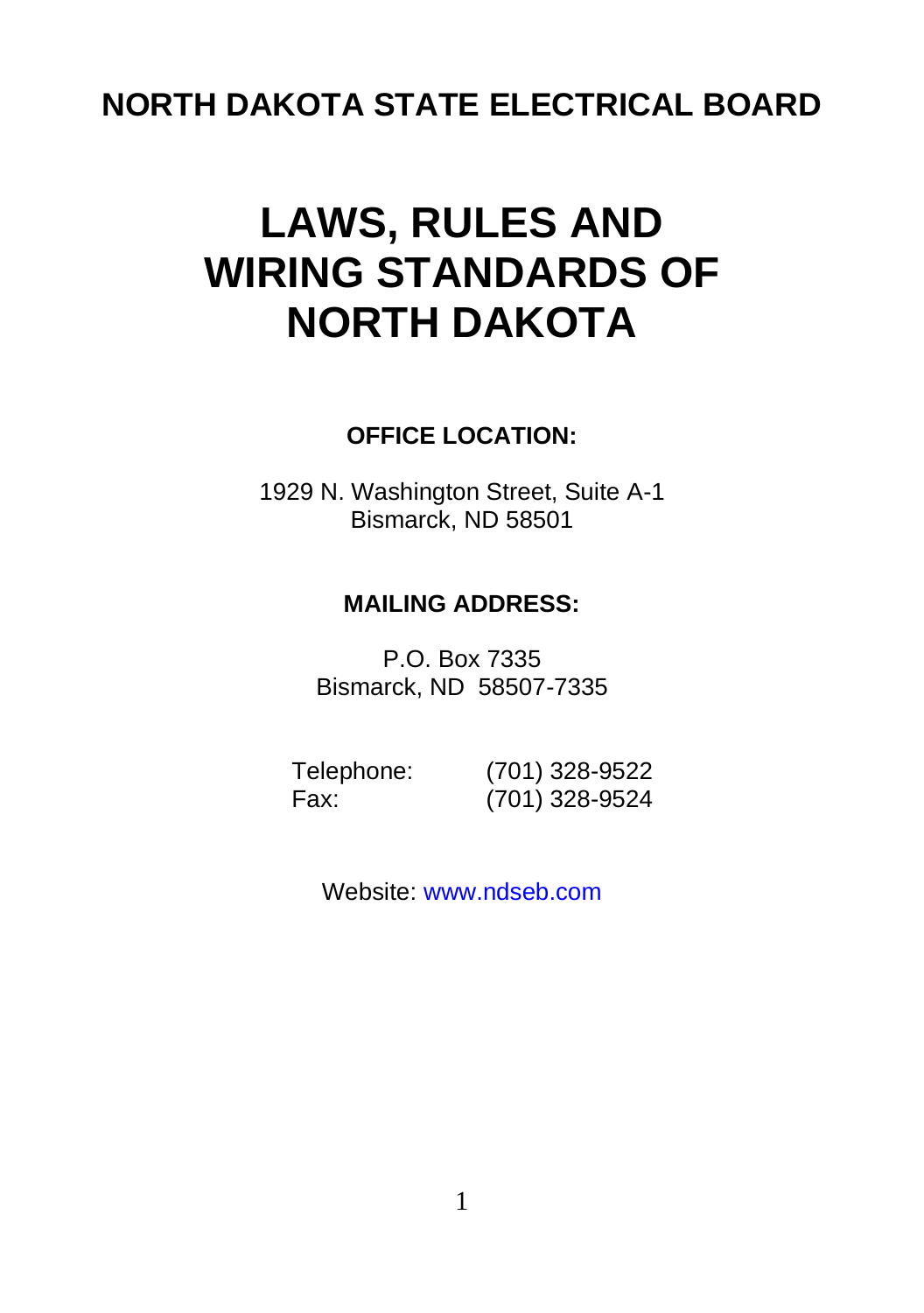#### **TABLE OF CONTENTS**

#### **STATE ELECTRICAL LAWS (Chapter 43-09) Page** Definitions ...........................................................................................5 State Electrical Board - Members - Terms of Office - Vacancies..........6 Officers of Board - Compensation of Members ....................................6 Powers and Duties of State Electrical Board- Biennial Report..............7 Meetings of Board ..............................................................................7 Expenses of Board - How Paid............................................................7 License Required – Examination – Board to Issue License..................7 Conviction Not Bar to Licensure - Exceptions ......................................8 Advertising Prohibited – Exceptions – Liability – Penalty .....................8 Types of Licenses................................................................................8 Qualifications.......................................................................................9 Examination - Requirements................................................................10 License Fees.......................................................................................10 Apprentice Electrician Registration ......................................................10 Inspectors - License Required - Exception...........................................10 Renewal of License – Denial, Suspension, or Revocation of Licenses.10 Education ............................................................................................11 When License Not Required................................................................12 Journeyman Electrician's Permit..........................................................12 Apprentice...........................................................................................12 Report of Work Done by Licensee .......................................................13 Installations Made With Master Electrician, Class B Electrician or Power Limited Electrician – Requirement for Liability Insurance…...13 Standard for Wiring, Apparatus and Equipment ...................................13 Inspection of Installation – Condemnation ...........................................14 Criminal Penalty – Civil Proceedings ...................................................14 License to Nonresidents – Reciprocity.................................................15 Exemption for Coal Mines....................................................................15

#### **GENERAL ADMINISTRATION (24.1-01)**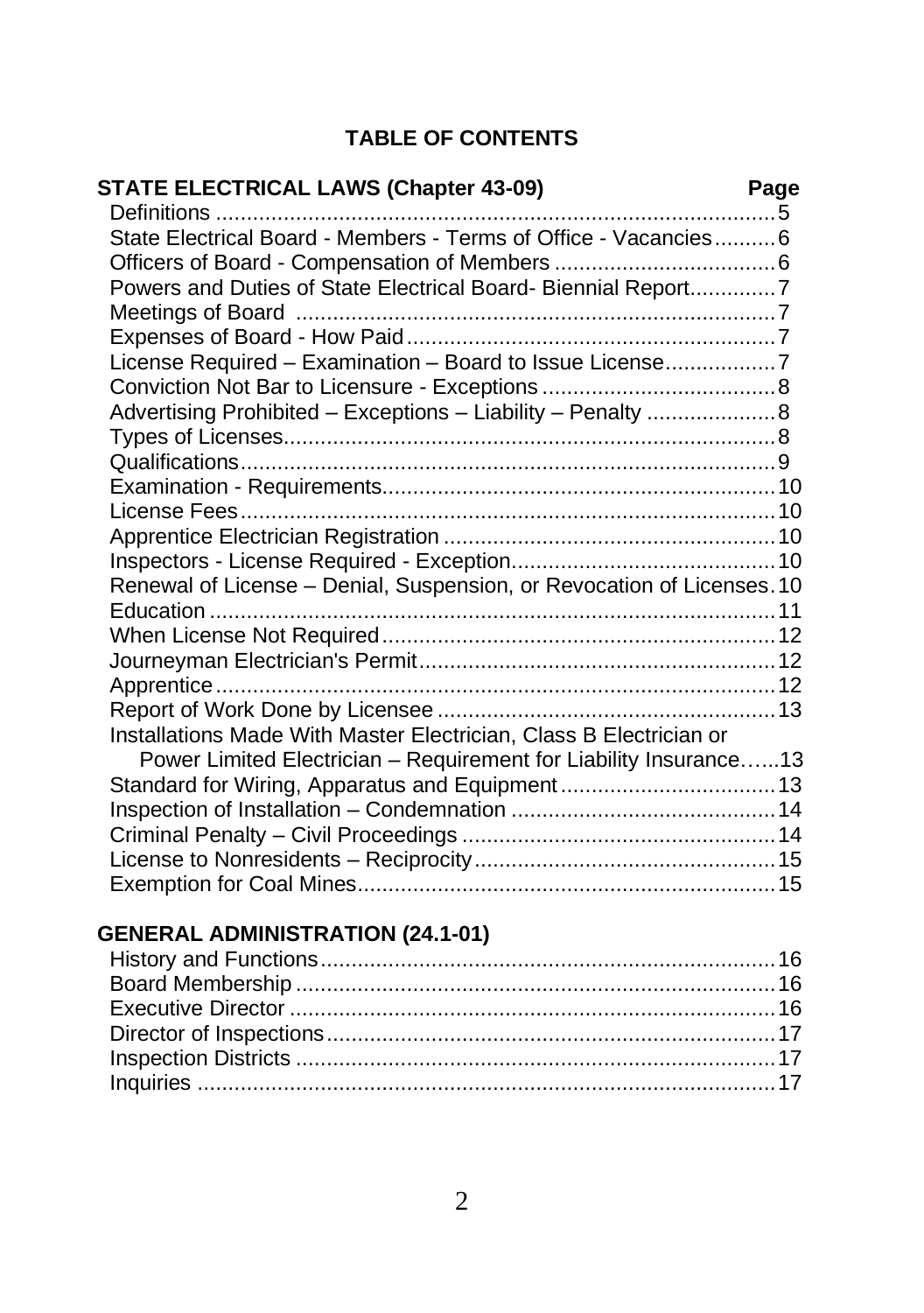#### **DEFINITIONS, GENERAL STATEMENT OF POLICY AND INTERPRETATIVE RULES (24.1-02) Page**

### **LICENSURE OF ELECTRICIANS (24.1-03)**

| Applications, Examination, and Annual License Fees21 |  |
|------------------------------------------------------|--|
|                                                      |  |
|                                                      |  |
|                                                      |  |
|                                                      |  |
|                                                      |  |
|                                                      |  |
|                                                      |  |
|                                                      |  |

#### **EDUCATION (24.1-04)**

| Education Requirements for Licensure and Renewal28 |  |
|----------------------------------------------------|--|
|                                                    |  |
|                                                    |  |
|                                                    |  |

#### **ELECTRICAL WIRING CERTIFICATES (24.1-05)**

#### **ELECTRICAL WIRING STANDARDS (24.1-06)**

| Markings of Means of Egress, Illumination of Means of Egress, 40 |  |
|------------------------------------------------------------------|--|
| and Emergency Lighting                                           |  |
| Smoke Alarms, Heat Alarms, Fire Alarm Systems and Carbon 40      |  |
| Monoxide Alarm Requirements for Evacuation and Life Safety       |  |
|                                                                  |  |
|                                                                  |  |
|                                                                  |  |
|                                                                  |  |
|                                                                  |  |
|                                                                  |  |
|                                                                  |  |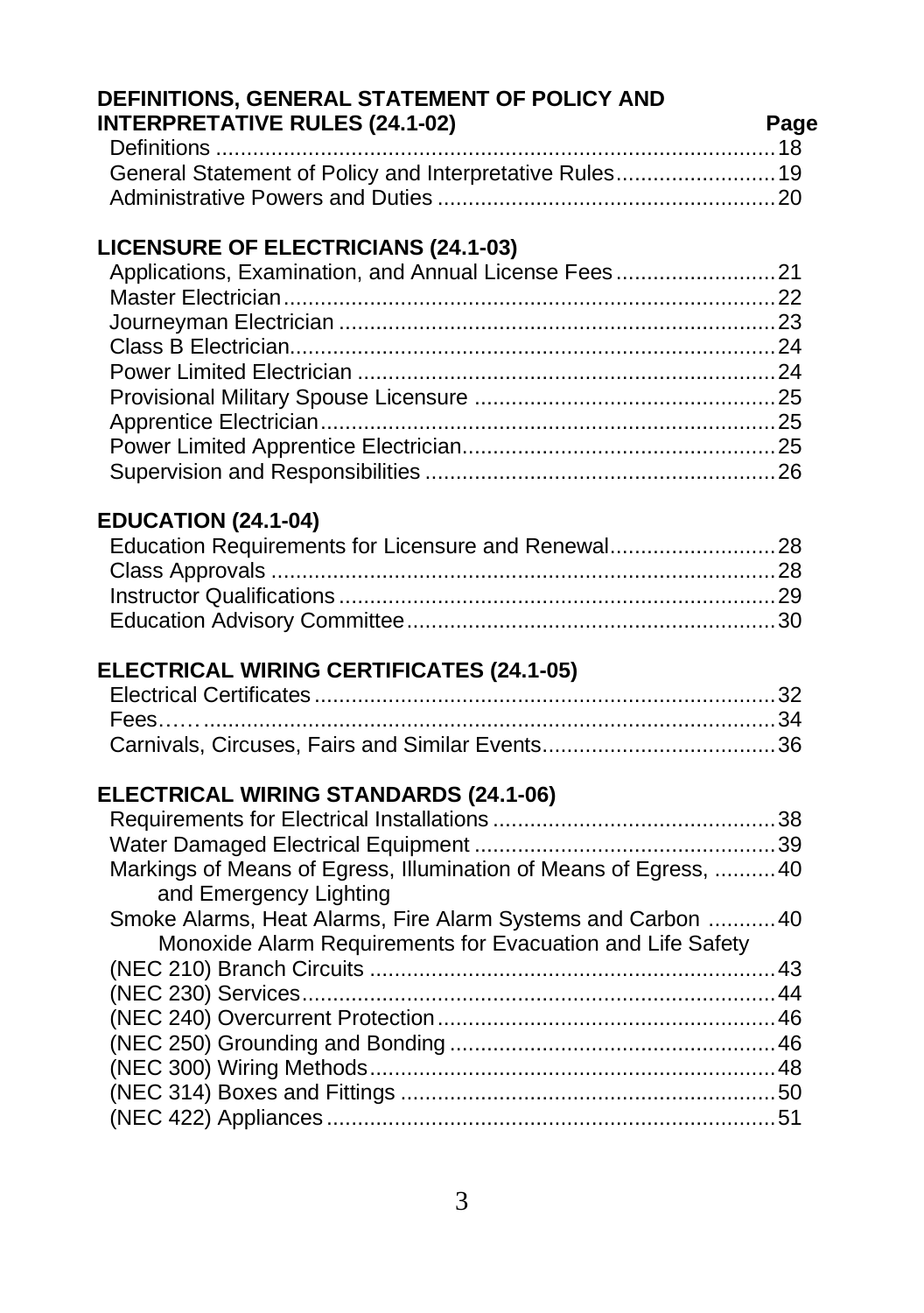| Page |
|------|
|      |
|      |
|      |

#### **APPENDIX Page**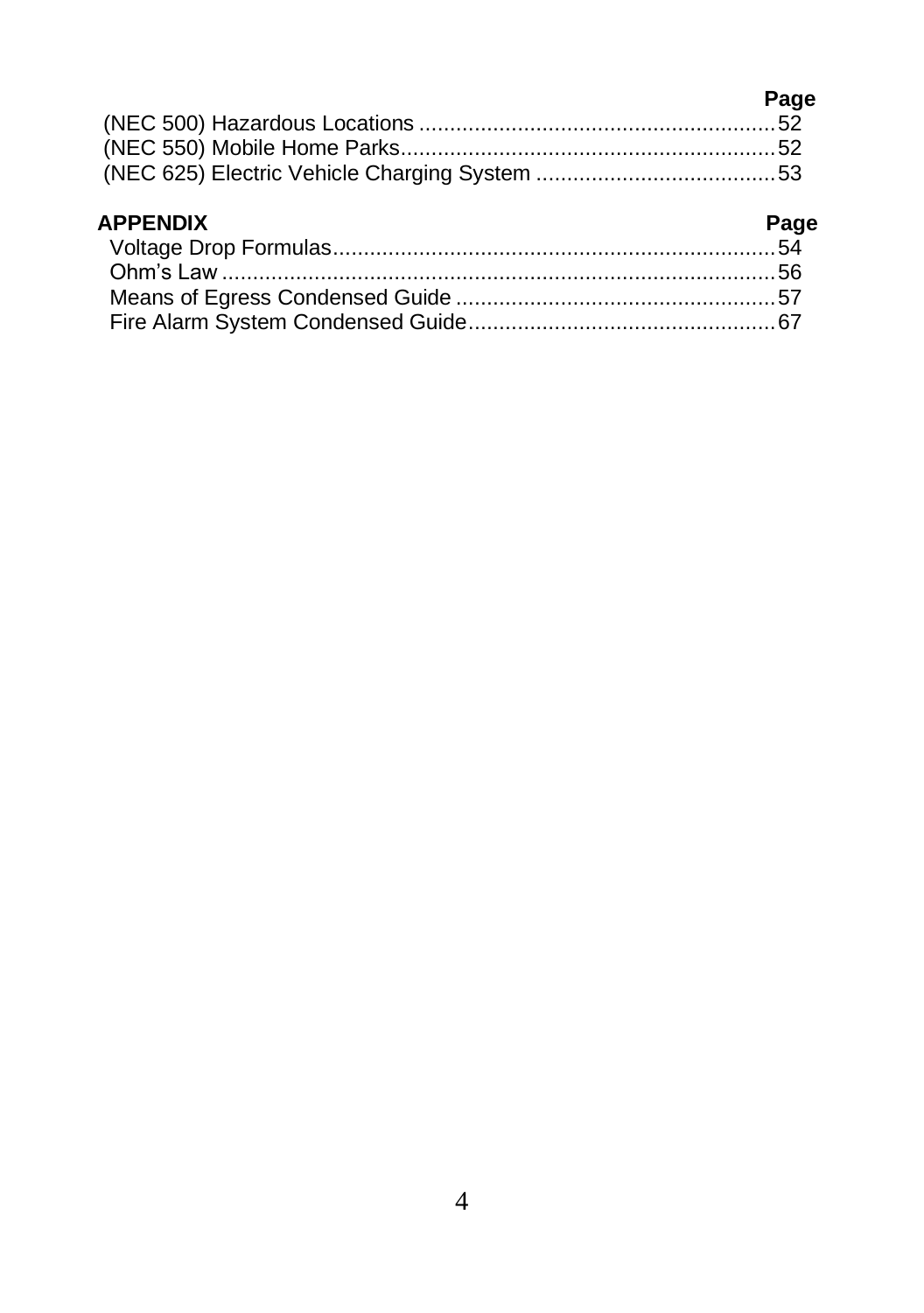#### **CHAPTER 43-09**

#### **ELECTRICIANS**

**43-09-01. Definitions.** In this chapter, unless the context or subject matter otherwise requires:

- 1. "Apprentice electrician" means an individual who is learning the trade under the personal supervision of a state-licensed electrician.
- 2. "Board" means the state electrical board.
- 3. "Class B electrician" means an individual who has the necessary qualifications, training, and technical knowledge to wire, install, and repair electrical apparatus and equipment in accordance with the standard rules and regulations governing such work, who has eighteen months' experience in farmstead or residential wiring, and passed an examination before the state electrical board based upon the national electrical code as it applies to farmstead or residential wiring.
- 4. "Journeyman electrician" means an individual who has the necessary qualifications, training, and technical knowledge to wire, install, and repair electrical apparatus and equipment and power limited systems in accordance with the standard rules and regulations governing such work.
- 5. "Licensee" means an individual who holds a valid license issued by the board.
- 6. "Master electrician" means an individual who has the necessary qualifications, training, experience, and technical knowledge to plan, lay out, and supervise the installation and repair of electrical wiring apparatus, and equipment for electric light, heat, power, and power limited systems, in accordance with the standard rules and regulations governing such work.
- 7. "Nonelectrical system" means a system as defined by the articles contained in chapter 8 and other articles which contains class II or class III circuits and systems as defined by the national electrical code, as adopted by the board. Although the board may expand this definition, the board may not narrow this definition. The term does not include a circuit or system that is installed: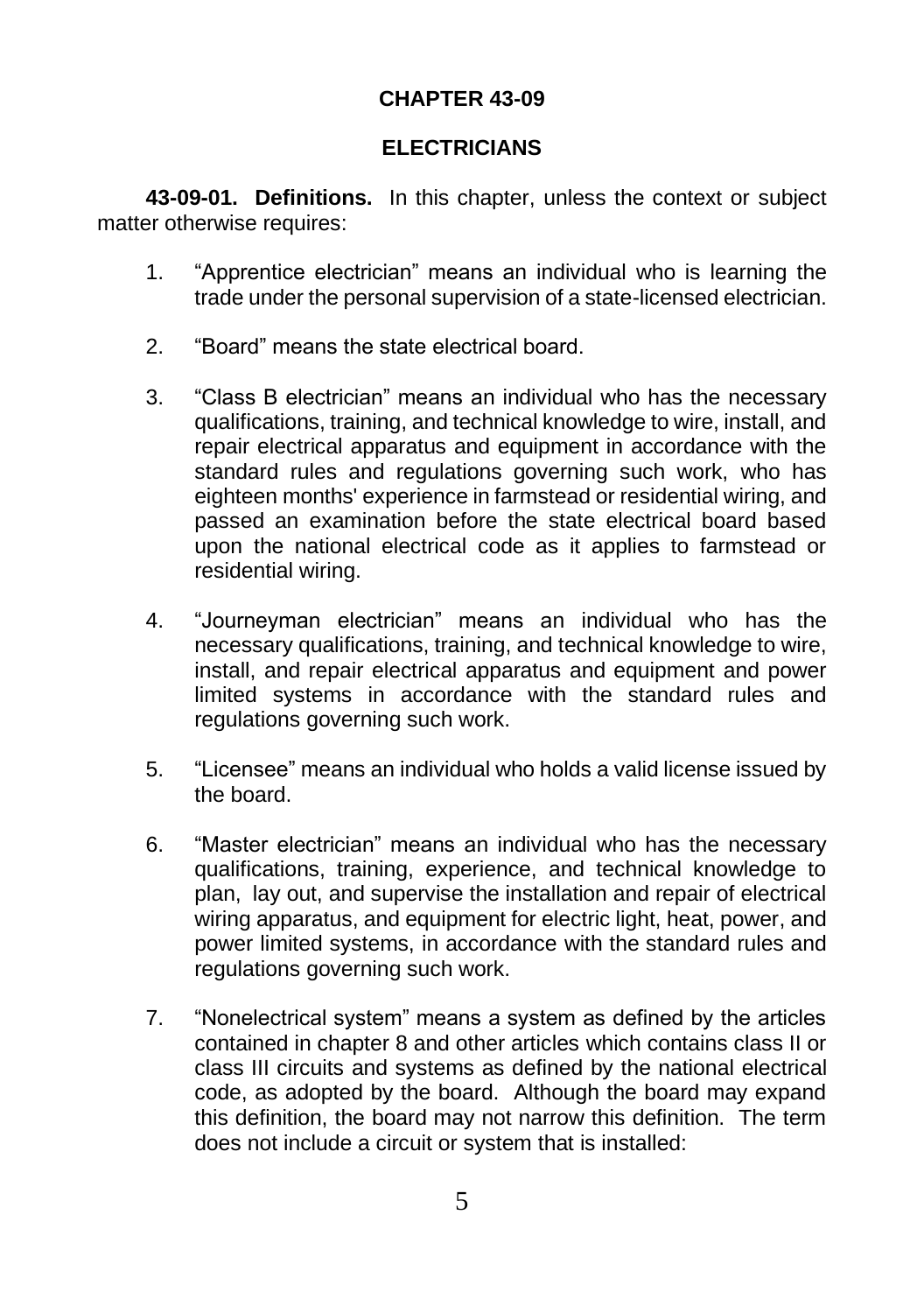- a. Within an area of special occupancies, as defined under articles 500 through 517 of the national electrical code.
- b. For heat, light, or power.
- c. For the control of heat, light, or power, unless the circuit or system employs digital communication.
- 8. "Power limited electrician" means an individual who has the necessary qualifications, training, experience, and technical knowledge to plan, layout, and supervise the installation and repair of a power limited system.
- 9. "Power limited system" means a system as defined by the articles contained in chapter 8 and other articles which contains class II or class III circuits and systems as defined by the national electrical code, as adopted by the board. Although the board may expand this definition, the term does not include a nonelectrical system.

**43-09-02. State electrical board - Members - Terms of office - Vacancies.** The state electrical board must consist of five members appointed by the governor for a term of five years with their terms of office so arranged that one term and only one term expires on June thirtieth of each year. One member of the board shall represent the public and may not be directly associated with the electrical industry. The board must include a master electrician who is a contractor, a journeyman electrician, a consumer member of a rural electric cooperative, and a person associated with an investor-owned utility. A member of the board shall qualify by taking the oath of office required of civil officers and shall hold his office until his successor is appointed and qualified. The governor shall fill any vacancy by appointment for the unexpired term of office.

**43-09-03. Qualifications of members of board.** Repealed by S.L. 1949, ch. 287, § 11.

**43-09-04. Officers of board - Compensation of members.** The members of the board shall select from their members a president, a treasurer, and a secretary. Each appointive member of the board is entitled to receive such amount as may be set by the board, and in addition thereto, each member shall receive the necessary and actual expenses incurred by the member in the discharge of the member's duties. The mileage and travel expense allowed may not exceed the amount provided for in section 54-06- 09.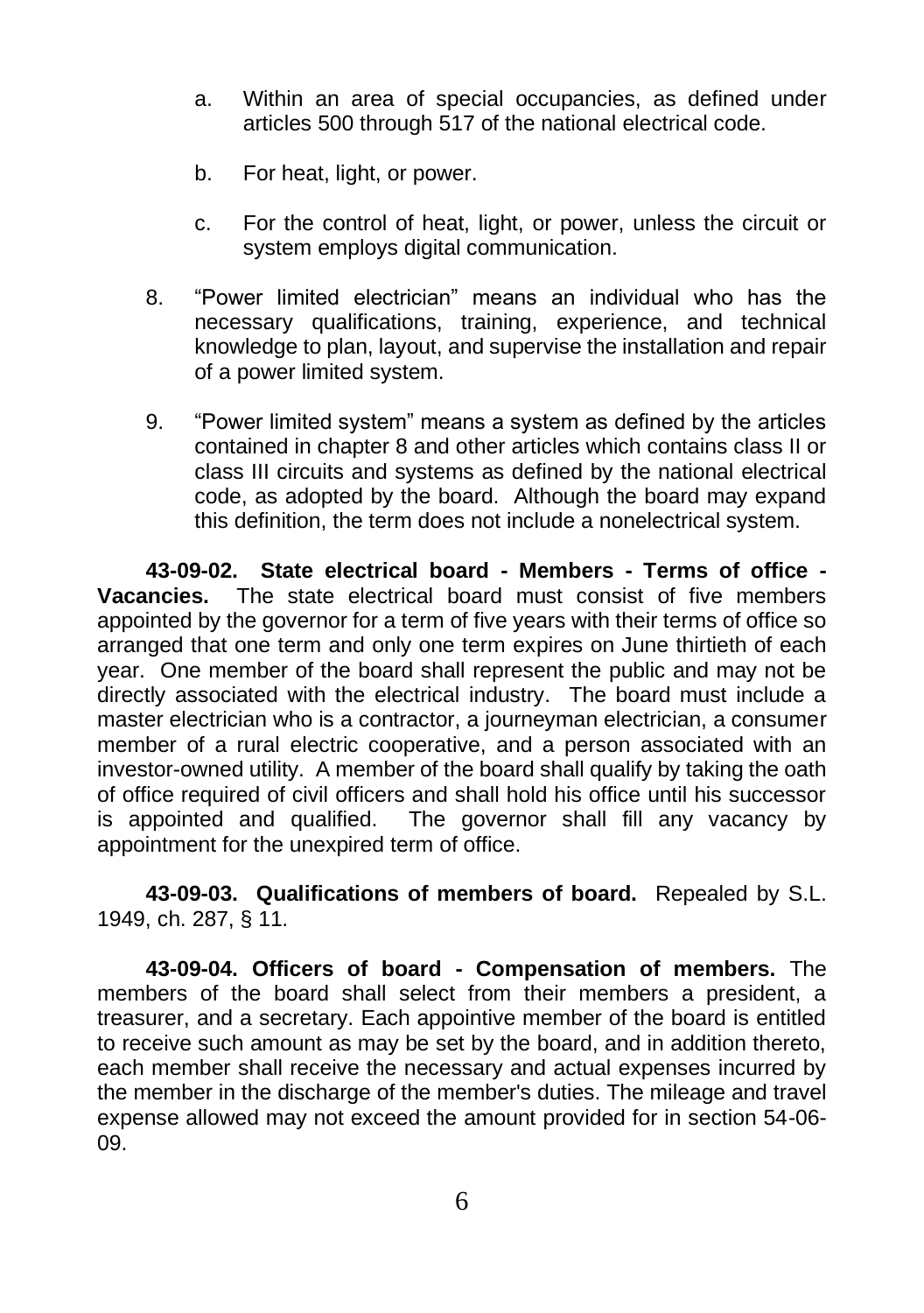**43-09-05. Powers and duties of state electrical board - Biennial report.** The board shall adopt a seal and may adopt reasonable rules to carry out this chapter. The board may submit a biennial report to the governor and the secretary of state in accordance with section 54-06-04. The board shall appoint qualified inspectors. Upon receipt of notice of completion of any electrical wiring or power limited system installation involving a value of five hundred dollars or more, the inspector shall inspect the electrical or power limited system installation and approve or condemn that installation. The inspector shall make a report of the inspection on forms prescribed by the board.

**43-09-06. Meetings of board.** The board shall hold a meeting in the month of January of each year in the city of Bismarck and may hold such other meetings as are necessary to conduct examinations and perform the other duties coming before it. Special meetings must be held at the time and place determined by the president, and upon ten days written notice given by him to each member of the board.

**43-09-07. Expenses of board - How paid.** All reasonable and necessary expenses incurred in conducting the business of the board must be allowed and paid by the board.

**43-09-08. Treasurer to hold moneys of board - Use - Disbursement.** Repealed by S.L. 1971, ch. 510, § 15.

#### **43-09-09. License required - Examination - Board to issue license.**

- 1. A person may not undertake or plan to undertake with another person to plan, lay out, supervise, install, make additions, make alterations, or make repairs, in the installation of wiring, apparatus, or equipment for electric light, heat, or power or for a power limited system unless licensed by the board.
- 2. The board shall examine an applicant for licensure and if, upon a technical and practical examination, the applicant is found to possess the required knowledge and skill and to be versed in the laws of electricity, the applicant shall be issued a license in the class for which the applicant was examined. The license must be signed by the president and the secretary of the board and attested by the seal of the board.
- 3. Each licensee or permit holder shall report that individual's licensing or renewals to the electrical inspector, if there is one, in the city in which that individual operates.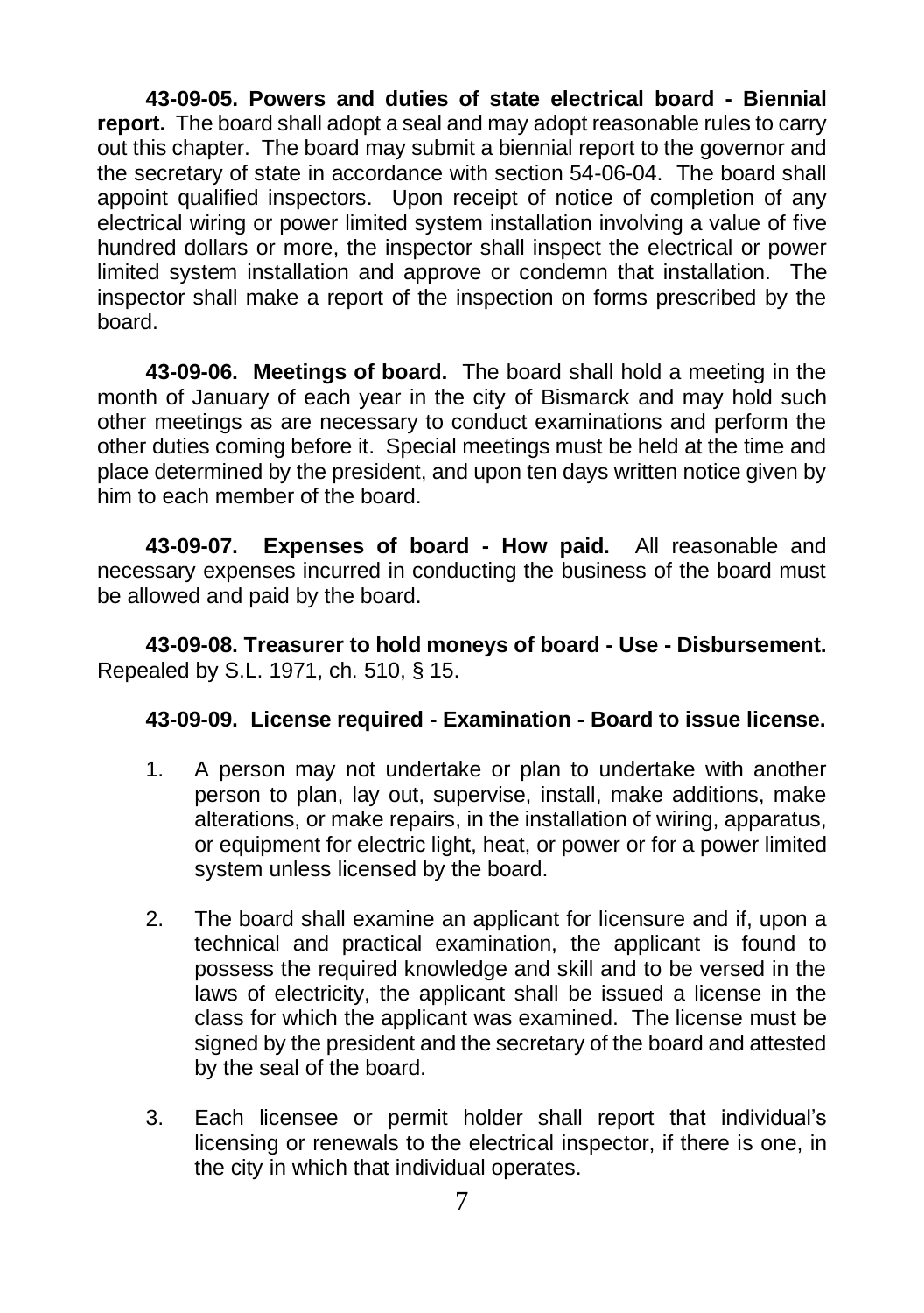**43-09-09.1. Conviction not bar to licensure - Exceptions.** Conviction of an offense does not disqualify a person from licensure under this chapter unless the board determines that the offense has a direct bearing upon a person's ability to serve the public as an electrician or that, following conviction of any offense, the person is not sufficiently rehabilitated under section 12.1-33-02.1.

#### **43-09-09.2. Advertising prohibited - Exceptions - Liability - Penalty.**

- 1. Except as provided in this section, if a license is required under section 43-09-09, a person may not advertise to contract for electrical services without being licensed as or being associated with a class B electrician, master electrician, or power limited electrician, unless that person intends to contract the electrical services with a licensed electrical contractor.
- 2. If a person associates with an electrician under subsection 1 and that association ends, that person is jointly and severally liable for any contracts entered under that association.
- 3. a. A person violating this section is guilty of a class B misdemeanor for a first conviction, but no fine in excess of one hundred dollars and no term of imprisonment may be imposed.
	- b. A person violating this section is guilty of a class A misdemeanor for a second or subsequent conviction, but the penalties are as follows:
		- (1) For a second conviction, no fine in excess of one thousand dollars and no term of imprisonment may be imposed.
		- (2) For a third or subsequent conviction, a fine not to exceed one thousand dollars, or imprisonment not to exceed thirty days, or both, may be imposed.

**43-09-10. Types of licenses.** The classes of electricians who may be licensed under section 43-09-09 are:

- 1. Master electrician.
- 2. Journeyman electrician.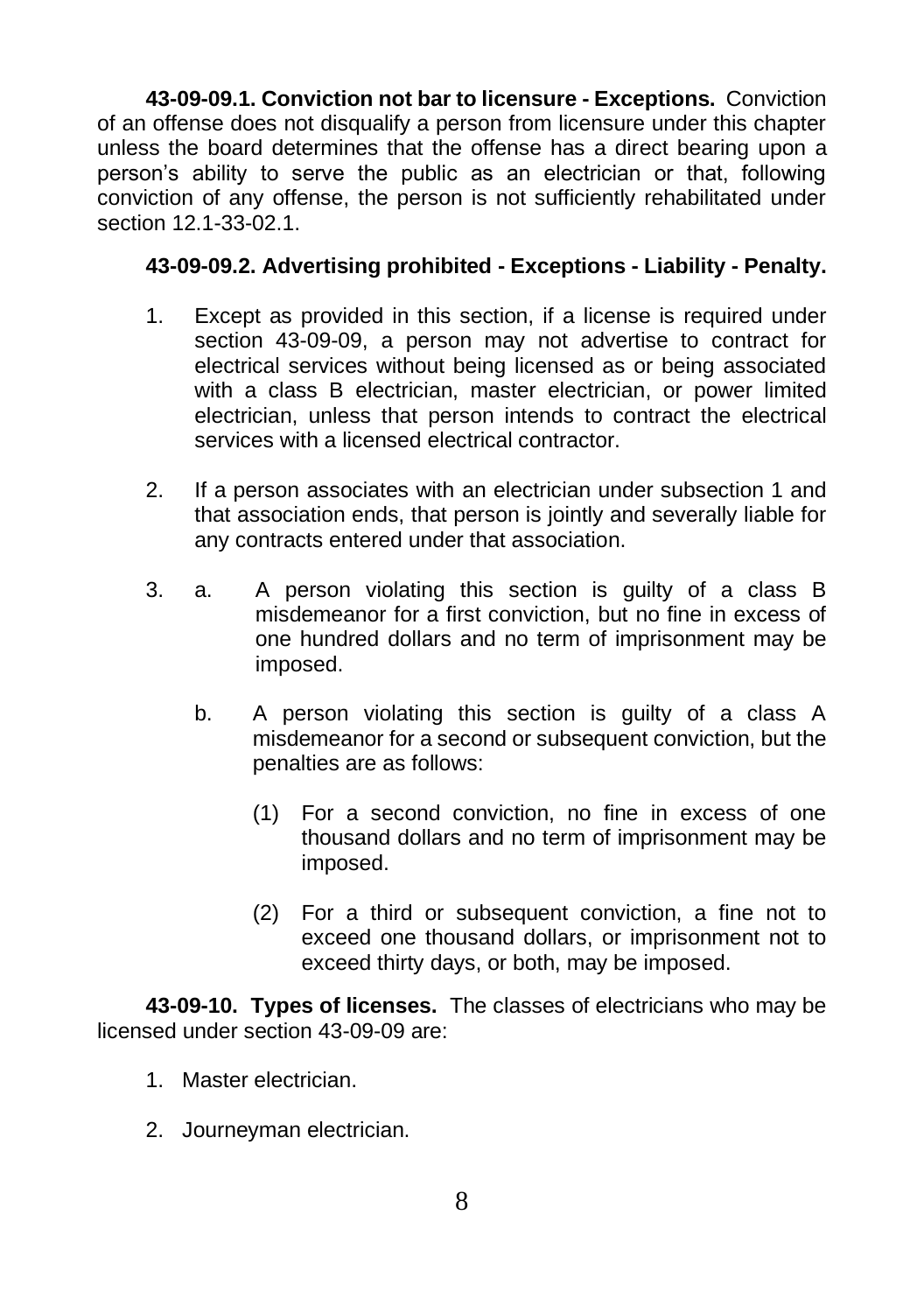- 3. Class B electrician.
- 4. Power limited electrician.

**43-09-11. Qualifications.** An applicant for an electrician's license must have the following experience and training:

- 1. For licensure as a master electrician, an applicant must have completed one year's experience as a licensed journeyman electrician.
- 2. For licensure as a journeyman electrician, an applicant must have:
	- a. Completed eight thousand hours experience in installing and repairing electrical wiring, apparatus, and equipment, which experience may not be obtained in less than three years.
	- b. Effective for an applicant who registered with the board as an apprentice after January 31, 2008, completed at least one of the following:
		- (1) Successfully completed apprenticeship training approved by the board and completed eight thousand hours' experience in installing and repairing electrical wiring, apparatus, and equipment.
		- (2) Successfully completed an appropriate course of study, which may not be less than two years or the equivalent of two years, at a board-approved institution of higher education and completed eight thousand hours' experience in installing and repairing electrical wiring, apparatus, and equipment. The board may determine equivalent hours of education that may be applied as a credit against the eight thousand hours' experience requirement under this paragraph.
- 3. For licensure as a class B electrician, eighteen months' experience in farmstead or residential wiring.
- 4. For licensure as a power limited electrician:
	- a. Hold a valid board-recognized tradesman certification; or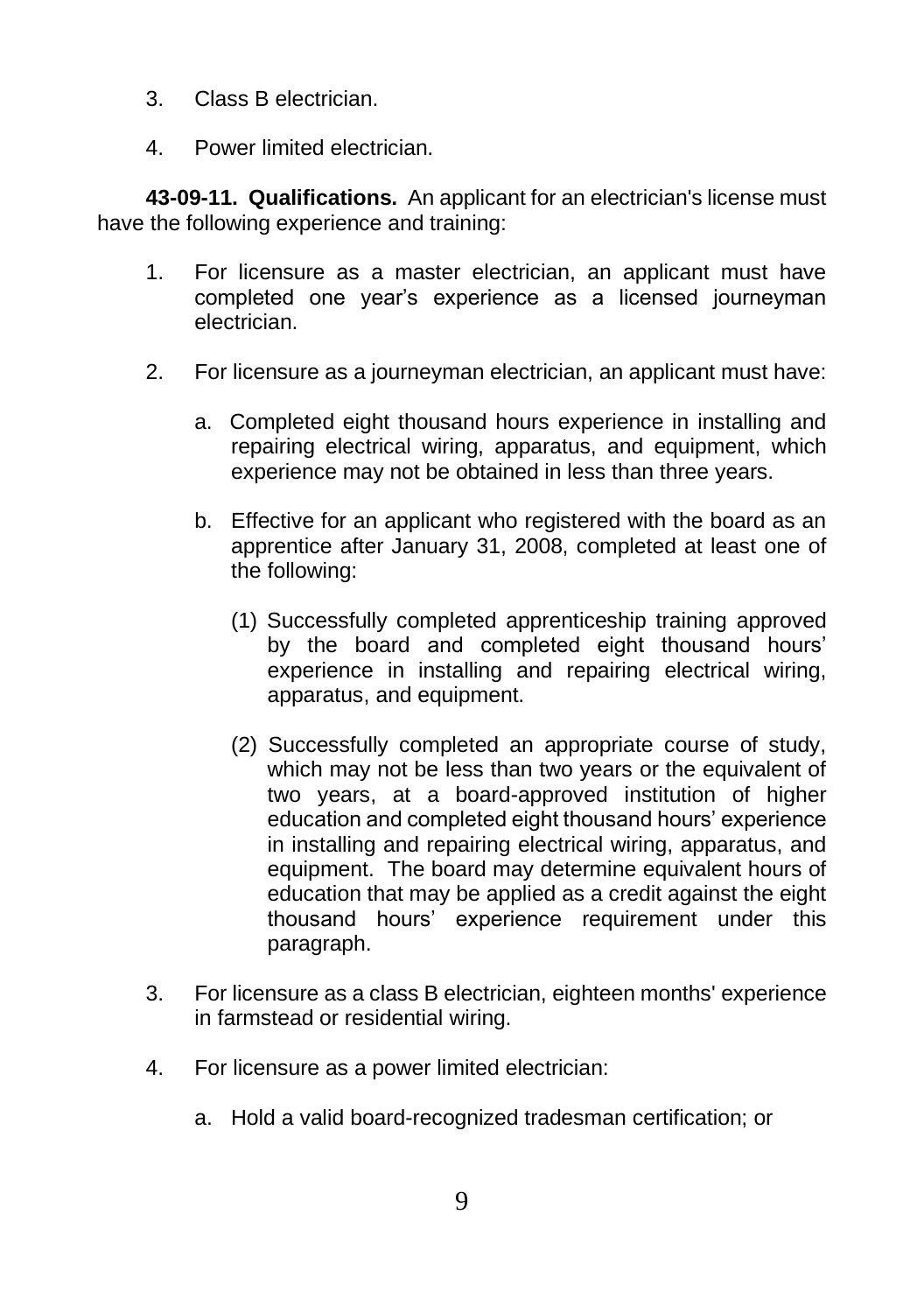b. Possess the necessary work experience and training, as approved by the board.

**43-09-12. Examination - Requirements.** Each applicant for an electrician's license shall pay the examination fee and shall take an oath and submit written evidence that the applicant has had the required experience.

**43-09-13. License fees.** Examination and annual license fees required to be paid for an electrician's license must be set by the board.

**43-09-13.1. Apprentice electrician registration.** An apprentice electrician shall register with the state electrical board within the first six months of employment and shall pay an annual registration fee in an amount set by the board. An apprentice electrician may work on installations only under the personal supervision of a licensed electrician as provided in section 43-09-18.

**43-09-13.2. Inspectors - License required - Exception**. An individual employed by the state electrical board or a political subdivision to inspect electrical or power limited system installations must be licensed as a journeyman electrician or master electrician.

**43-09-14. Master electrician and class B electrician - Undertaking – Fund.** Repealed by S.L. 2018, ch. 292, §3.

#### **43-09-15. Renewal of license - Denial, suspension, or revocation of licenses.**

- 1. An electrician's license may be issued for a term of only one year, but may be renewed without examination upon the payment of the proper fee. If the licensee fails to renew the license for a period of three consecutive years or more, the licensee is required to appear for re-examination. The state electrical board may deny, suspend, revoke, or refuse to renew any license issued or applied for under this chapter for any of the following reasons:
	- a. Failure or refusal to maintain or adhere to the minimum standards set forth in the electrical code referred to in section 43-09-21.
	- b. Any cause for which the issuance of the license could have been refused had that information then existed and been known to the board.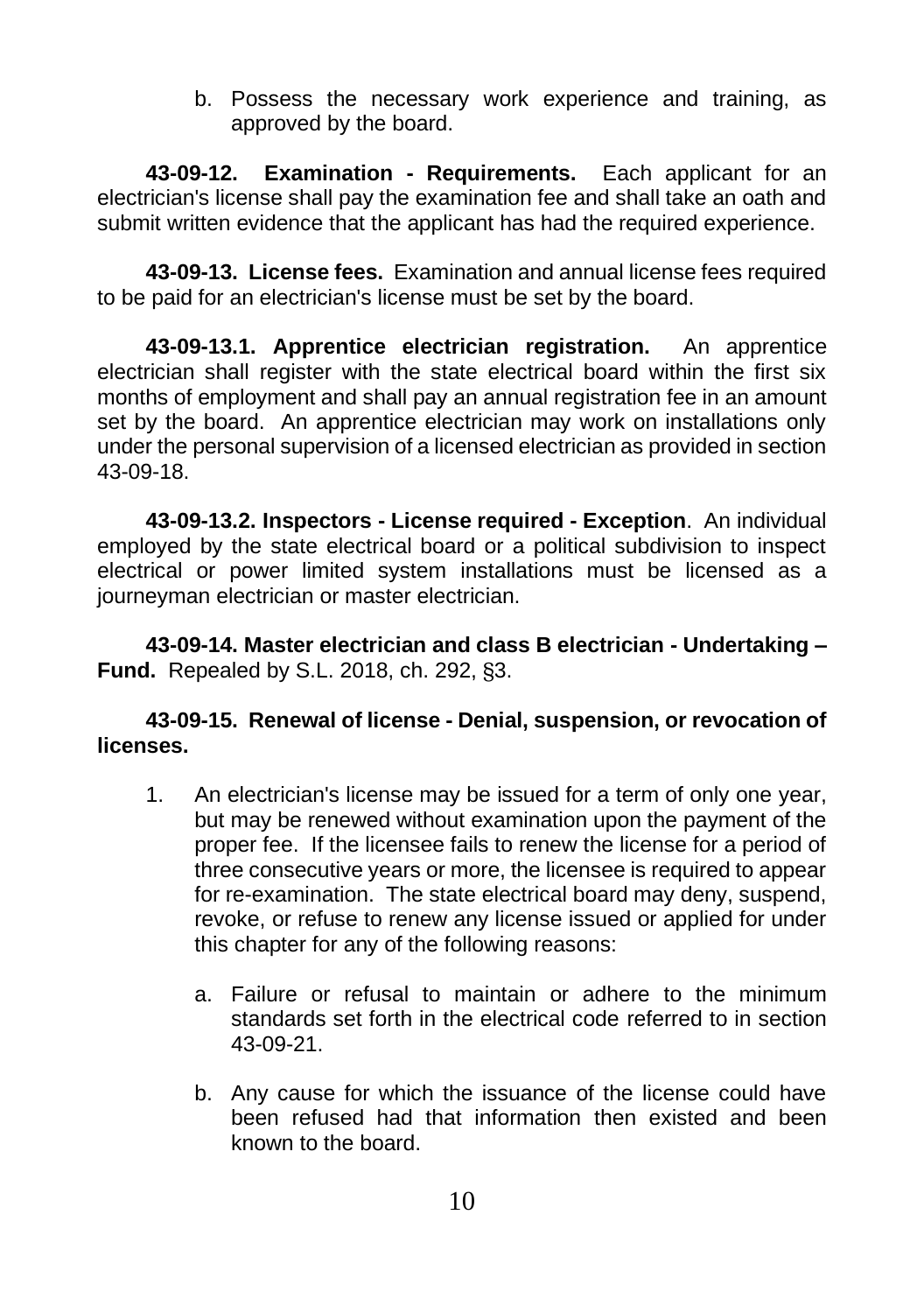- c. Commitment of any act of gross negligence, incompetency, or misconduct in the practice of the profession regulated under this chapter.
- d. Material misstatement, misrepresentation, or fraud in obtaining the license.
- e. After due notice, failed or refused to correct, within the specified time, any installation not in compliance with this chapter.
- f. Failure or refusal to make deposit or acquire public liability insurance as required by section 43-09-20.
- g. Failure to pay or enter a written contract for repayment, under a payment schedule acceptable to the board, any financial obligation to the board.
- h. Failure to furnish certification of completion of continuing education as required under section 43-09-15.1.
- 2. If an individual's license is denied, suspended, or revoked by the board, or that individual is refused a license by the board, that individual may appeal to the appropriate court.

**43-09-15.1. Education.** An applicant for renewal of an electrician's license pursuant to section 43-09-15 must have successfully completed at least eight hours each biennium, of education relating to the standards set forth in section 43-09-21 or as otherwise prescribed by the board. The board may not require more than sixteen hours of continuing education in each biennium. The board shall conduct education sessions each year at not fewer than six locations throughout the state. Attendance at such sessions, or attendance at other education sessions certified by the board as approved, fulfills the educational requirements of this section. The board may charge a fee for attendance at the education sessions at an amount to be determined by the board, but not to exceed ten dollars per attendee for each session. The board may expend funds to educate and encourage potential electricians into the trade.

**43-09-16. When license not required.** The following persons are not required to be licensed by and are not subject to regulation by the board under this chapter:

1. Employees of public utilities engaged in the manufacture and distribution of electrical energy while engaged in work directly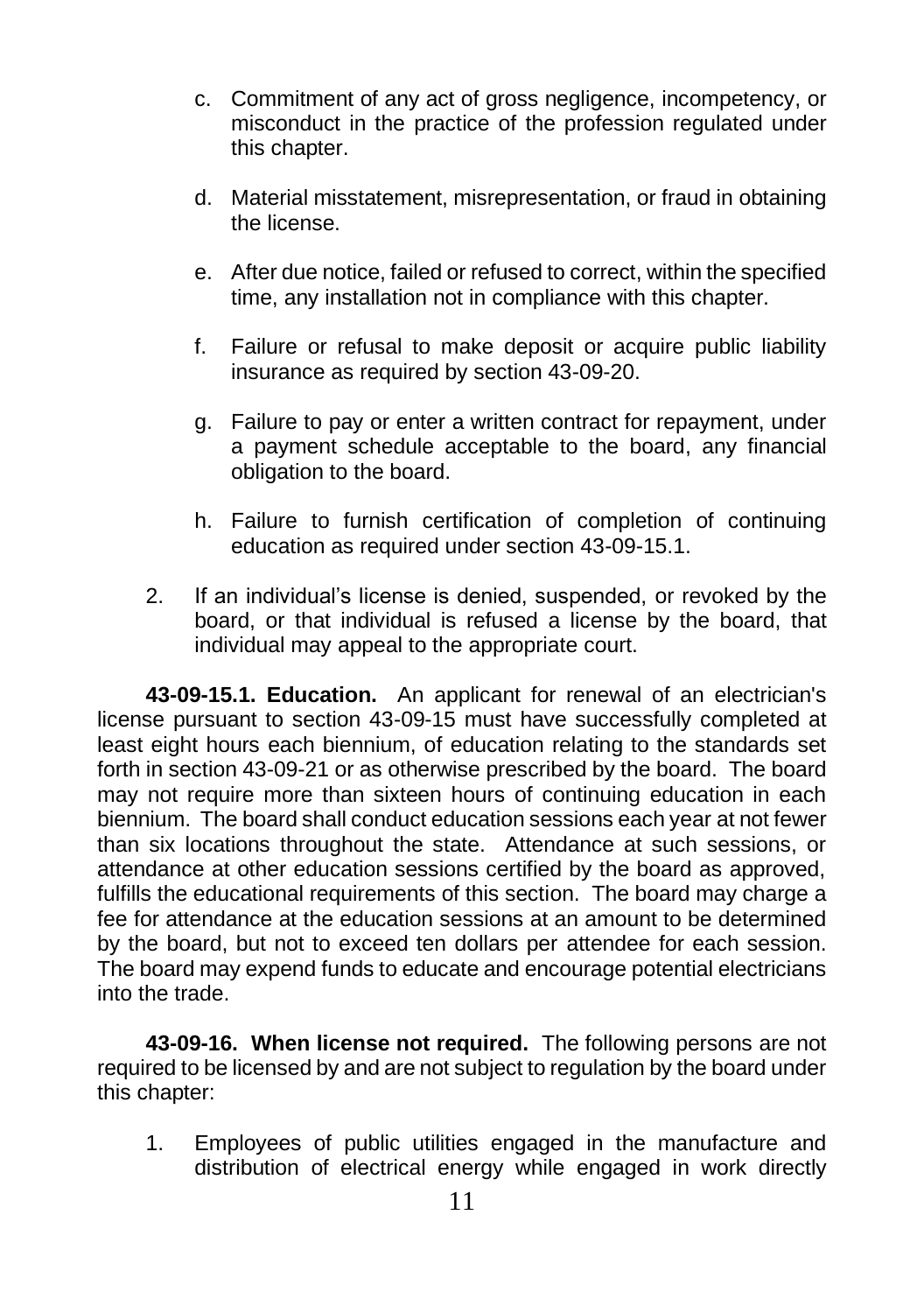pertaining to the manufacture and distribution of electrical energy. This exemption terminates at the first point of service attachment, except for the installing or testing of electric meters and measuring devices and the maintenance of electric meters and measuring devices.

- 2. Employees, independent contractors, or subcontractors of a company that is a telecommunication carrier as defined under section 57-34-01 or that is a satellite or cable systems provider, while acting in the scope of employment or the terms of the contract.
- 3. Employees, independent contractors, or subcontractors of dealers in household appliances, such as room air conditioners, clothes dryers, dishwashers, freezers, garbage disposals, refrigerators, stoves, washing machines, water heaters, and similar appliances while installing and connecting such appliances to an existing electrical receptacle.
- 4. A representative of a manufacturing firm that is installing or modifying controls of wiring solely on industrial machinery that is for use by the firm itself, and performed by or under the direction of a registered professional engineer who issues a state-accepted evaluation, which is to be maintained with the equipment.
- 5. An individual who is installing a nonelectrical system.
- 6. An individual who is installing a power limited system that is installed within a residential dwelling or is installed with a factory connector or cord powered by an existing electrical receptacle.

**43-09-17. Journeyman electrician's permit**. The board, upon the recommendation of one master electrician and two journeyman electricians, may issue a permit for a journeyman electrician to engage in the journeyman electrician's trade until the next meeting of the board for the examination of applicants. Such permit is not renewable.

**43-09-18. Apprentice.** An individual may serve as an apprentice under a licensed master electrician or power limited electrician, but a master electrician or power limited electrician may not allow an apprentice to work on any installation without personal supervision of a licensed electrician.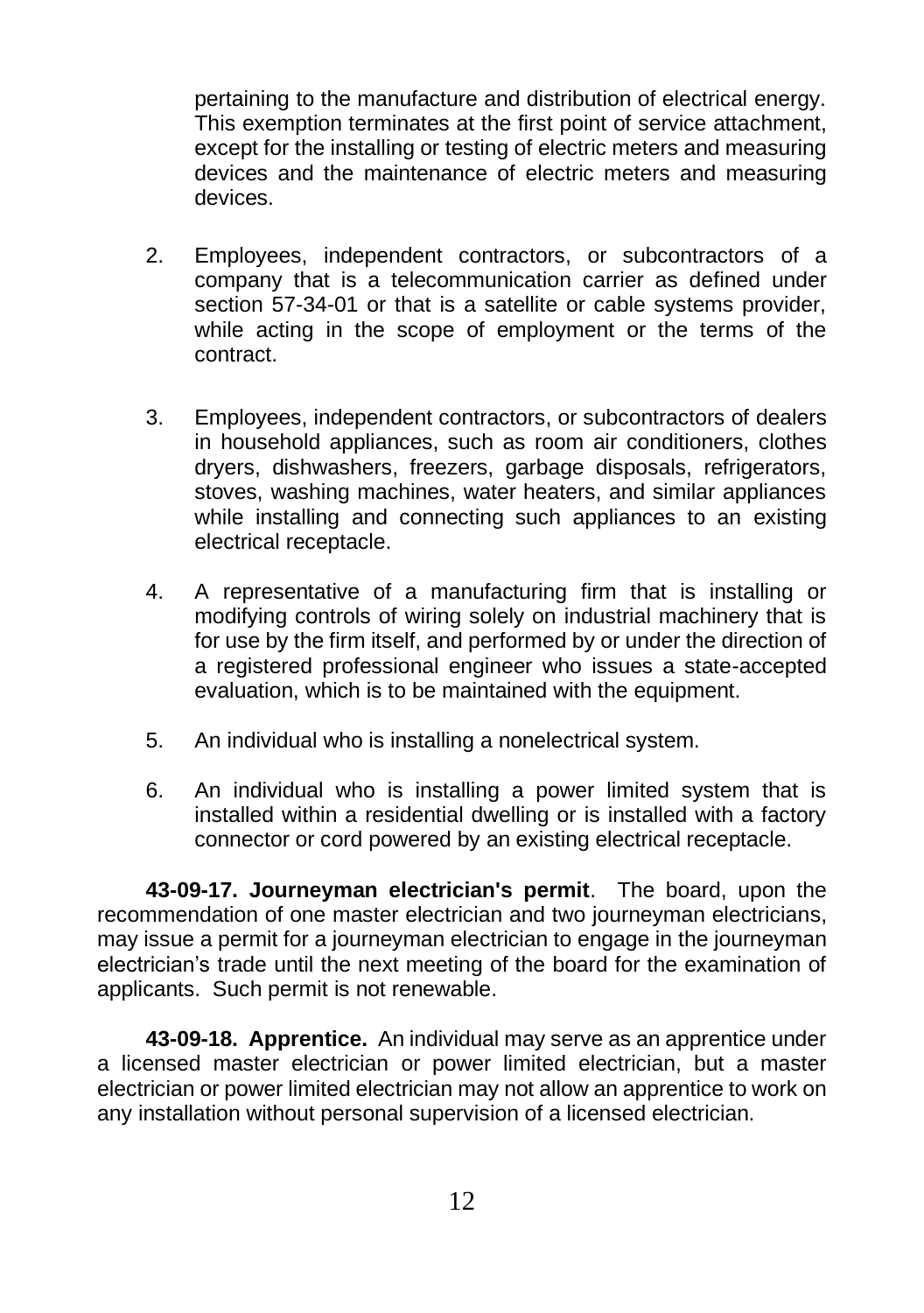**43-09-19. Report of work done by licensee.** Every person licensed under the provisions of this chapter and doing electrical work shall report the same to the secretary of the board upon blanks furnished by the board for that purpose.

**43-09-20. Installations made with master electrician, class B electrician, or power limited electrician - Requirement for liability insurance.**

- 1. A contract, agreement, or undertaking with another for the installation of electrical wiring or power limited wiring or the installation of electrical or power limited system parts of other apparatus may not be entered by anyone other than a master electrician or power limited electrician. A class B electrician may not enter a contract, undertaking, or agreement for the installation of electrical wiring, except for:
	- a. Farmstead electrical wiring; or
	- b. Residential electrical wiring in one or two family dwellings located in a city with a population of two thousand five hundred or fewer.
- 2. If a licensee is acting as a contractor, that licensee shall submit to the board evidence of the existence of public liability insurance with a licensed insurance carrier, with policy limits of at least five hundred thousand dollars.

**43-09-21. Standards for wiring, apparatus, and equipment.** All electrical and power limited wiring, apparatus, or equipment must comply with the rules of the board made under authority of the laws of this state and in conformity with the approved methods of construction for safety to life and property. The regulations in the national electrical code and the national electrical safety code as approved by the American national standards institute are prima facie evidence of these approved methods. Although a city may make more stringent requirements by ordinance, application of the ordinance must be limited to individuals licensed by the board under this chapter. An electrical or power limited system installation may not be connected for use until proof has been furnished to the person supplying electrical energy that there is compliance with the applicable regulations. The manufacturer of a new manufactured building or modular unit shall make any changes required for the proof within fourteen days from the notice that the building or unit does not comply with the applicable regulations. This section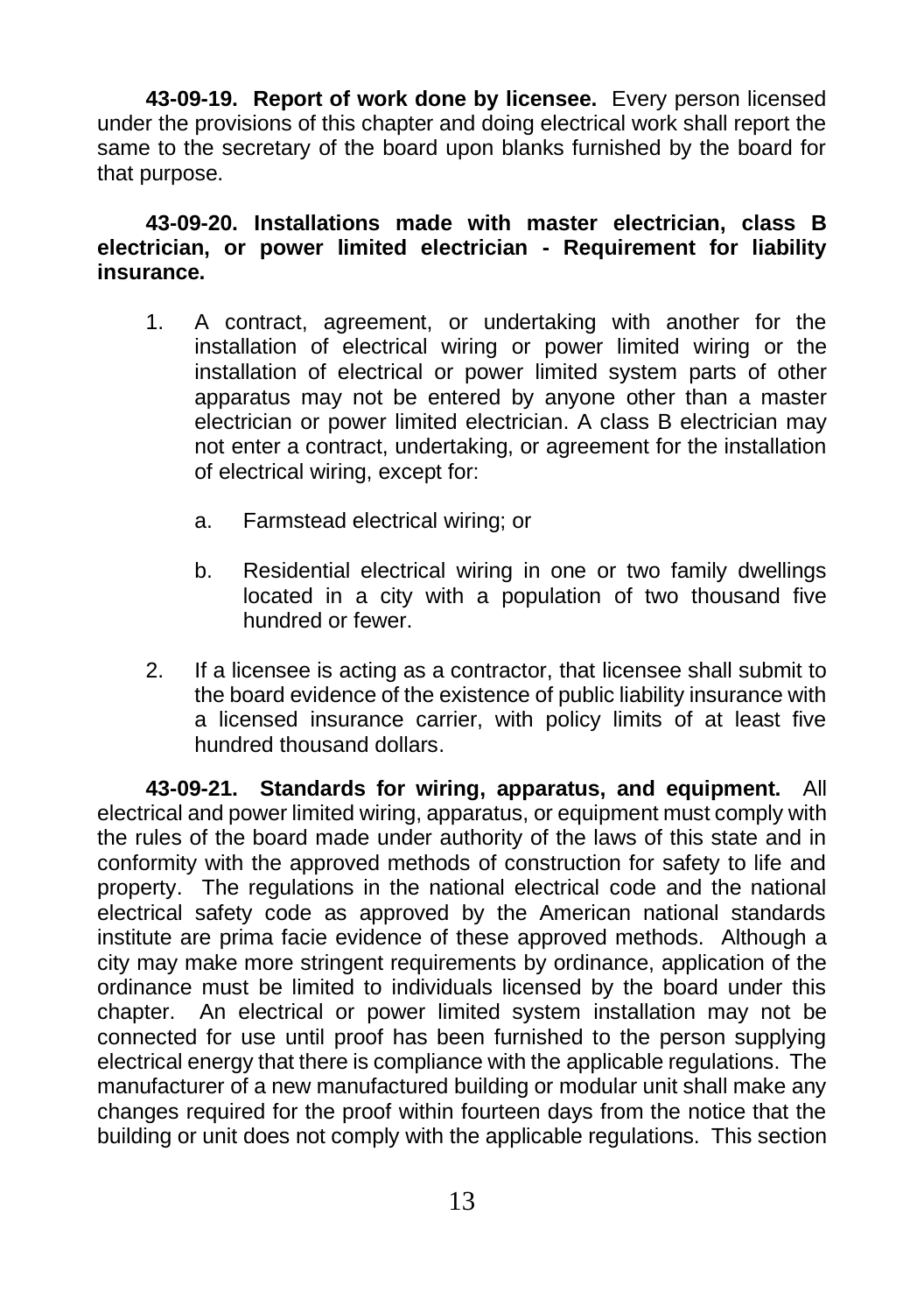does not apply to the movement of a new manufactured building or modular unit into or within this state before the process of being connected for use.

#### **43-09-22. Inspection of installation - Condemnation**.

- 1. The board has jurisdiction over and shall provide inspection for all electrical installations. The board has jurisdiction over and shall provide inspection for all power limited system installations. If there is a disagreement between an electrician and an inspector over interpretation or over a correction for violation issued by any inspector, the executive director of the board shall review the identified disagreement and render a final decision, which either party may appeal to the board.
- 2. The executive director of the board, as authorized by the board may condemn installations hazardous to life and property or may order specific corrections to be made. The executive director may order disconnection of service after notice to the owner of the property. The order is subject to the owner's right of appeal to the board. A condemned installation may not be reconnected for service until proof has been furnished that the installation has been brought up to the required standards.
- 3. The board may charge a master electrician, class B electrician, or power limited electrician responsible for the installation a fee for inspections.
- 4. A city may make provisions for inspection of all electrical and power limited systems installed within the corporate limits of the city. A city shall register the name of the inspector with the board within ten days of appointment. A city may not require inspection of an installation that is outside the jurisdiction of the board.

**43-09-23. Criminal penalty - Civil proceedings.** A person that violates any of the provisions of this chapter is guilty of a class B misdemeanor. In addition to criminal proceedings, the board may commence administrative or civil court proceedings as follows:

1. The board may issue a cease and desist order against a person allegedly making or offering to make installations in violation of section 43-09-09 or 43-09-09.2 based upon information provided to the board by its inspectors or other persons, by investigation reports, affidavits, complaints of witnesses, or oral testimony given to the board at a regular or special board meeting. Violation of the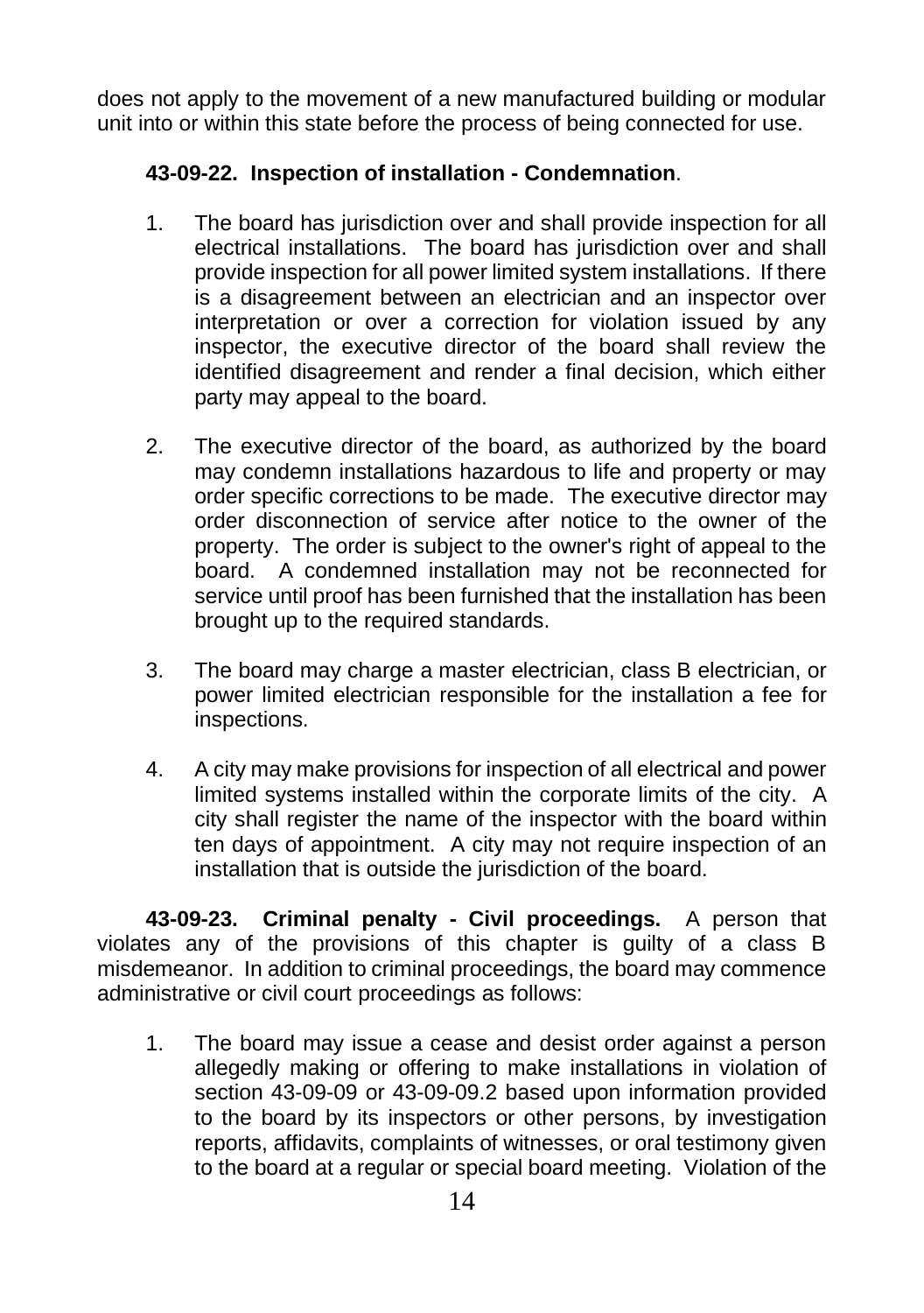cease and desist order may be considered by the court in issuing a temporary or permanent restraining order and in ordering the payment of costs and attorney's fees in proceedings authorized under this section.

- 2. The board may apply to the district court in the county in which the violations have occurred for a temporary or permanent injunction under chapter 32-06, enjoining persons from performing, advertising, or contracting for making electrical installations without a valid license issued by the board in violation of section 43-09-09 or 43-09-09.2. The court may not require a written undertaking, security, or bond as a basis for issuing any temporary or permanent restraining order under this section unless the court specifically orders and states the basis for requiring the security. Upon a determination that a violation of section 43-09-09 or 43-09-09.2 has occurred, the court may assess against the defendants the actual costs incurred and reasonable attorneys' fees necessary for the investigation and court proceedings against the unlicensed person.
- 3. After an administrative hearing has been conducted by the board under chapter 28-32, an appeal from an order of the board or from the assessment of costs and attorney's fees may be taken to the district court under chapter 28-32.

**43-09-24. Special emergency.** Repealed by omission from this code.

**43-09-25. License to nonresidents - Reciprocity.** To the extent that other states which provide for the licensing of electricians provide for similar action, the state electrical board may grant licenses of the same grade or class to electricians licensed by other states, upon payment by the applicant of the required fee, after being furnished with proof that the qualifications of the applicant are equal to the qualifications of holders of similar licenses in North Dakota.

**43-09-26. Exemption for coal mines.** The jurisdiction of the board and other requirements of this chapter do not apply to installations, wiring, apparatus, or equipment that are part of a coal mine permitted by the public service commission and are subject to the jurisdiction of the federal mine safety and health administration.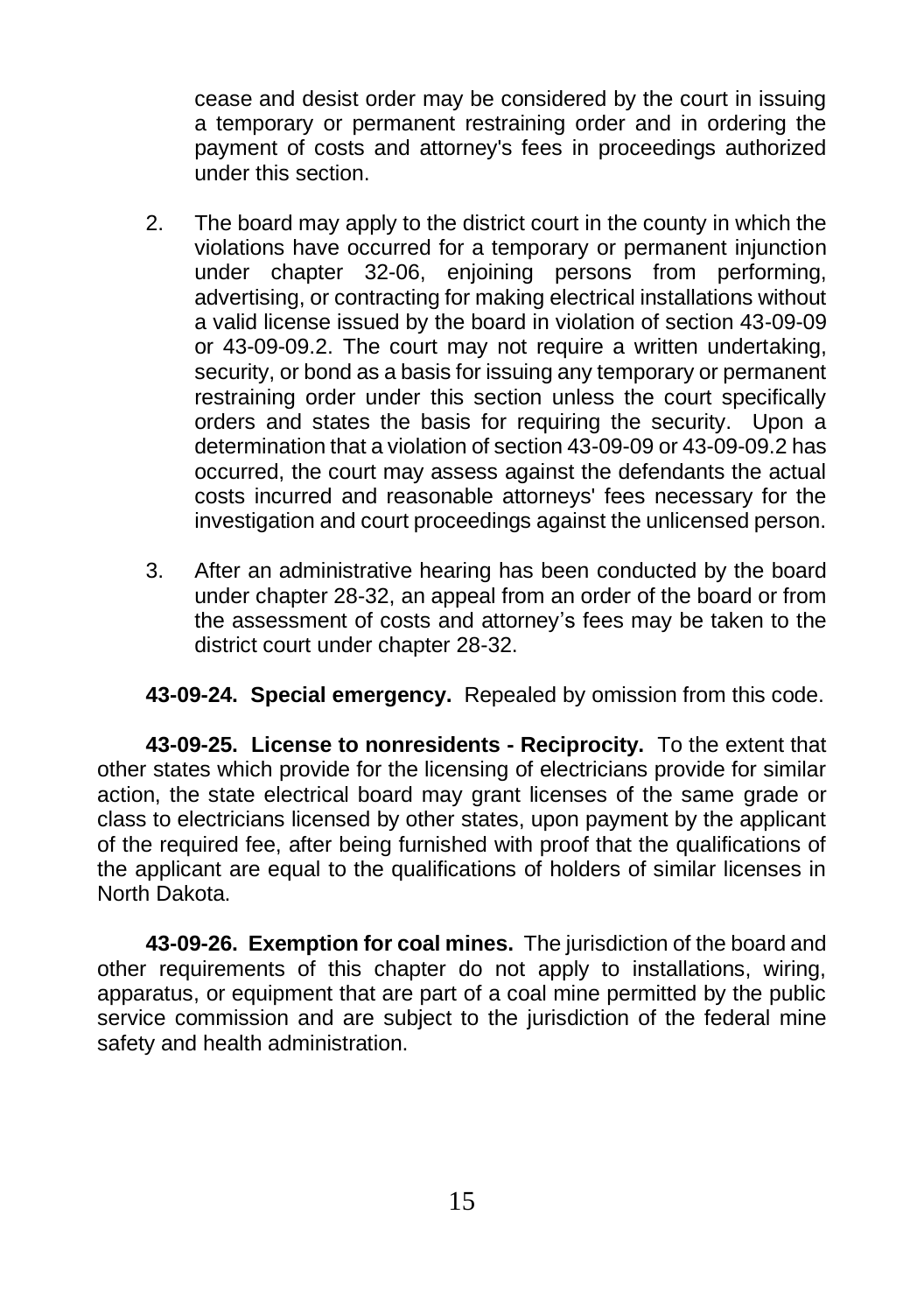#### **ARTICLE 24.1-01 GENERAL ADMINISTRATION**

Chapter<br>24 1-01-01

Section

Organization of Board

#### **CHAPTER 24.1-01-01 ORGANIZATION OF BOARD**

| pection |  |
|---------|--|
|         |  |
|         |  |
|         |  |
|         |  |
|         |  |
|         |  |
|         |  |

#### **24.1-01-01-01. History and functions.**

In 1917 legislation was approved which created a state board of electricians. In 1949 the name of the board was changed to the state electrical board. The board is charged with the responsibility to examine applicants and issue licenses to those having the necessary qualifications and knowledge in the laws of electricity and electrical codes. The board has jurisdiction over all electrical installations. The executive director may condemn installations hazardous to life and property and order electric service to be discontinued.

#### **24.1-01-01-02. Board membership.**

The board consists of five members appointed by the governor for terms of five years. Terms are arranged so that one term expires each year. To provide equal representation on the board, one member is selected from the master electricians, one from the journeymen electricians, another from the investor owned utilities, the fourth shall be a consumer member of a rural electric cooperative, and the fifth member represents the public and cannot be directly associated with the electrical industry.

#### **24.1-01-01-03. Executive director.**

The executive director has full responsibility for directing and supervising the operation of the department under the direction of the board.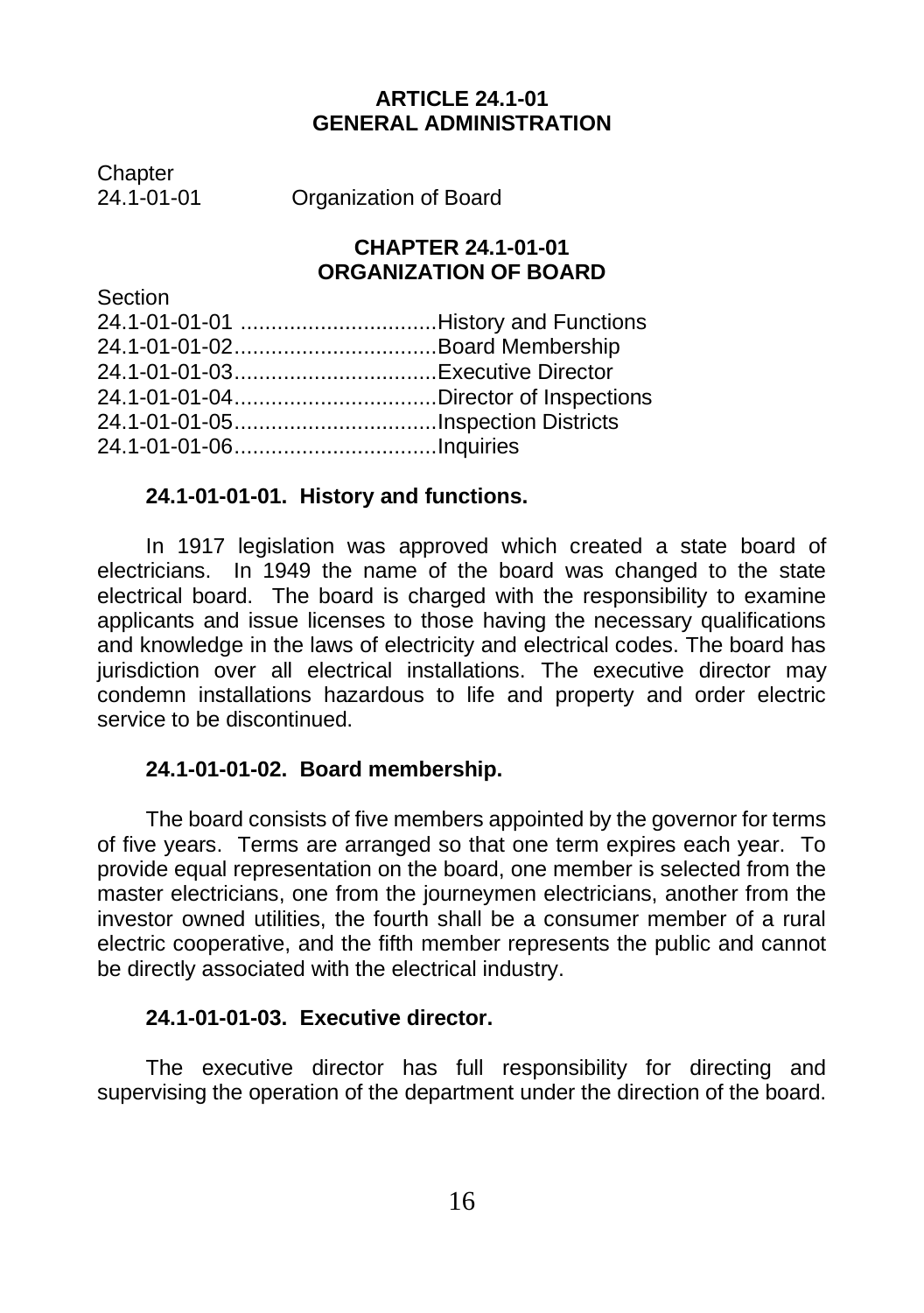#### **24.1-01-01-04. Director of inspections.**

The director of inspections supervises electrical inspectors to carry out an effective inspection program. The director is responsible for reviewing plans and specifications that are submitted on various projects.

#### **24.1-01-01-05. Inspection districts.**

The state is divided into districts. Each electrical inspector is assigned to a district. A map showing the districts is available on the board's website at [www.ndseb.com](http://www.ndseb.com/) and by this reference is herein incorporated.

#### **24.1-01-01-06. Inquiries.**

All inquiries and communication relating to licensing, electrical wiring, and inspections must be directed to:

> North Dakota State Electrical Board P. O. Box 7335 Bismarck, ND 58507-7335 Phone (701) 328-9522 Fax (701) 328-9524 E-mail: [electric@nd.gov](mailto:electric@nd.gov)

Inquiries or proposals for amendments to the rules and wiring standards must be directed to the executive director.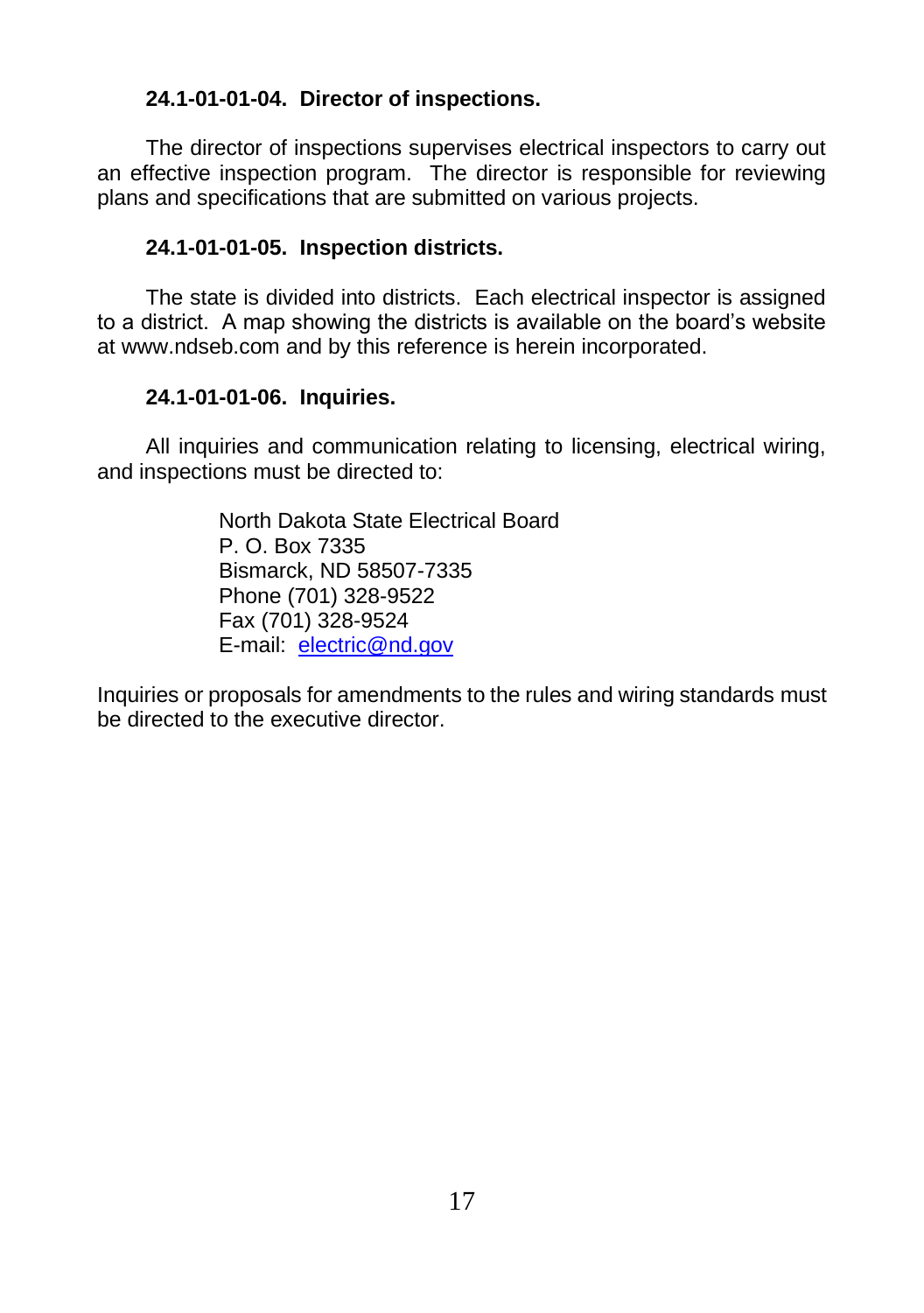#### **ARTICLE 24.1-02 DEFINITIONS, GENERAL STATEMENT OF POLICY AND INTERPRETATIVE RULES**

Chapter<br>24 1-02-01

General Provisions

#### **CHAPTER 24.1-02-01 GENERAL PROVISIONS**

| Section                                       |                      |  |  |
|-----------------------------------------------|----------------------|--|--|
|                                               |                      |  |  |
| 24.1-02-01-02 General Statement of Policy and |                      |  |  |
|                                               | Interpretative Rules |  |  |
|                                               |                      |  |  |

#### **24.1-02-01-01. Definitions**.

The terms used throughout this title have the same meaning as in the National Electrical Code except:

- 1. "Correction order", also marked as FS, indicates a correction is necessary before installation will be considered approved by the board. It means a notice, written by an electrical inspector to the person responsible for the electrical installation, stating violations and noncompliance of rules and regulations as listed shall be corrected within a designated time.
- 2. "E-cert" is an electronic version of a wiring certificate.
- 3. "Kitchen" means an area where food is prepared that includes a sink and one or more permanent cooking appliances.
- 4. "Service" means the conductors and equipment for delivering electric energy from the serving utility to the wiring system of the premises served.
- 5. "Service point" means the point of demarcation between the serving utility and the premises wiring. The service point is the point on the wiring system where the serving utility ends and the premises wiring begins. The serving utility generally specifies the location of the service point.
- 6. "Wiring certificate" means a document consisting of one or more copies that certifies electrical wiring and equipment was installed on premises and was done in strict compliance with all the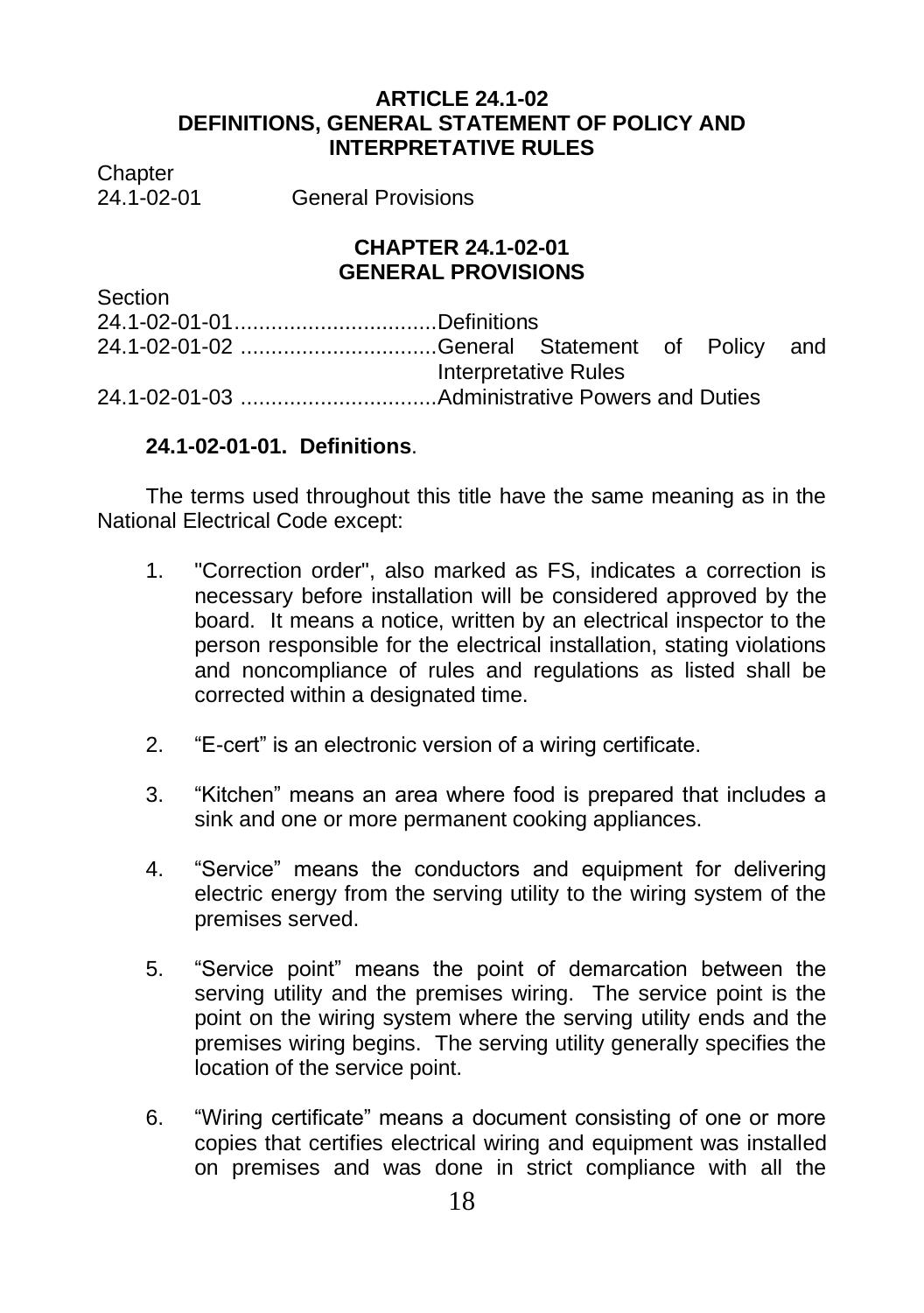provisions of North Dakota Century Code chapter 43-09 and all the requirements of the board.

#### **24.1-02-01-02. General statement of policy and interpretative rules.**

- 1. Purpose and scope. The purpose of these standards is the practical safeguarding of persons and of buildings and building contents from electrical hazards arising from the use or control of electricity for light, heat, power, and control thereof, fire detection systems, and power limited systems. It covers the electrical and power limited installations and associated equipment necessary for its safe operation.
- 2. These standards, based on the National Electrical Code, are the result of years of experience and research to meet the demand for uniform standards to govern electrical and power limited systems wiring in North Dakota, and provide basic rules for intelligent and uniform installation and inspection.
- 3. All requirements contained herein must be given careful consideration to ensure greatest permanence, convenience, and safety. These standards do not constitute a design specification for any particular installation, or an instruction manual for untrained individuals. Skill and experience are necessary factors for a safe and adequate wiring installation. Whenever these requirements differ or are in conflict with the requirements of the NFPA 70 2017 edition National Electrical Code and NFPA 101 2015 edition Life Safety Code® through December 31, 2020, and NFPA 70 2020, edition National Electrical Code and NFPA 101 2018 edition Life Safety Code® thereafter, and applicable articles in locally adopted codes or North Dakota State Building Code pertaining to fire detection, fire alarms, fire communications, and smoke detectors, the more restrictive requirements are the minimum.
- 4. Severability. If any section, sentence or clause, or provision of this chapter or the applicability thereof to any person or circumstances is held invalid, the remainder of this chapter and the application of such provision to other persons or circumstances are not affected thereby.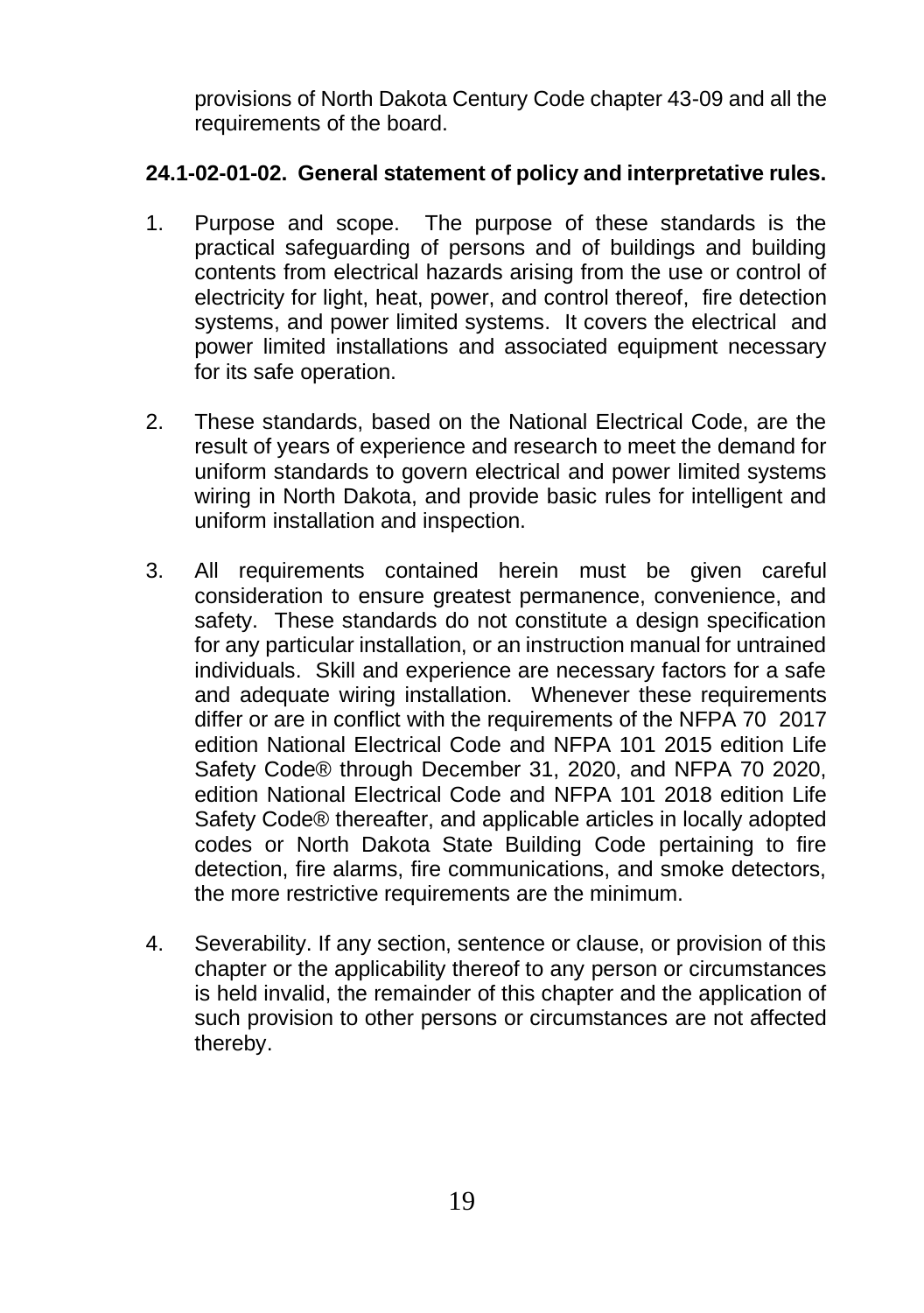#### **24.1-02-01-03. Administrative powers and duties.**

- 1. The executive director, under the direction of the board, shall administer laws, rules, and wiring standards of this state, the electrical requirements of the NFPA 70 2017 edition National Electrical Code and applicable NFPA 72, 101, 110 2015 edition Life Safety Code® through December 31, 2020, and NFPA 70 2020 edition National Electrical Code and NFPA 72, 101, 110 2018 edition Life Safety Code® thereafter, and applicable articles in locally adopted codes or North Dakota State Building Code pertaining to fire detection, fire alarms, fire communications, and smoke detectors. Whenever any action is taken by the executive director to enforce the provisions of any sections contained in these electrical regulations, the NFPA 70 2017 edition National Electrical Code and NFPA 101 2015 edition Life Safety Code® through December 31, 2020, and NFPA 70 2020 edition National Electrical Code and NFPA 101 2018 edition Life Safety Code® thereafter, such acts must be done in the name of and on behalf of the state.
- 2. The electrical regulations of these standards, the NFPA 70 2017 edition National Electrical Code and NFPA 101 2015 edition Life Safety Code® through December 31, 2020, and NFPA 70 2020 edition National Electrical Code and NFPA 101 2018 edition Life Safety Code® thereafter, may be modified or waived by special permission in particular cases when such modification or waiver is specifically permitted or in particular cases when an advancement in the technology of electricity makes such modification or waiver advisable in the best interest of the people of North Dakota. Such "special permission", in all cases, must be obtained from the executive director in writing before the commencement of the work.
- 3. Whenever the board is authorized or mandated by law to inspect an electrical installation, the inspector may enter upon land for the purpose of conducting the inspection. Except in emergency circumstances, the inspector shall request permission from the property owner or agent before entering a dwelling, other building, or other place so enclosed as manifestly to exclude intruders. If the landowner refuses to give permission, the board may request the district court of the district containing the property for an order authorizing the inspector to enter the property to conduct the inspection. Emergency circumstances include situations presenting imminent danger to health, safety, or property.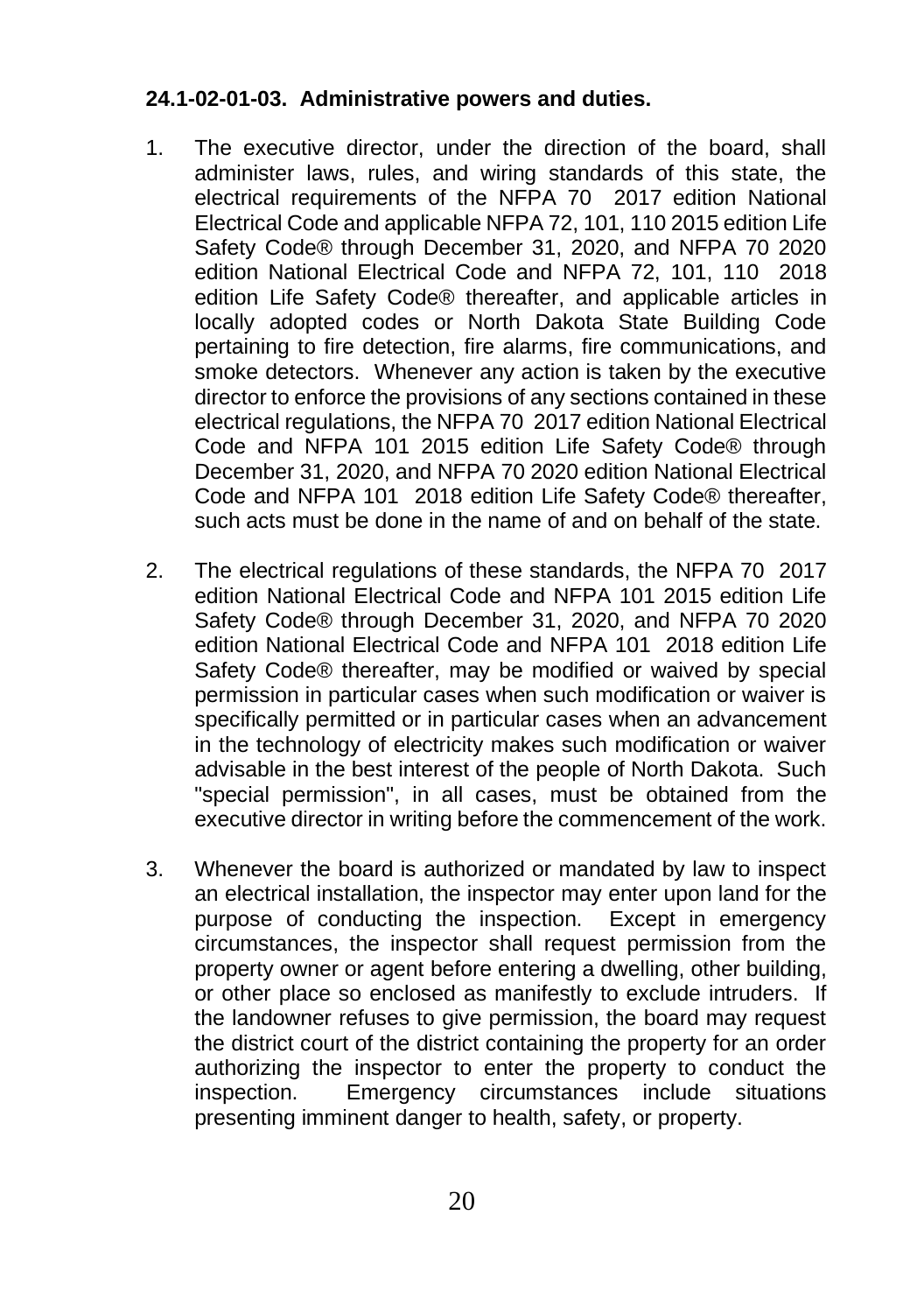#### **ARTICLE 24.1-03 LICENSURE OF ELECTRICIANS**

Chapter<br>24 1-03-01

**Licensing Requirements** 

#### **CHAPTER 24.1-03-01 LICENSING REQUIREMENTS**

| Section |                                                |
|---------|------------------------------------------------|
|         |                                                |
|         | License Fees                                   |
|         | 24.1-03-01-02 Master Electrician               |
|         | 24.1-03-01-03 Journeyman Electrician           |
|         | 24.1-03-01-04 Class B Electrician              |
|         |                                                |
|         |                                                |
|         |                                                |
|         |                                                |
|         | 24.1-03-01-09 Supervision and Responsibilities |
|         |                                                |

#### **24.1-03-01-01. Application, examination, and annual license fees.**

- 1. Upon receiving an application packet for an electrician's license from an applicant, the board shall process and review the applicant's employment verification of electrical construction experience as outlined under this section. Upon final approval of the application by the board, the applicant shall be sent an invitation to take the examination. The invitation shall outline the available testing dates. Upon receiving the invitation, the applicant shall contact the board and inform the board as to the date chosen to take the examination. Examination fees shall be paid separately to the examination testing center provider, if required.
- 2. An applicant shall have the necessary qualifications, training, and technical knowledge to wire, install, and repair electrical apparatus and equipment in accordance with the standard rules and regulations of the National Electrical Code.
- 3**.** The board issues an identification card to currently licensed and registered electricians. This identification card, along with a government-issued picture identification card, shall be in the possession of the electrician when doing electrical work. If the identification card is misplaced or destroyed, a replacement charge to cover board costs shall be imposed.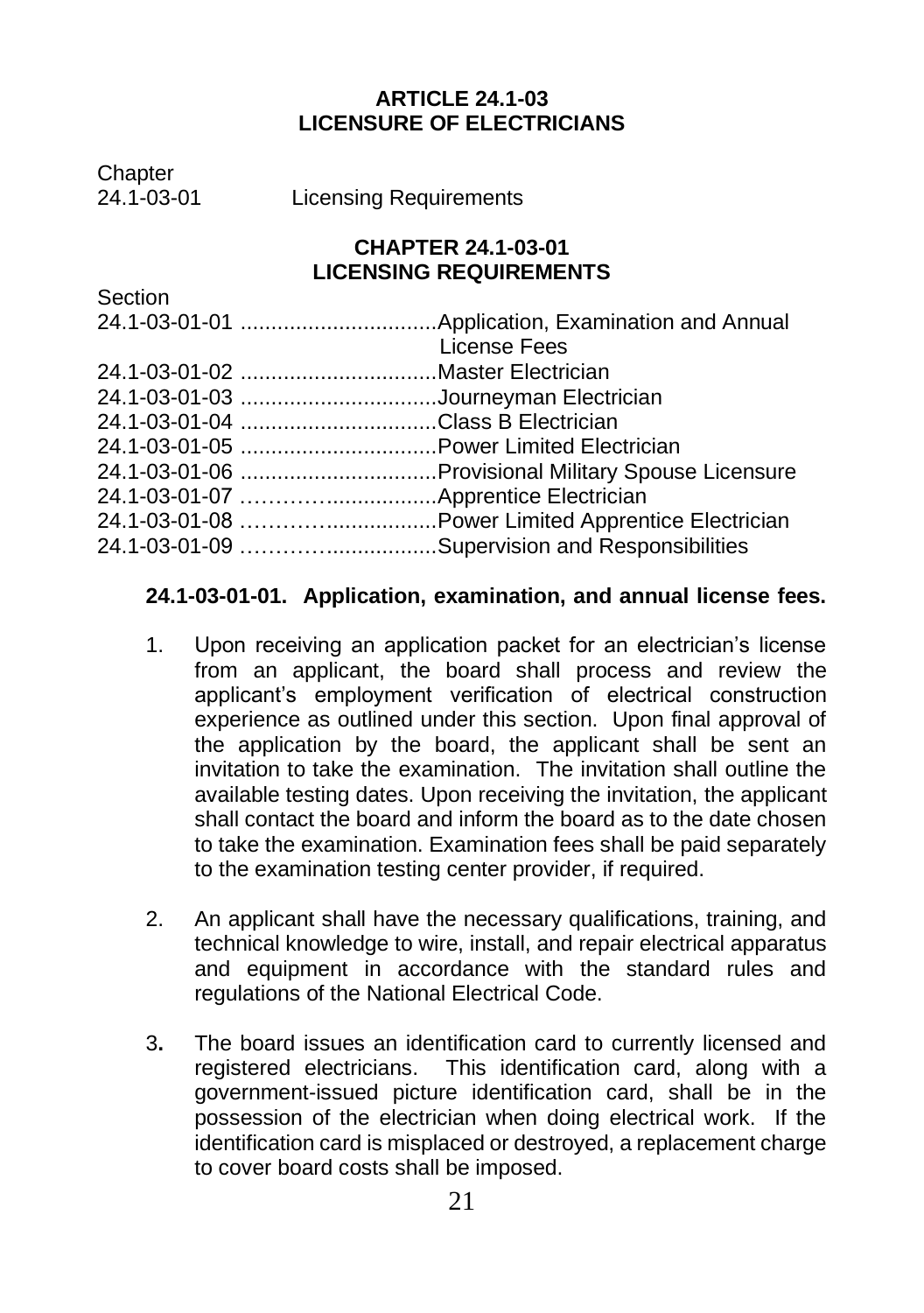4. The application fees are as follows:

| a. | Master license                        | \$50.00 |
|----|---------------------------------------|---------|
| b. | Journeyman license                    | \$25.00 |
| c. | Class B license                       | \$40.00 |
| d. | Apprentice registration               | \$10.00 |
| е. | Power limited license                 | \$50.00 |
| f. | Power limited apprentice registration | \$10.00 |

5. Effective November 1, 2020, annual renewals must be submitted electronically through the board's website.

The license and registration or annual renewal fees are as follows:

| a. | Master license                           | \$50.00 | Expires April 30 <sup>th</sup> |
|----|------------------------------------------|---------|--------------------------------|
| b. | Journeyman license                       | \$25.00 | Expires March 31st             |
| C. | Class B license                          | \$40.00 | Expires April 30 <sup>th</sup> |
| d. | Apprentice registration                  | \$10.00 | Expires January 31st           |
| е. | Power limited license                    | \$50.00 | Expires April 30 <sup>th</sup> |
| f. | Power limited apprentice<br>registration | \$10.00 | Expires January 31st           |

Expired licenses and registrations shall require a reinstatement fee equal to the annual fee.

#### **24.1-03-01-02. Master electrician.**

A master electrician shall have at least two thousand hours of experience working as a licensed journeyman electrician under the supervision of a contracting master electrician or master of record. There are three categories of master electricians, which are as follows:

- 1. A contracting master is an individual responsible to adhere to all laws and rules of the North Dakota wiring standards and has shown proof of liability insurance.
- 2. A master of record is an individual responsible to adhere to all laws and rules of the North Dakota wiring standards for the partnership,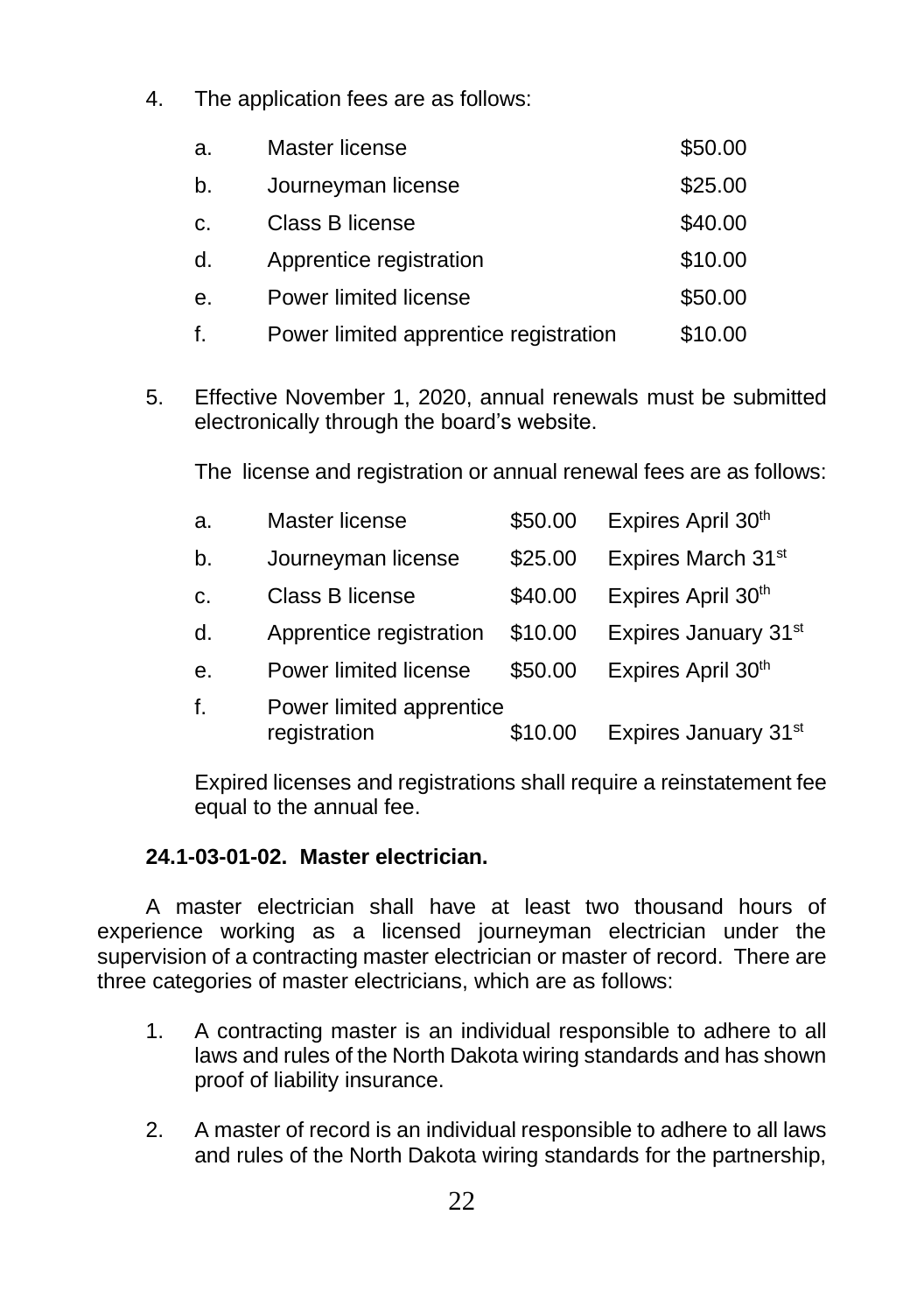company, corporation, limited liability company, or association and has shown proof of liability insurance that the master of record is covered by the organization. The master of record is not allowed to work on other property other than property owned or leased by the organization.

3. A noncontracting master is an individual responsible to adhere to all laws and rules of the North Dakota wiring standards and has the same responsibility as a journeyman electrician. Electrical work shall be done under the supervision of a contracting master or master of record.

#### **24.1-03-01-03. Journeyman electrician.**

A journeyman electrician shall have completed eight thousand hours experience, which experience may not be obtained in less than three years, registered as an apprentice electrician (of which up to three thousand hours may apply under the qualifications of a class B electrician) under the supervision of a contracting master or master of record licensed electrician in an area where electrical construction work is done in a jurisdiction with similar licensing and inspection rules to the state of North Dakota, and successfully completed apprentice electrician training. Two thousand hours credit may be granted for a graduate of a two-year or more electrical school accepted by the board. Practical experience consists of a minimum of four thousand hours and a maximum of eight thousand hours credit may be granted for wiring and installing electrical wiring, apparatus, and equipment. Practical electrical experience gained through a contracting master electrician also consists of an apprentice completing a board-approved training program. Credit allowed in other areas may include any combination of the following:

- 1. A maximum of one thousand hours credit for repairing electrical wiring, apparatus, and equipment and light, heat and power.
- 2. A maximum of one thousand hours credit for wiring fire alarm technology circuits or systems;
- 3. A maximum of two thousand hours credit for wiring process control circuits or power limited systems; and
- 4. A maximum of two thousand hours credit of electrical construction experience gained in the armed forces of the United States which the board has determined is equivalent to work performed under the supervision of a North Dakota licensed electrical contractor.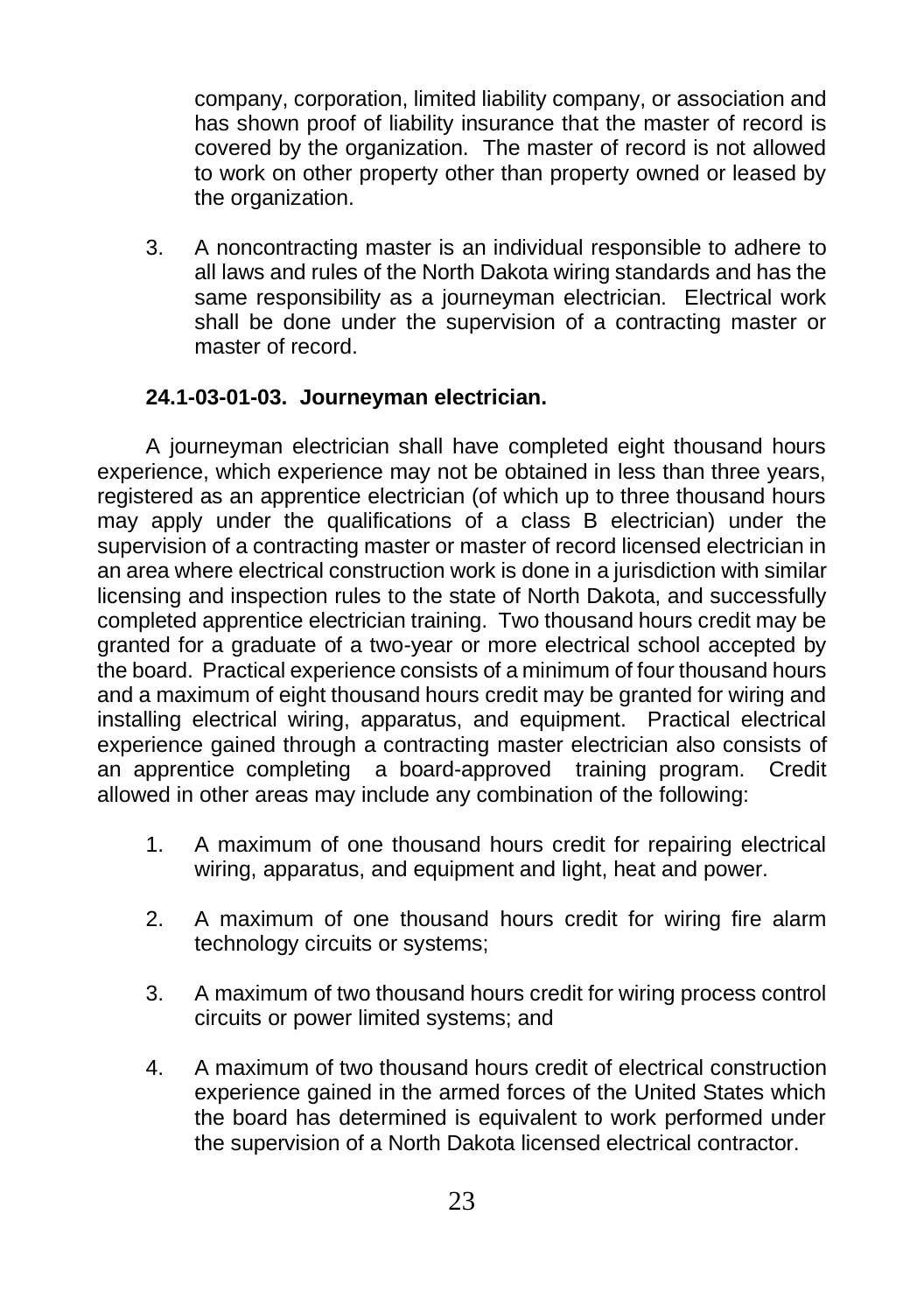#### **24.1-03-01-04. Class B electrician.**

A class B electrician shall have completed three thousand hours experience in farmstead or residential wiring, in one-family or two-family dwellings, under the supervision of a master or class B electrician. Commercial wiring experience will not be credited for experience toward a class B license. One thousand hours credit will be granted for a graduate of a two-year electrical school approved by the board.

#### **24.1-03-01-05**. **Power limited electrician.**

A power limited electrician shall have completed six thousand hours experience, which experience may not be obtained in less than two and onehalf years, registered as a power limited apprentice electrician under the supervision of a contracting master, master of record, contracting power limited, or a power limited electrician of record. Experience must be obtained where power limited electrical construction work is done in a jurisdiction with similar licensing and inspection rules to the state of North Dakota. The board also may approve licenses based on power limited education or a boardapproved tradesman certification. Classification types of a power limited electrician must be defined by the board. There are three categories of power limited electricians, which are as follows:

- 1. A contracting power limited electrician is an individual responsible to adhere to all laws and rules of the North Dakota wiring standards and has shown proof of liability insurance.
- 2. A power limited electrician of record is an individual responsible to adhere to all laws and rules of the North Dakota wiring standards for the partnership, company, corporation, limited liability company, or association and has shown proof of liability insurance that the power limited electrician of record is covered by the organization. The power limited electrician of record is not allowed to work on other property other than property owned or leased by the organization.
- 3. A noncontracting power limited electrician is an individual responsible to adhere to all laws and rules of the North Dakota wiring standards. Power limited electrical work must be done under the supervision of a contracting master, master of record or a contracting power limited electrician or a power limited electrician of record.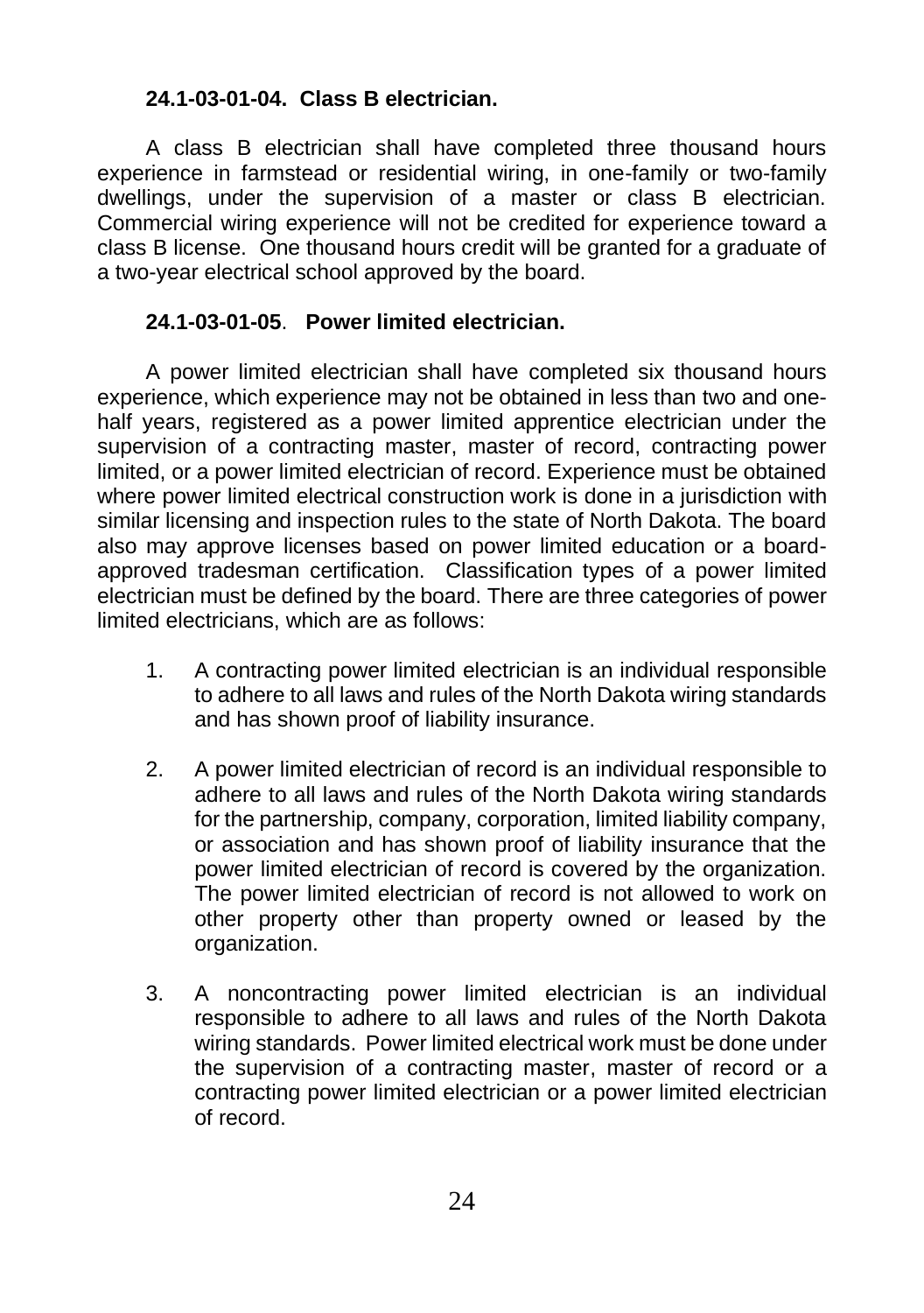#### **24.1-03-01-06. Provisional military spouse licensure.**

See North Dakota Century Code section 43-51-11.1

#### **24.1-03-01-07. Apprentice electrician.**

There are two categories of apprentice electrician training:

- 1. Apprentice electricians who have successfully completed at least two years of electrical school approved by the board.
- 2. Apprentice electricians who have successfully completed five hundred seventy-six hours of training classes recognized by the board. An applicant who has prior experience outside of the state of North Dakota may take a placement examination to verify the practical experience obtained in order to apply credit toward the verification of hours. If the applicant fails the placement examination, the applicant is ineligible to retake the examination. An appeal may be submitted in writing to the board within thirty days.

An apprentice electrician who has not successfully completed training as stated in subsection 1 or 2 is required to be registered with the board, but is not eligible to take the journeyman or class B license examination. If the individual receives a license from another state based on the verification that the majority of practical experience was obtained in the state of North Dakota the individual is not eligible for examination for licensure or a reciprocal license.

#### **24.1-03-01-08. Power limited apprentice electrician.**

A power limited apprentice electrician shall meet the following requirements to be eligible for examination:

- 1. A power limited apprentice must be registered with the board under the same classification as the power limited electrician under whom the apprentice will be working and have completed six thousand hours of work experience under the direct supervision of a power limited electrician; or
- 2. A power limited apprentice must possess a valid board recognized tradesman certification. An applicant who has prior experience outside of the state of North Dakota may take a placement examination to verify the practical experience obtained in order to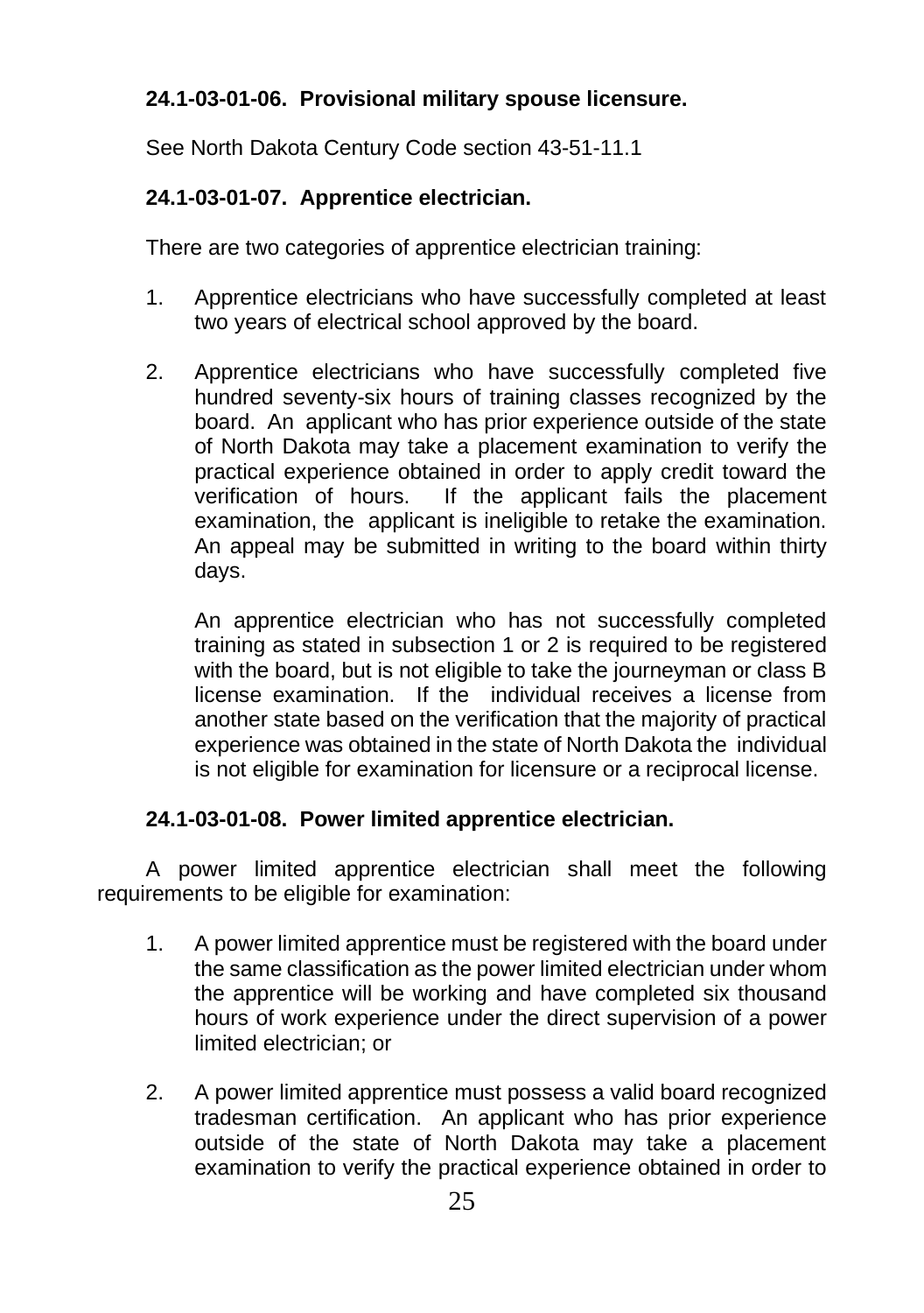apply credit toward the verification of hours. If the applicant fails the placement examination, the applicant is ineligible to retake the examination. An appeal may be submitted in writing to the board within thirty days.

A power limited apprentice electrician who has not complied as stated in subsection 1 or 2 is not eligible to take the power limited electrician license examination. If the individual receives a license from another state based on the verification that the majority of practical experience was obtained in the state of North Dakota, the individual is not eligible for examination for licensure or a reciprocal license.

#### **24.1-03-01-09. Supervision and responsibilities.**

- 1. A licensed electrician shall supervise not more than three apprentices. An individual over sixteen years of age may work as an apprentice under a licensed master, class B or power limited electrician, but the master, class B or power limited electrician may not allow an apprentice to work on any installation without direct constant supervision by a North Dakota licensed electrician working with the apprentice at the worksite.
- 2. When an apprentice is found to be doing electrical or power limited work not under the direct supervision of a licensed electrician, an investigative fee may be charged to cover the costs incurred by the board. Costs are to be calculated at a rate of fifty dollars per hour and mileage rates currently allowed by North Dakota Century Code section 54-06-09 per mile of travel.
- 3. Contractors shall maintain records of all individuals who are or will be performing electrical or power limited work for that contractor and shall permit the electrical board to examine and copy all such records as required by this section. It is the responsibility of the master, class B, or power limited electrician to ensure all individuals who are or will be performing electrical or power limited work for that contractor either be licensed electricians or registered apprentices with the board. Credit may not be given for hours spent working under a power limited electrician to any applicant for a master, journeyman, or class B electrician license.
- 4. Any master, class B, or power limited electrician who fails or refuses to comply with this section or who fails or refuses to comply or demonstrate compliance with this section at the request of the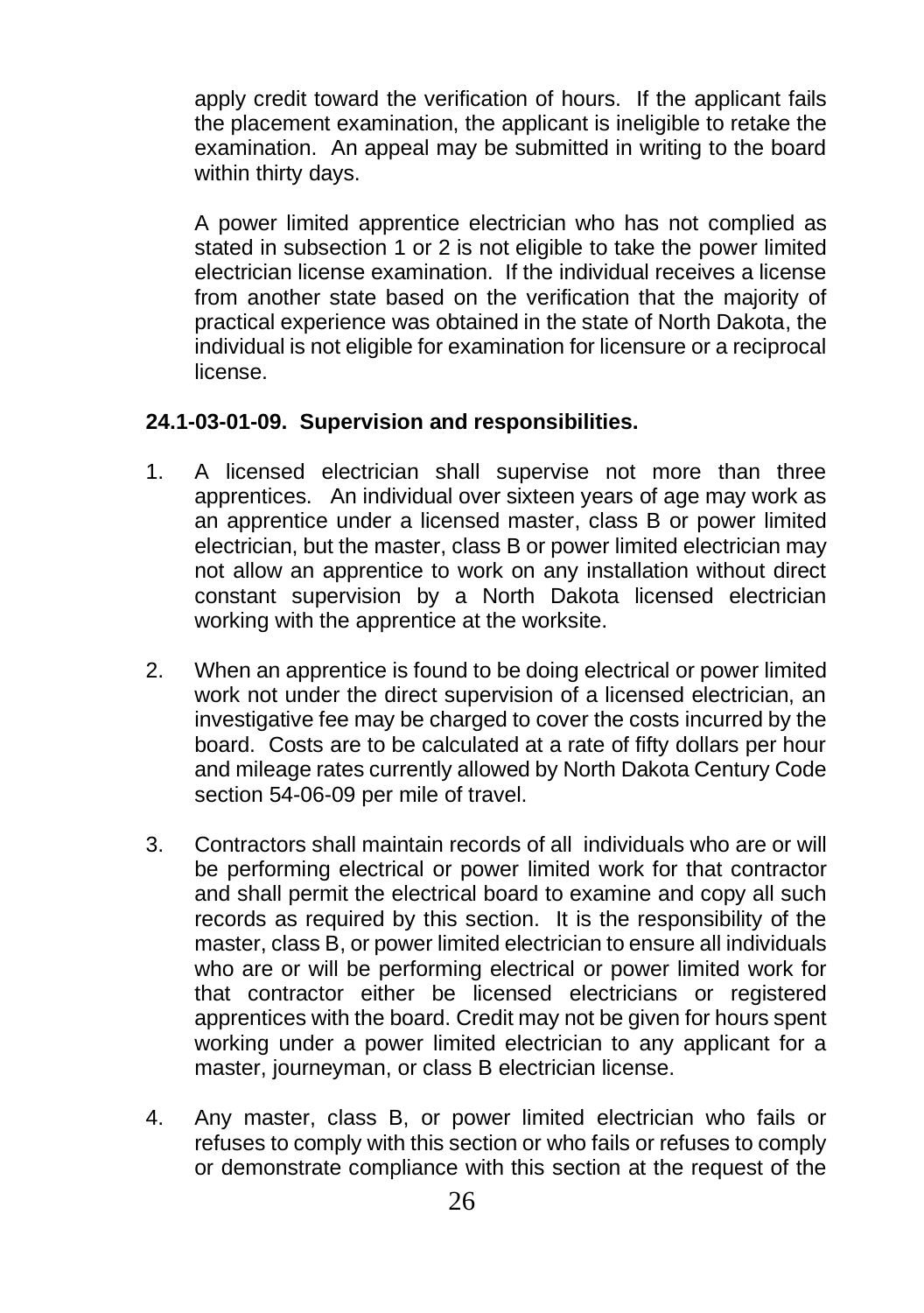board or its representative shall subject that individual's license to nonrenewal, suspension, or revocation by the board.

- 5. A master, class B, or power limited electrician may exercise that person's privileges as a licensed master, class B, or power limited electrician for no more than one shop or business, and shall comply with provisions as required for contracting with the secretary of state's office as stated in North Dakota Century Code chapter 43- 07. A master, class B, or power limited electrician must be actively engaged in the supervision of every project certified under that electrician's license. A master, class B, or power limited electrician shall notify the board office immediately upon changing their status for the business they represent.
- 6. Maintenance personnel regularly employed by the owner or property manager may maintain or make minor repairs to existing electrical wiring devices and appliances, but are precluded from extending or changing the characteristics of existing circuits, feeders, or other electrical apparatus.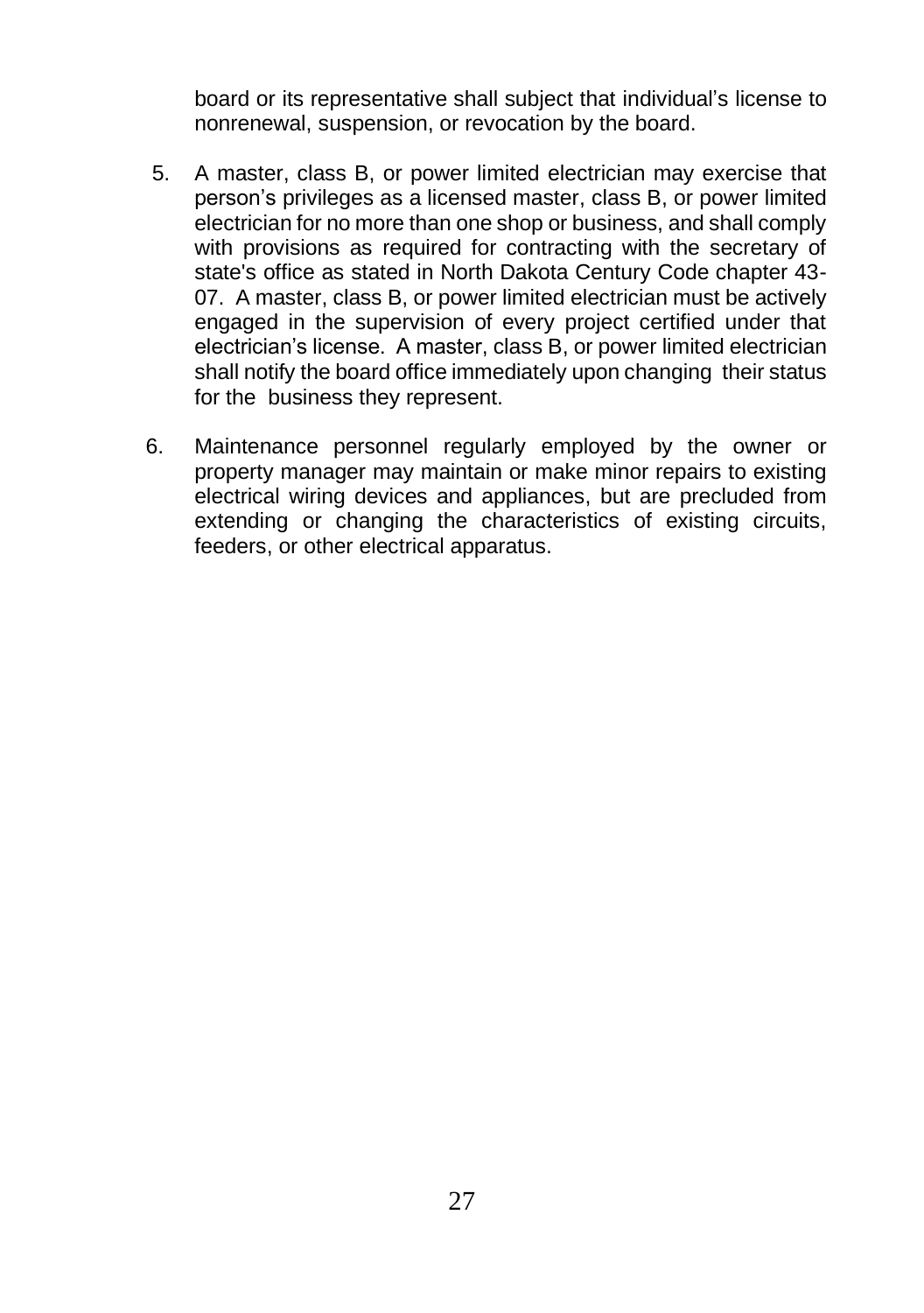#### **ARTICLE 24.1-04 EDUCATION**

Chapter<br>24 1-04-01

**Education Requirements** 

#### **CHAPTER 24.1-04-01 EDUCATION REQUIREMENTS**

| Section                      |                                                    |  |
|------------------------------|----------------------------------------------------|--|
|                              | 24.1-04-01-01 Education Requirements for Licensure |  |
|                              | and Renewal                                        |  |
| 24.1-04-01-02Class Approvals |                                                    |  |
|                              |                                                    |  |
|                              |                                                    |  |

#### **24.1-04-01-01. Education requirements for licensure and renewal.**

No master, journeyman, power limited, or class B electrician license will be renewed unless proof of eight continuing education hours have been submitted, of which a minimum of fifty percent of the hours shall be based on the NFPA 70 2017 edition National Electrical Code through December 31, 2020, and NFPA 70 2020 edition National Electrical Code thereafter. The remaining credits shall be subjects related to the electrical industry. Approval of the education curriculum is required by the board.

#### **24.1-04-01-02. Class approvals.**

- 1. Classes, apprenticeship programs, and instructors shall have prior approval by the board and requests for approval shall be made no later than thirty days prior to class instruction. Board approval of continuing education classes and instructors accepted expires when the board adopts an updated edition of the National Electrical Code. Approved apprenticeship programs shall be reviewed at intervals set by the board.
- 2. Application for approval of educational classes and instructors shall be on a form provided by the board. A complete description (detailed curriculum outlining the subject matter along with the time and sequence of each item) and copies of all materials provided to the attendants shall be submitted. All educational classes shall meet minimum education requirements set by the board.
- 3. Education programs held in other states may be considered for credit if the program meets the requirements of the board.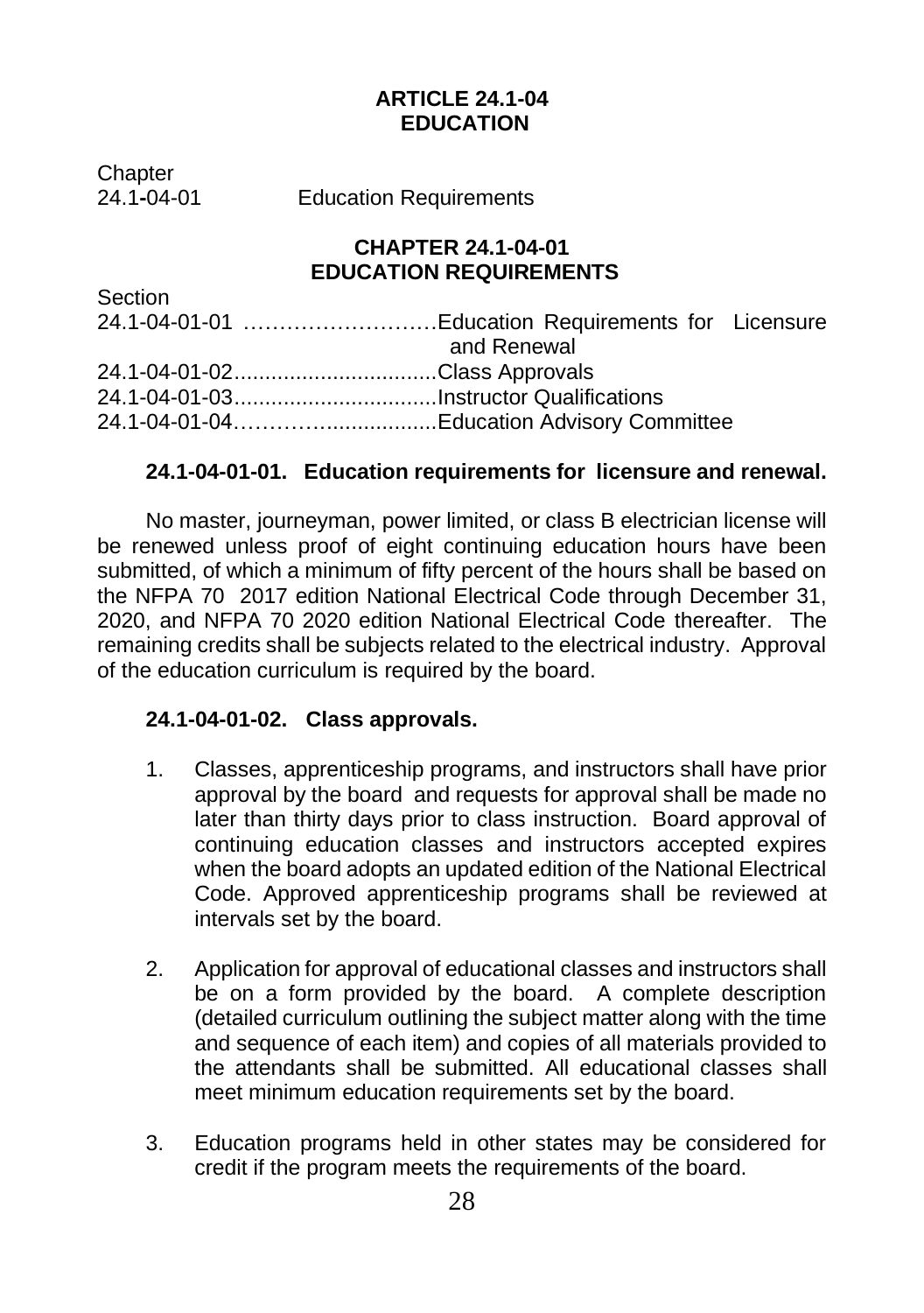- 4. The board shall be notified in writing no later than fifteen days prior to the date, time, and location of the class. A representative of the board shall be entitled to attend without charge and have the authority to audit or review education classes.
- 5. The board may withdraw approval of any educational classes not in compliance with this section.
- 6. The provider of the class shall forward an attendance list to the board on a form supplied by the board within fifteen days following the class. A certificate of completion shall also be provided to each attendee. Each certificate of completion and attendance list shall include the name of the provider, the name of the instructor, the class identification number, the date and location of the class, and the number of code and noncode hours of instruction for education units. For all classes, include the attendee's name, license or registration number, and last four digits of the electrician's social security number. It is the responsibility of the attendee to have a copy of this certificate of completion. The certificates shall be sent to the board only if requested by the board. The provider shall be responsible to keep accurate attendance by periodically checking attendees during the class. For providers that conduct continuing education classes in North Dakota, the attendance record shall be submitted to the board as required.
- 7. Continuing education credits can be deposited with the board for a period up to two license renewal periods. Continuing education credits will not be given for attending the same continuing education class more than once in a code cycle (example: same sponsor, same title, and same class approval number).

#### **24.1-04-01-03. Instructor qualifications.**

Instructors shall submit their qualifications to the board before the class. Classes may not be approved unless the instructor has one or more of the following qualifications:

- 1. A master electrician with at least one year's experience in electrical inspection.
- 2. A journeyman or master electrician who is certified as an instructor through a vocational education department.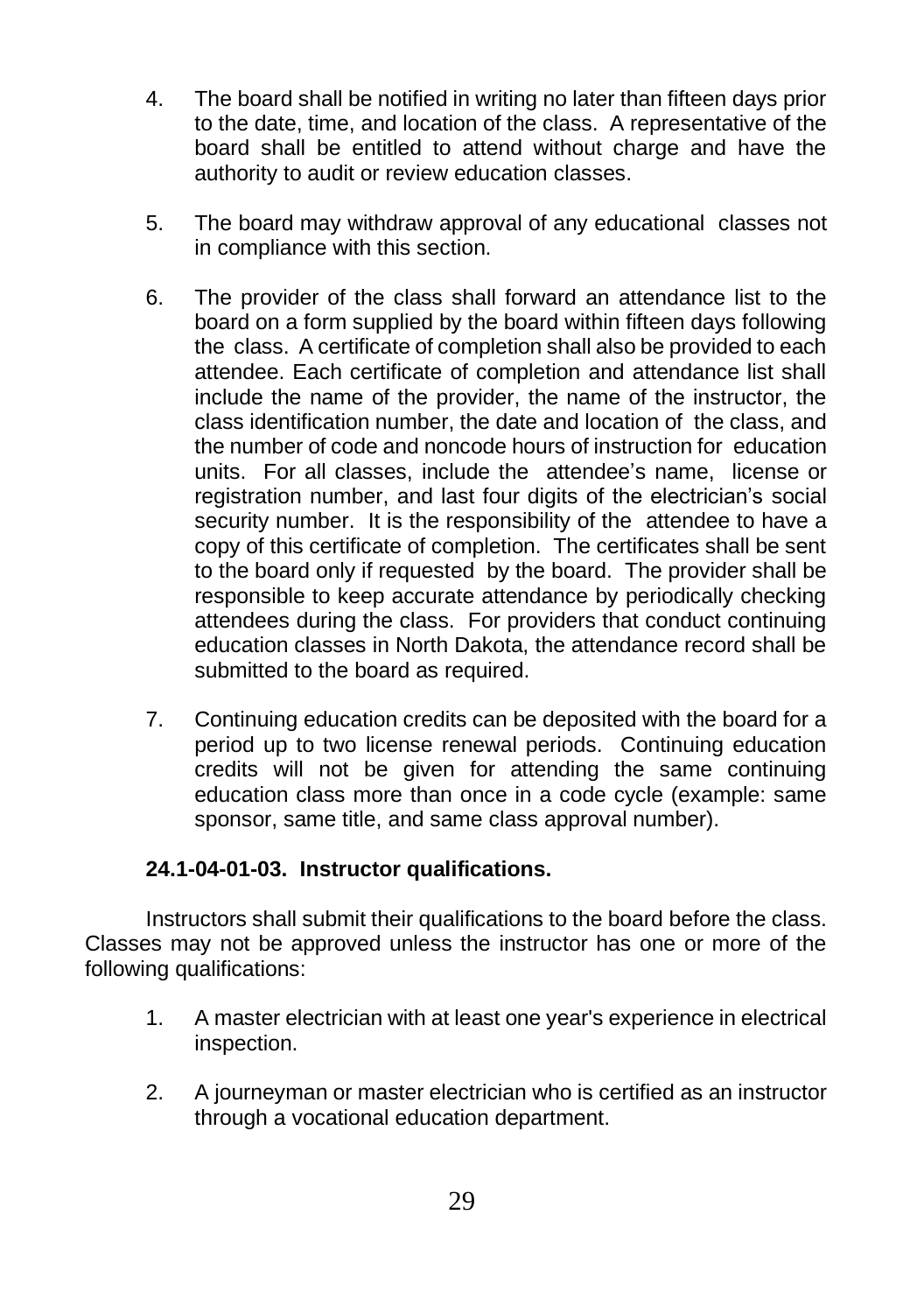- 3. An individual with a valid teaching accreditation from a trade or technical school, college, or university teaching an electrical curriculum.
- 4. A registered or licensed electrical engineer with at least four years' experience in design of premise electrical wiring systems.
- 5. A representative from the national fire prevention association, testing laboratories, international association of electrical inspectors, and other product manufacturer representatives with five years' practical experience in the subject taught.
- 6. Instructor of an apprenticeship training program.

#### **24.1-04-01-04. Education advisory committee.**

- 1. The board shall form an education advisory committee to review educational classes and programs required by the board.
- 2. The committee shall develop minimum requirements in the area of study for the electrical education of individuals registered and licensed by the board.
- 3. The committee shall review the approved classes and programs every five years or as necessary and submit a report to the board for final approval.
- 4. The executive director shall preside over the committee meetings.
- 5. The committee shall meet as deemed necessary, but no less than once per year.
- 6. Committee members may be reimbursed expenses of mileage and travel as per North Dakota Century Code sections 44-08-04 and 54-06-09.
- 7. The education advisory committee members may consist of individuals selected from the following categories:
	- a. The executive director of the board.
	- b. The training administrator of the board.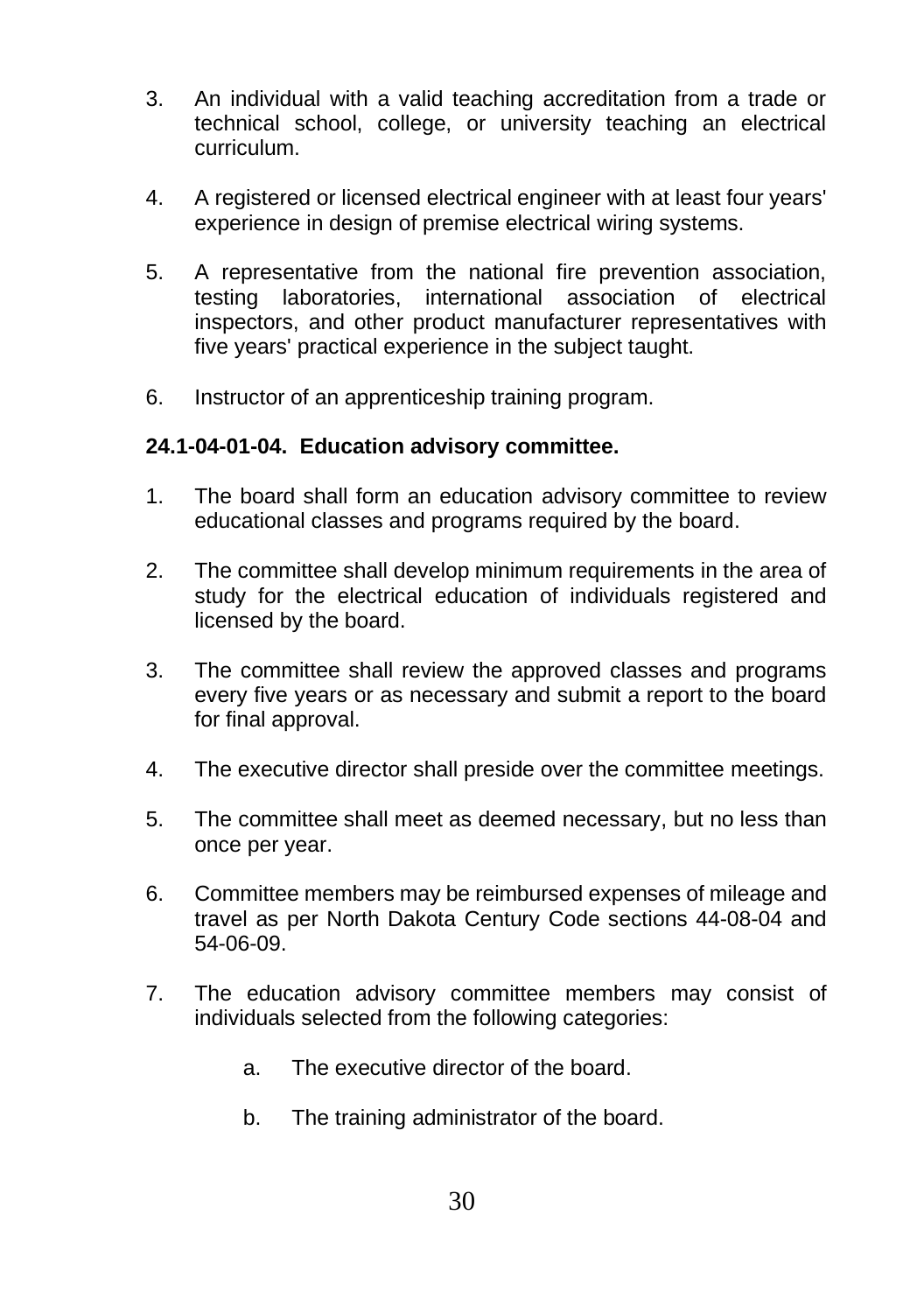- c. A representative from a North Dakota college-approved electrical degree program.
- d. A representative from a North Dakota college-approved off-campus electrical correspondence or online program.
- e. A North Dakota registered professional electrical engineer.
- f. A North Dakota master electrician who is certified as an instructor through a vocational education department.
- g. A North Dakota journeyman electrician who is certified as an instructor through a vocational education department.
- h. A North Dakota power limited electrician who is certified as an instructor through a vocational education department.
- i. An individual having experience with an apprenticeship training program.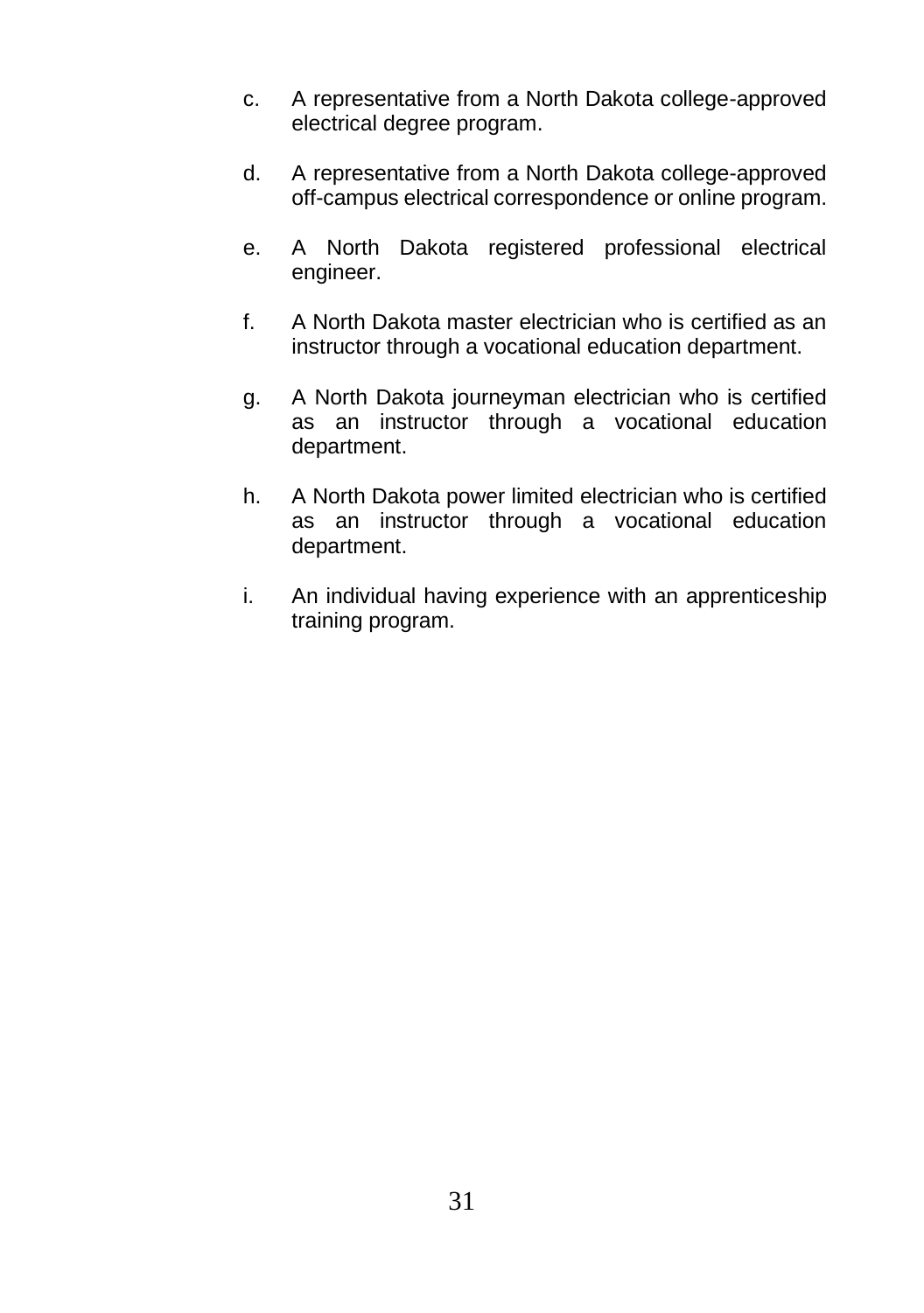#### **ARTICLE 24.1-05 ELECTRICAL WIRING CERTIFICATES**

Chapter<br>24 1-05-01

Certificates and Inspections

#### **CHAPTER 24.1-05-01 CERTIFICATES AND INSPECTIONS**

Section

| 24.1-05-01-02Fees |               |  |  |
|-------------------|---------------|--|--|
|                   |               |  |  |
|                   | <b>Fvents</b> |  |  |

#### **24.1-05-01-01. Electrical certificates.**

- 1. All electrical installations, including power limited system installations defined by the National Electrical Code Special Occupancies, articles 500 through 517, with a value of five hundred dollars or more, must have an electrical wiring certificate submitted by the master, class B or power limited electrician supervising the installation on a form prescribed by the board. A project with multiple address locations requires an electrical wiring certificate for each location.
- 2. Before work commences on any electrical installation when a new entrance is installed, an existing entrance is altered or repaired, a building is moved, when a mobile home feeder is installed, or when the cost of the repair work or additional installation exceeds five hundred dollars, the master, class B, or power limited electrician supervising such installation shall submit an electrical wiring certificate and distribute as follows:
	- a. A startup copy of the certificate must be submitted to the board and a copy to the power company before work is commenced and before an electrical installation may be energized.
	- b. Within fifteen days of completion, use, or occupancy, whichever is first, the final paperwork must be submitted to the office of the board, along with the proper fee. The wiring certificate must be completed with the location and a proper description of work completed.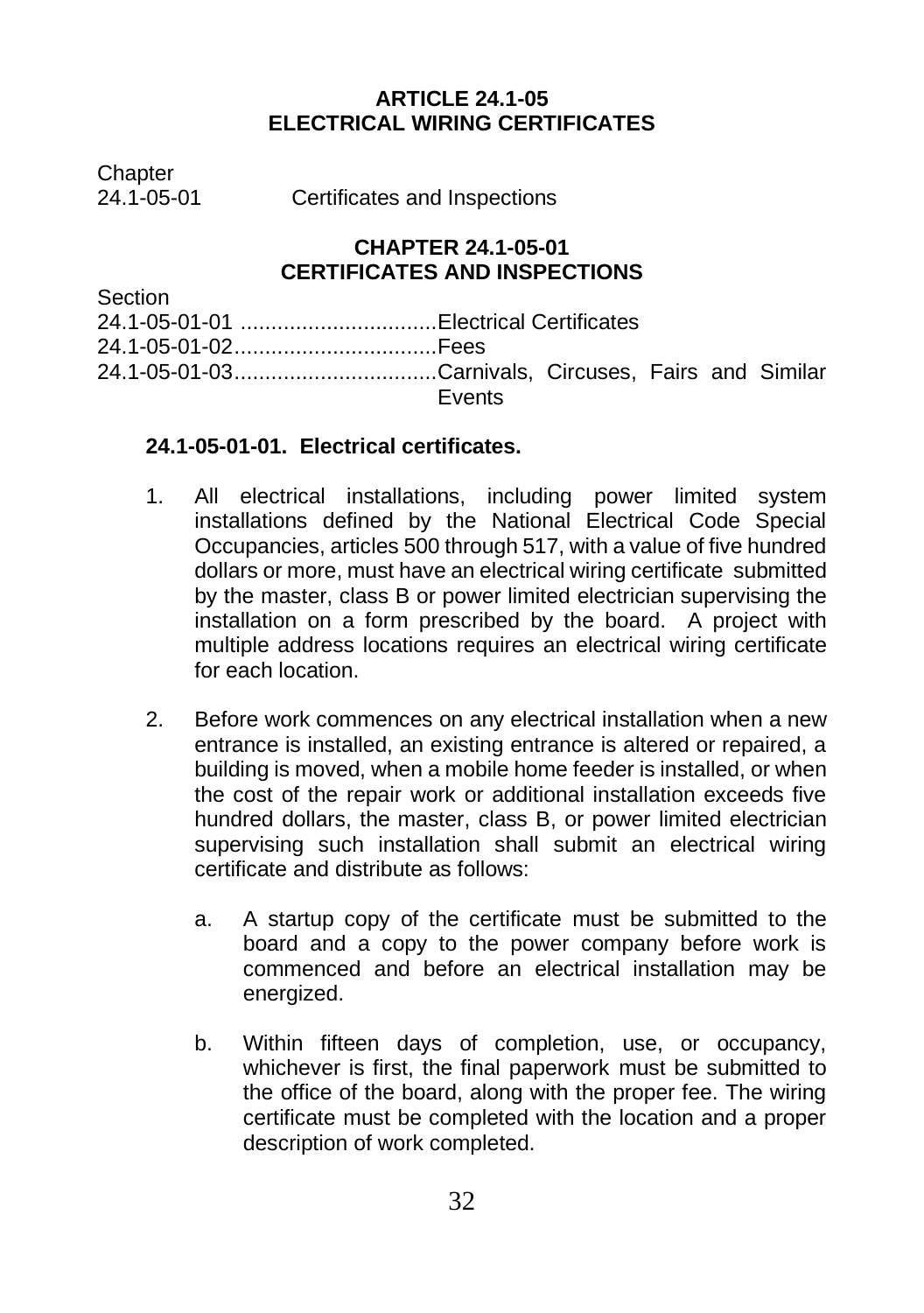- c. A copy must be retained by the master, class B, or power limited electrician.
- d. A copy must be left in or on the panel or given to the owner.
- 3. Certificates with job cost of twenty thousand dollars or less are valid twelve months from the original filing date. A new wiring certificate must be filed on all unfinished work.
- 4. E-certs are available upon request and submission of an application from any master, class B or power limited electrician holding a proper current license from the board. Electrical (paper) wiring certificates are available until August 31, 2020, or the effective date of the 2020 Laws, Rules & Wiring Standards. The master, class B, or power limited electrician is responsible for all certificates issued to and by that person. A charge of twenty-five dollars to cover board costs must be assessed on each lost electrical paper wiring certificate issued to any master, class B, or power limited electrician, unless returned to the board.
- 5. Whenever an electrical installation made by or under the supervision of a master, class B, or power limited electrician is commenced or in use without submitting an electrical wiring certificate, as directed in subsection 2, the certificate may be considered late and the normal inspection fee, as required under this section, is increased in the amount of fifty dollars. In addition when time and travel are expended by employees of the board to obtain a late certificate, an investigative fee may be charged to cover the costs incurred. Costs are to be calculated at a rate of fifty dollars per hour and mileage rates currently allowed by North Dakota Century Code section 54-06-09 per mile of travel.
- 6. Property owners who are self-wiring or doing their own electrical work shall comply with the following before any electrical work commences:
	- a. Notify the board office of intent to self-wire.
	- b. Must own and occupy the residential property or farmstead where the electrical work will be done.
	- c. Review plans or drawings depicting wiring to be done with the local electrical inspector.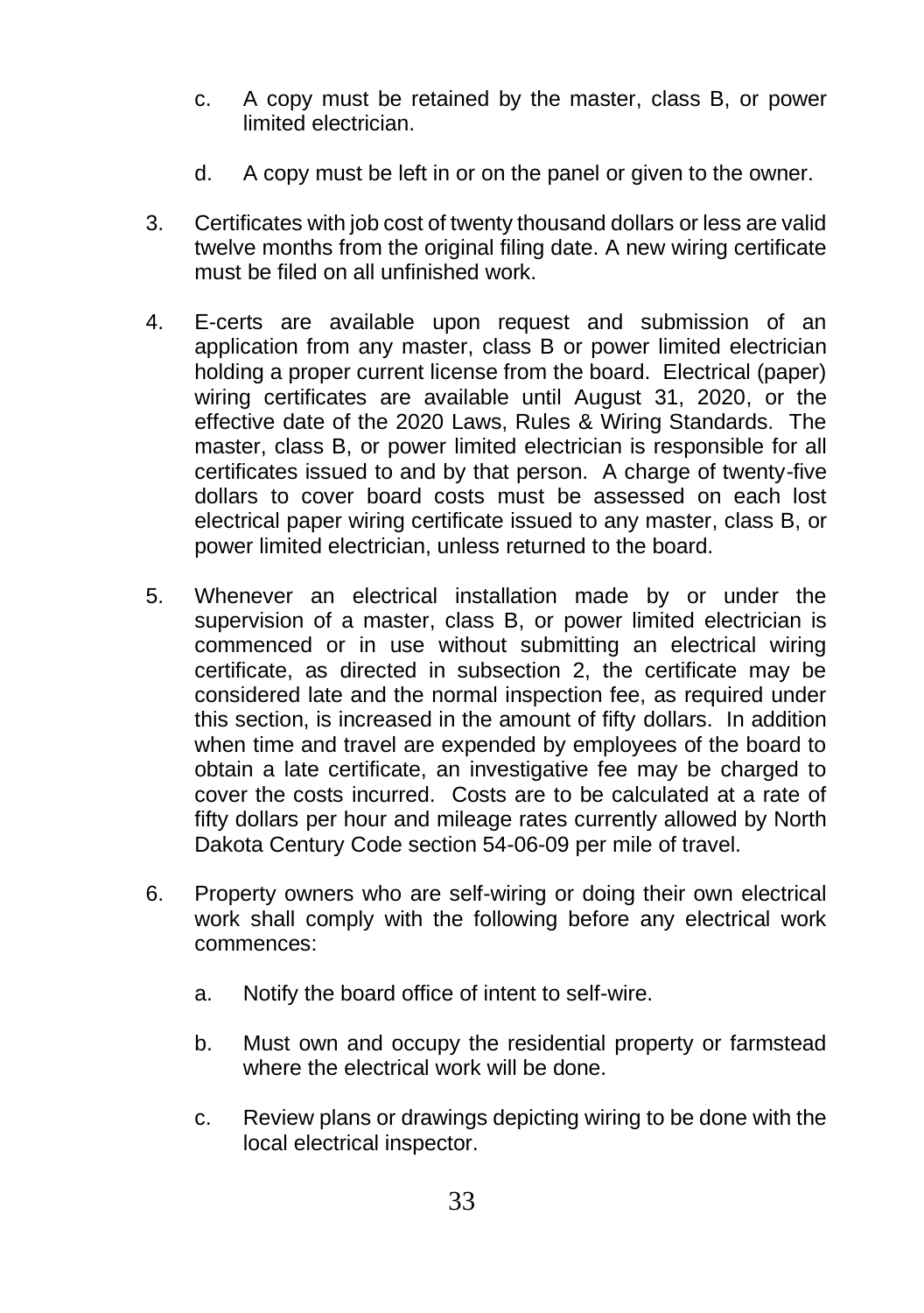- d. Inspection fees will be calculated as stated in this section with a minimum of fifty dollars.
- e. Certification and inspection are required as stated in this section.

#### **24.1-05-01-02. Fees.**

1. The electrical and power limited systems inspection fee shall be based on the total amount of the contract or total cost to the owner, including extras. This includes power limited systems in National Electrical Code chapter 5 special occupancies, articles 500 through 517.

The following items need not be included in the cost:

- a. Appliances, including dishwashers, heat pumps, airconditioners, disposals, and similar equipment.
- b. Heating, ventilating, and air-conditioning (HVAC) units.
- c. Electric motors, PLC, generators; and
- d. Industrial machines.
- 2. The contractor is responsible to collect the proper inspection fee on each installation. When the owner furnishes the material and the contractor furnishes the labor, the owner shall provide the contractor with the total amount expended for materials used in connection with the installation, and the contractor shall then calculate and collect the necessary inspection fee from the owner. Whenever materials are donated or removed from an existing installation and placed at another location or labor is donated to an installation, the contractor shall estimate the cost of these materials and labor and include the amount in the job cost for the purpose of calculating the proper inspection fee. The contractor shall maintain all job-related records for a minimum of four years and shall permit the board to examine and copy all such records as requested.
- 3. It shall be grounds for discipline of a master, class B, or power limited electrician's license if it is discovered that they charged or collected from the customer an electrical inspection fee greater than the fee actually in effect.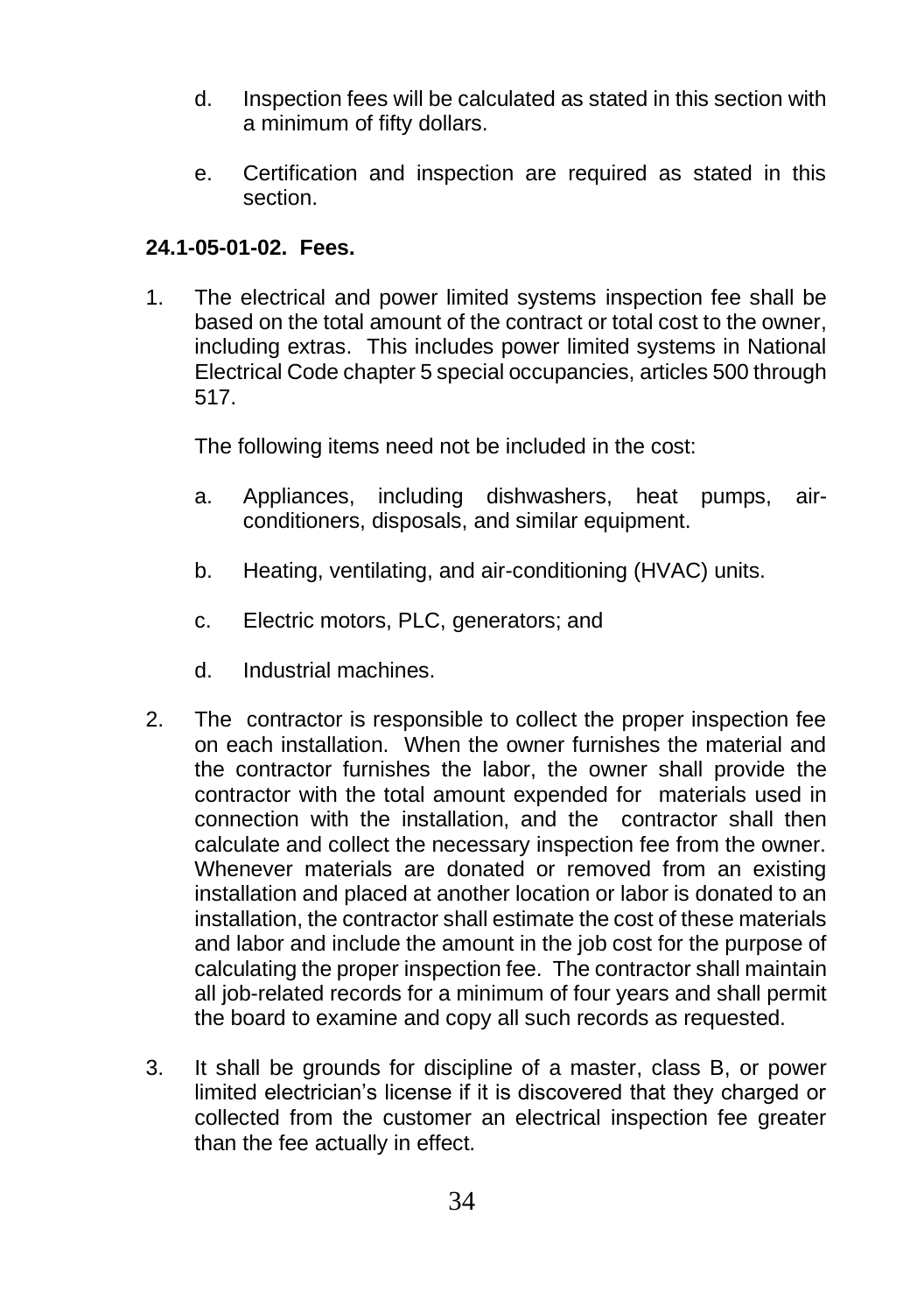4. Effective October 1, 2020, inspection fees shall be as follows:

| Job Cost:                                                    | Inspection Fee:                                                                         |
|--------------------------------------------------------------|-----------------------------------------------------------------------------------------|
| Up to \$500.00                                               | \$50.00 (minimum fee)                                                                   |
| \$500.00 to \$20,000.00                                      | \$50.00 for the first \$500.00 plus<br>1.25% on balance up to \$20,000.00               |
| Over \$20,000,00                                             | \$293.75 for the first \$20,000.00 plus<br>1/10 of 1% on balance over<br>\$20,000.00    |
| Effective July 1, 2024, inspection fees shall be as follows: |                                                                                         |
| Job Cost:                                                    | Inspection Fee:                                                                         |
| Up to \$500.00                                               | \$50.00 (minimum fee)                                                                   |
| \$500.00 to \$20,000.00                                      | \$50.00 for the first \$500.00 plus<br>2% on balance up to \$20,000.00                  |
| Over \$20,000.00                                             | \$440.00 for the first \$20,000.00 plus<br>1/10 of 1% on balance<br>over<br>\$20,000.00 |

- 5. Companies having supervision of elevators, dumbwaiters, electrically driven irrigation machine or out-of-state structures or skids installed in North Dakota shall submit reports to the board. The report shall be completed, signed by owner or manager, and forwarded to the board with the inspection fee. The inspection fee shall be as follows:
	- a. Elevators and dumbwaiters having horsepower rating up to 5 horsepower - \$25.00
	- b. Elevators and dumbwaiters having horsepower rating 5 horsepower through 15 horsepower - \$40.00
	- c. Elevators and dumbwaiters having horsepower rating over 15 horsepower - \$60.00
	- d. Electrically driven irrigation machines \$50.00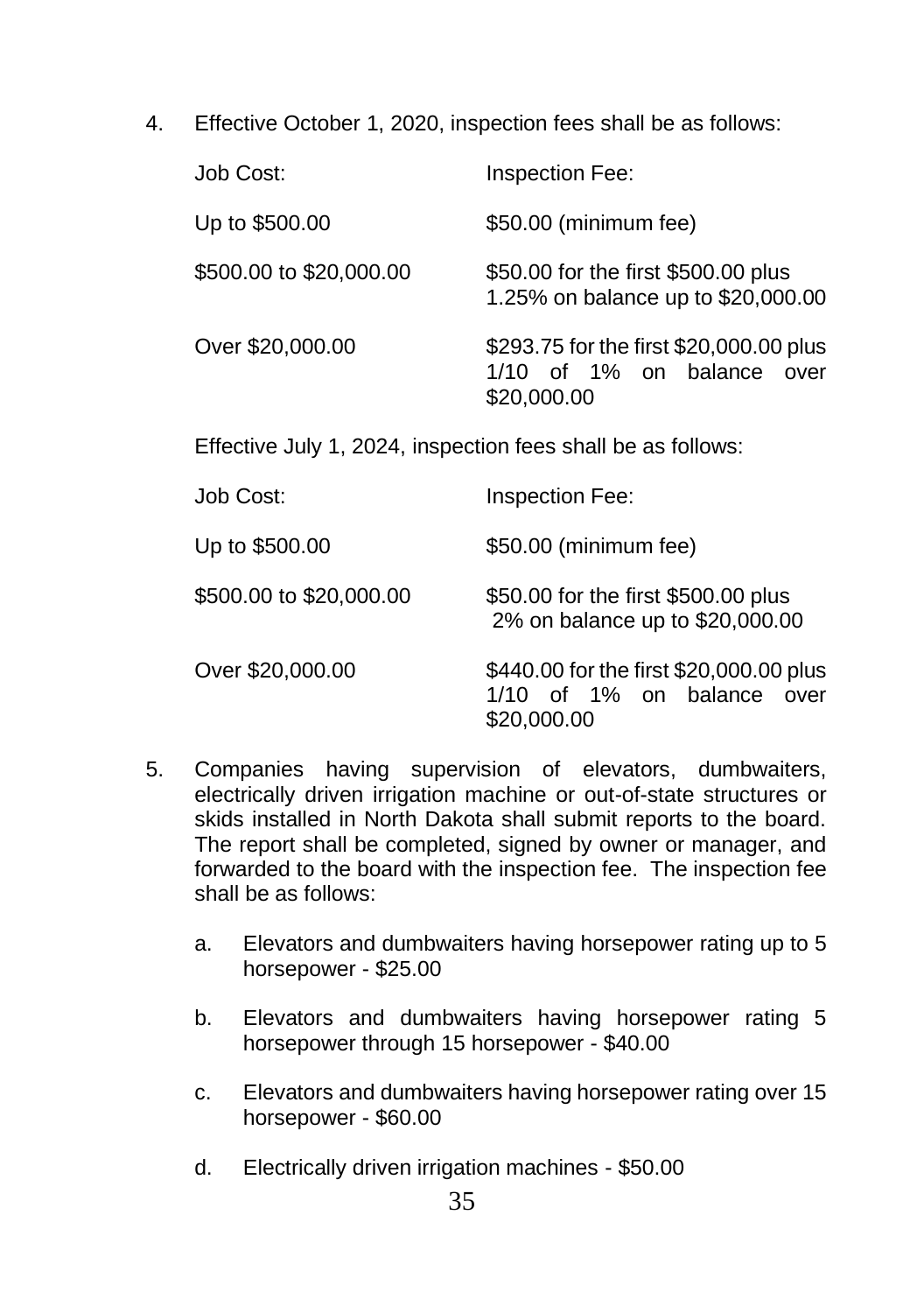- e. Out-of-state structures or skids Based on inspection fee schedule.
- 6. Whenever a correction order is written and corrections are not completed within the allotted time, there shall be an administration charge of fifty dollars, which shall be paid to the board by the master, class B, or power limited electrician.
- 7. All reinspections shall be paid for by the contractors at a minimum charge of one hundred dollars. In addition, an investigative fee may be charged to cover the costs incurred to be calculated at a rate of fifty dollars per hour and mileage rates currently allowed by North Dakota Century Code section 54-06-09 per mile of travel.
- 8. For inspections not covered in this section or special services, the fee shall be fifty dollars per hour, including travel time, plus mileage rates currently allowed by North Dakota Century Code section 54- 06-09 per mile traveled.

#### **24.1-05-01-03. Carnivals, circuses, fairs and similar events.**

- 1. All carnivals, circuses, fairs, and similar events shall comply with article 525, 2017 edition, National Electrical Code through December 31, 2020, and article 525, 2020 edition, National Electrical Code thereafter.
- 2. All installations shall be approved by the electrical inspector before usage.
- 3. Each carnival, circus, fair, or similar event operating or intending to operate in North Dakota shall notify the North Dakota State Electrical Board, P.O. Box 7335, Bismarck, North Dakota 58507- 7335, each year of its itinerary and make application for the initial inspection thirty days before the first engagement in the state. Failure to notify the board may result in expenses incurred for excess time and travel to inspect these installations.
- 4. The fee shall be paid to the inspector at the first engagement or inspection as follows:
	- a. \$15.00 each ride or concession;
	- b. \$15.00 reinspection fee on each unit, if required; and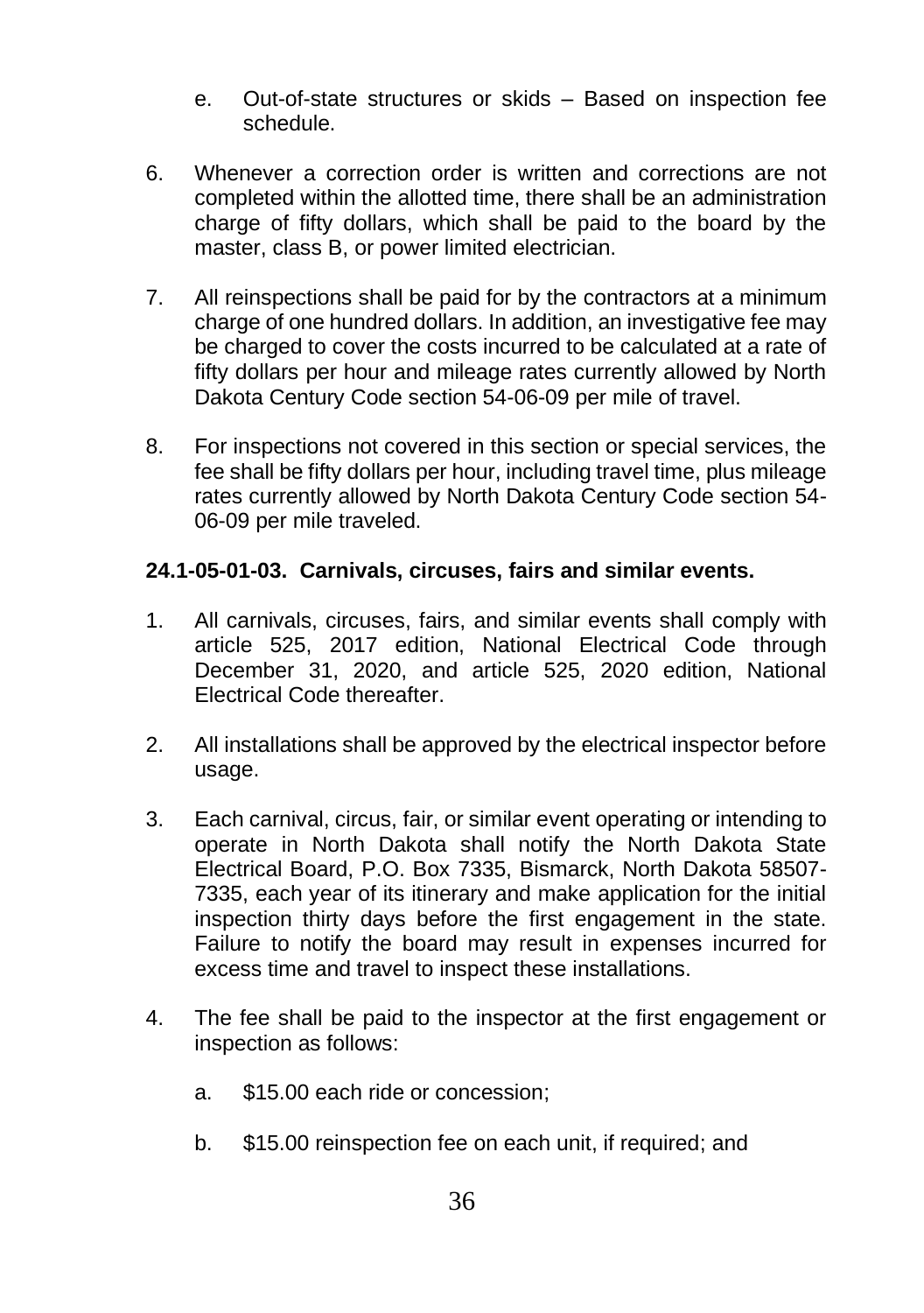- c. \$50.00 each transformer or generator truck.
- 5. Each ride or concession wired properly will be issued a certification of compliance, serving for an entire season, subject to subsequent inspections.
- 6. Minor code violations will be issued a correction order with instructions to correct each violation before the next engagement. A reinspection will be required.
- 7. The electrical inspector is empowered to write a correction order for immediate compliance should the inspector find a condition dangerous to life and property.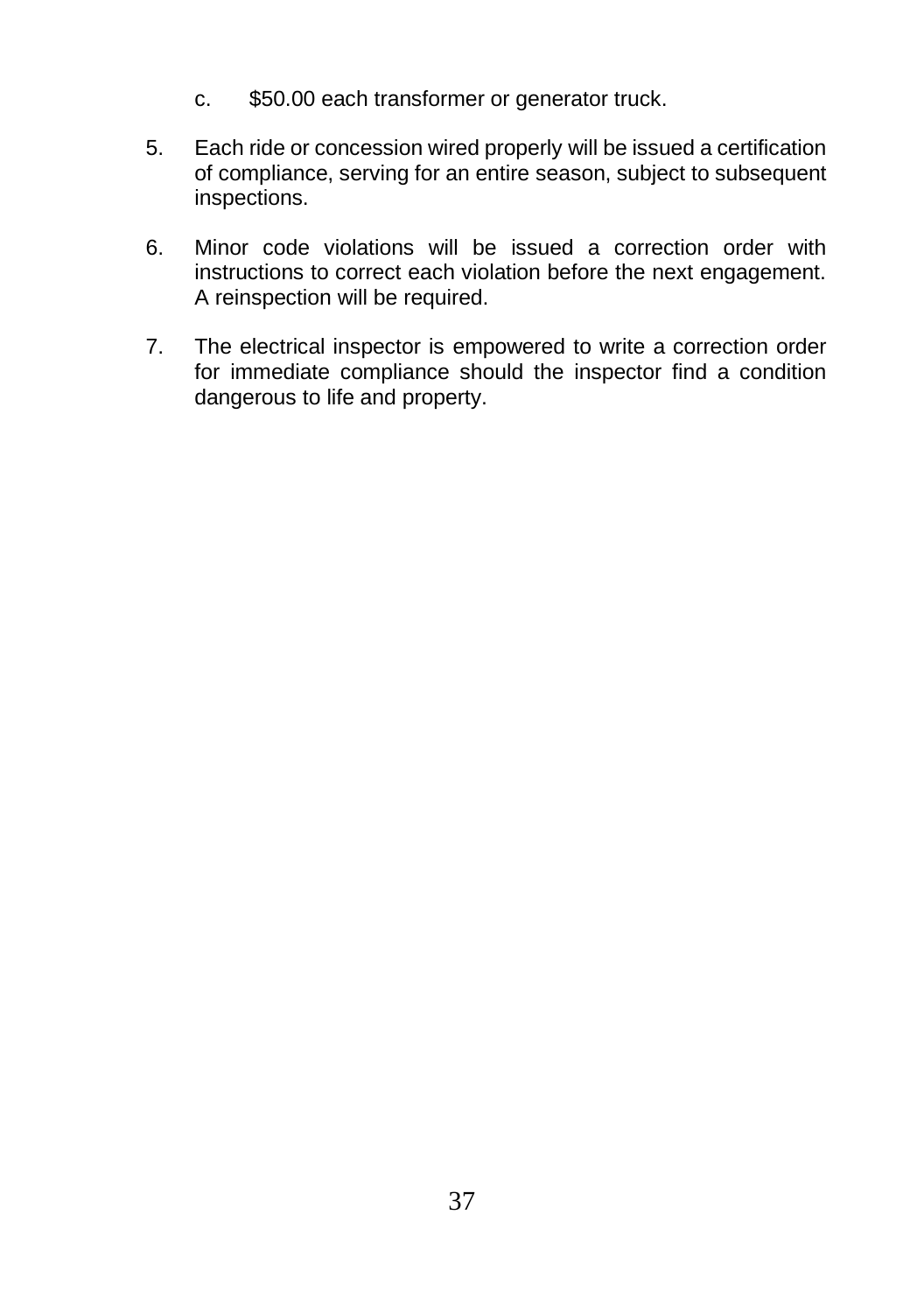#### **ARTICLE 24.1-06 ELECTRICAL WIRING STANDARDS**

| Chapter    |                              |
|------------|------------------------------|
| 24.1-06-01 | <b>General Requirements</b>  |
| 24.1-06-02 | Wiring and Protection        |
| 24.1-06-03 | Wiring Methods and Materials |
| 24.1-06-04 | Appliances                   |
| 24.1-06-05 | <b>Special Occupancies</b>   |
| 24.1-06-06 | Special Equipment            |
|            |                              |

#### **CHAPTER 24.1-06-01 GENERAL REQUIREMENTS**

| Section |                                                  |
|---------|--------------------------------------------------|
|         |                                                  |
|         | 24.1-06-01-20 Water Damaged Electrical Equipment |
|         |                                                  |
|         | Illumination of Means of Egress, and             |
|         | <b>Emergency Lighting</b>                        |
|         |                                                  |
|         | Systems, and Carbon Monoxide Alarm               |
|         | Requirements for Evacuation and Life             |
|         | Safety                                           |
|         |                                                  |

#### **24.1-06-01-10. Requirements for electrical installations.**

Electrical installations shall be planned to provide adequate capacity for the load.

- 1. Wiring systems shall have conductors of sufficient capacity to furnish each outlet without excessive line loss or voltage drop. The voltage drop shall not exceed five percent at the farthest outlet of power, heating and lighting loads, or combinations of such loads. (See appendix for example.)
- 2. All wiring materials and equipment shall be listed by nationally recognized testing laboratories to safeguard life and property. It is the duty of the electrical installer to secure permission from the executive director to use materials, devices, and methods of installation not specifically covered by these standards. Equipment not approved under a testing laboratory category shall be evaluated by a registered professional engineer and recorded on evaluation forms accepted by the board.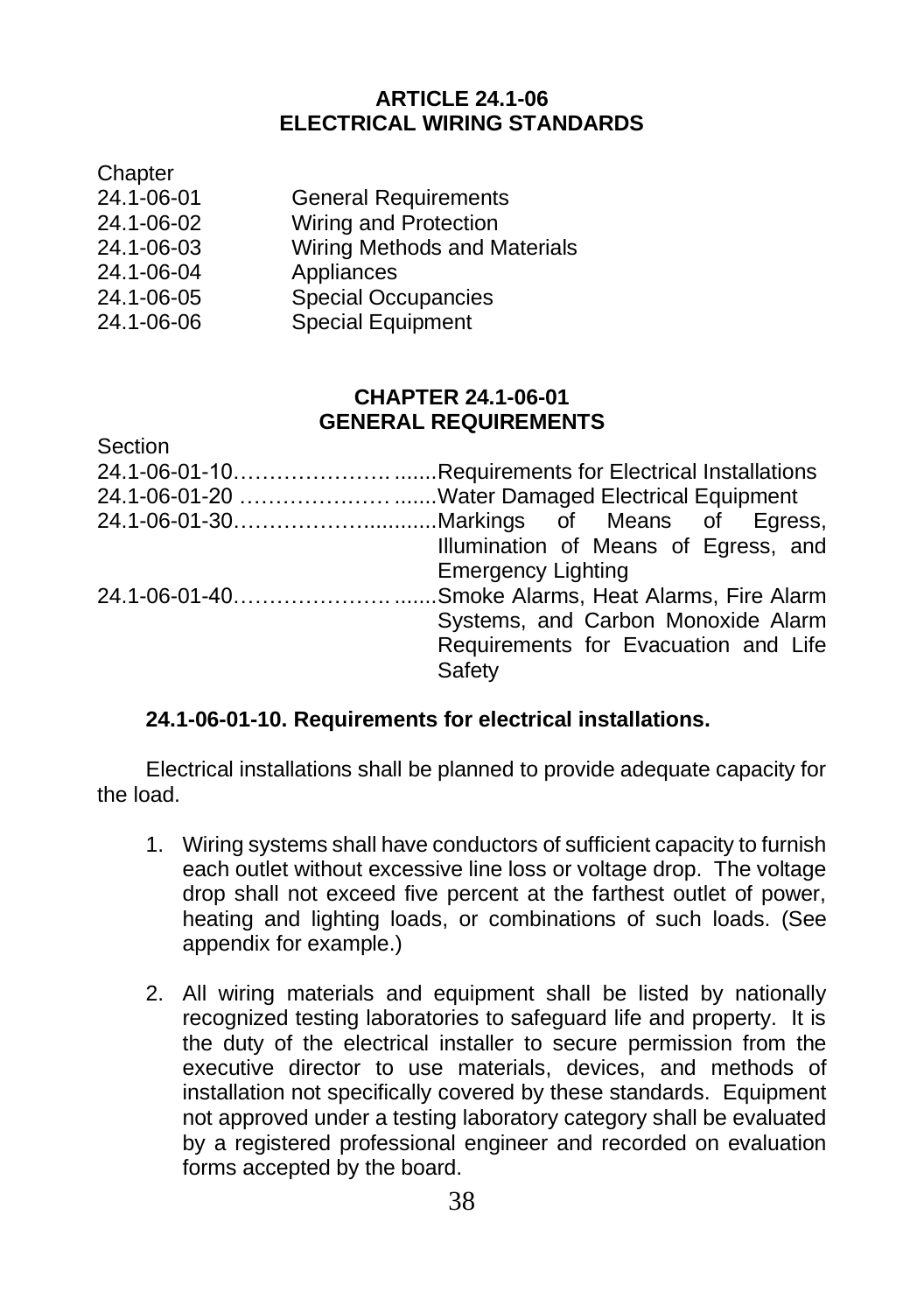Exception: Manufacturing firms that install industrial machinery for use by the firm itself and employ professional engineers may evaluate the industrial machinery according to NFPA 79 or UL 508 Standards. This evaluation shall be maintained with the equipment at all times and a copy submitted to the board.

- 3. When wiring public school buildings, approval shall be received from the department of public instruction and the board.
- 4. Overhead conductors shall not cross over water wells or known sites where water wells may be drilled. A minimum distance of twenty feet [6.10 meters] in all directions shall be maintained for overhead conductors.
- 5. In the wiring of nursing homes and hospitals, reference shall be made to the state department of health for special requirements pertaining to operating rooms, delivery rooms, and emergency lighting.
- 6. Aluminum conductors in sizes smaller than no. 6 shall not be used. Aluminum conductors installed and all corresponding materials shall be approved by testing laboratories.
- 7. All new construction shall follow the energy-efficient related requirements for design and construction of buildings in accordance with the locally adopted codes or the State Building Code.

#### **24.1-06-01-20. Water damaged electrical equipment.**

Water damaged electrical equipment wiring and equipment exposed to water damage must comply with the following:

1. All breaker panel boards, breakers, fuses, disconnect switches, controllers, receptacles, switches, light fixtures, and electric heaters that have been submerged or exposed to water damage must be replaced or all electrical equipment, switchgear, motor control centers, boilers and boiler controls, electric motors, transformers, and other similar equipment, such as appliances, water heaters, dishwashers, ovens, and ranges that have been submerged must be reconditioned by the original manufacturer or by its approved representative or replaced.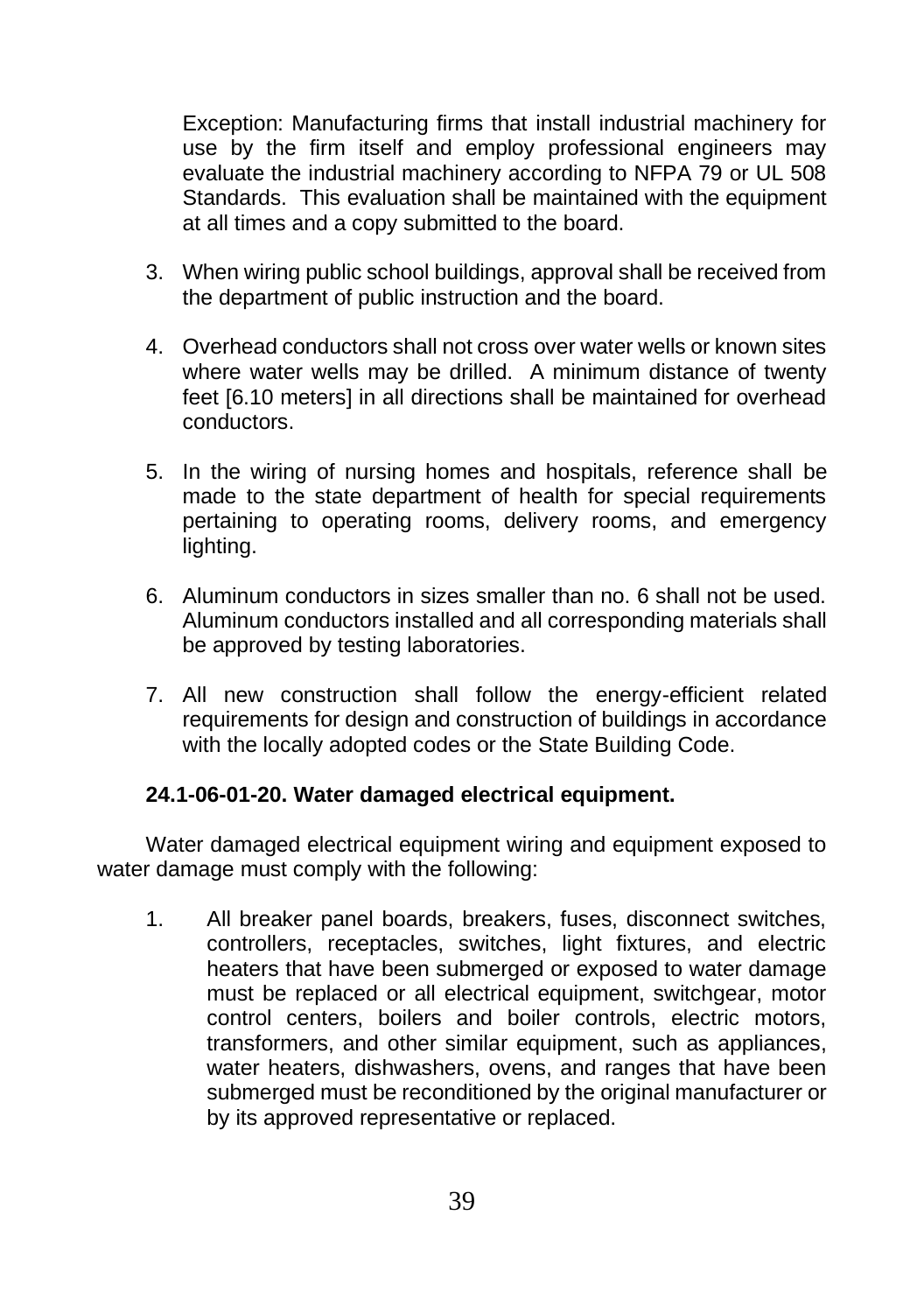- 2. Electrical wiring may require replacement depending on the type of wire or cable and what application it was listed for.
- 3. Splices and terminations must be checked to ensure compliance with article 110.14, 2017 edition, National Electrical Code through December 31, 2020, and article 110.14, 2020 edition, National Electrical Code thereafter.
- 4. Energized electrical panels that have been submerged must be de-energized to prevent loss of life and property.

Other recommendations can be found in "Guidelines for Handling Water Damaged Electrical Equipment" published by the national electrical manufacturers association (NEMA).

#### **24.1-06-01-30. Markings of means of egress, illumination of means of egress, and emergency lighting.**

The purpose of this section is to provide marking of means of egress, illumination of means of egress, and emergency lighting of means of egress. Installations must comply with the requirements of NFPA 101® (7.10.6 and 7.10.7), Life Safety Code® , 2015 edition through December 31, 2020, and NFPA 101<sup>®</sup> (7.10.6 and 7.10.7), Life Safety Code<sup>®</sup>, 2018 edition thereafter or more stringent locally adopted codes. A condensed guide is included in the appendix for convenience, for complete and official information refer to the applicable standard.

#### **24.1-06-01-40. Smoke alarms, heat alarms, fire alarm systems and carbon monoxide alarm requirements for evacuation and life safety.**

Alarm systems stated in this section shall be installed in accordance with the locally adopted codes or the State Building Code and state fire code under the supervision of a master or class B electrician. In new construction, all alarm systems shall receive their primary power from the building wiring and when primary power is interrupted, shall receive power from a battery. Wiring shall be permanent and without a disconnecting switch other than those required for overcurrent protection.

1. Dwelling units, congregate residences, and hotel or lodging house guest rooms that are used for sleeping purposes shall be provided with smoke alarms. Alarms shall be installed in accordance with the approved manufacturer's instructions.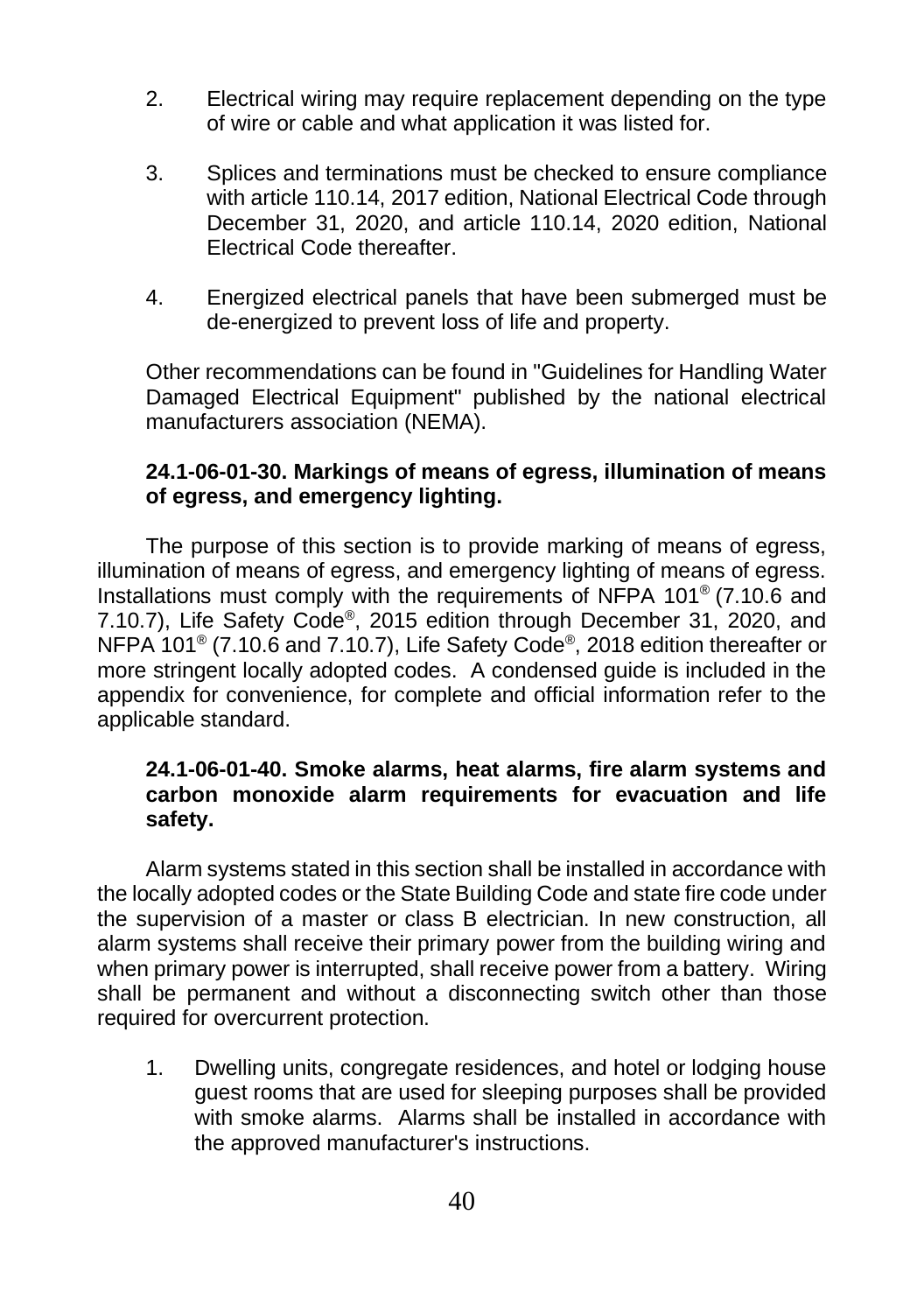- a. When more than one smoke alarm is required to be installed within an individual dwelling unit the alarm devices shall be interconnected in such a manner that the actuation of one alarm will activate all of the alarms in the individual unit. Smoke alarms shall be installed in the following locations:
	- (1) In each sleeping room.
	- (2) Outside each separate sleeping area in the immediate vicinity of the sleeping rooms.
	- (3) On each additional story of the dwelling, including basements and habitable attics but not including crawl spaces and uninhabitable attics. In dwellings or dwelling units with split levels and without an intervening door between the adjacent levels, a smoke alarm installed on the upper level shall suffice for the adjacent lower level provided that the lower level is less than one full story below the upper level.
	- (4) In dwelling units where the ceiling height of a room open to the hallway serving the bedrooms exceeds that of the hallway by twenty-four inches [60.96 centimeters] or more, smoke alarms shall be installed in the hallway and in the adjacent room.
- b. Heat alarms. For new construction, an approved heat alarm shall be installed in the attached single tenant garage of a residence and interconnected with the smoke alarms within the residence.
- c. Household fire alarm systems installed in accordance with NFPA 72 that include smoke alarms, or a combination of smoke detectors and audible notification device installed as required by this section for smoke alarms, shall be permitted. The household fire alarm system shall provide the same level of smoke detection and alarm as required by this section for smoke alarms. Where a household fire warning system is installed using a combination of smoke detector and audible notification device, it shall become a permanent fixture of the occupancy and owned by the homeowner. The system shall be monitored by an approved supervising station and be maintained in accordance with NFPA 72 upper level.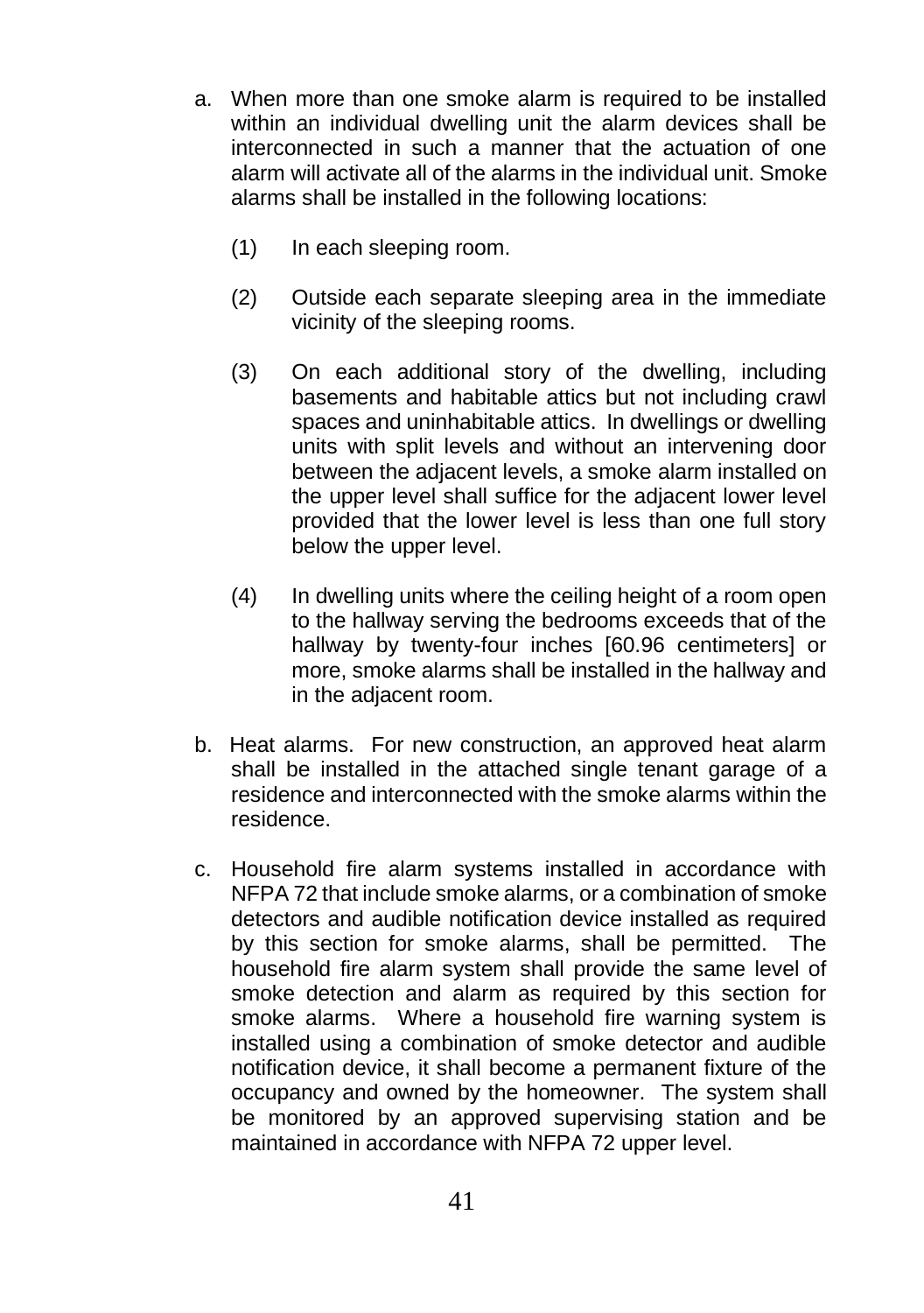- 2. Apartment houses, hotels, and congregate residences shall be provided with a manual and automatic fire alarm system in accordance with the requirements of locally adopted codes or the State Building Code and state fire codes.
- 3. An approved carbon monoxide alarm shall be installed outside of each separate sleeping area in the immediate vicinity of the bedrooms in dwelling units within which fuel-fired appliances are installed and in dwelling units that have attached garages.

A table in the appendix is offered as a condensed guide for convenience. For further information consult the locally adopted codes or the State Building Code and state fire codes.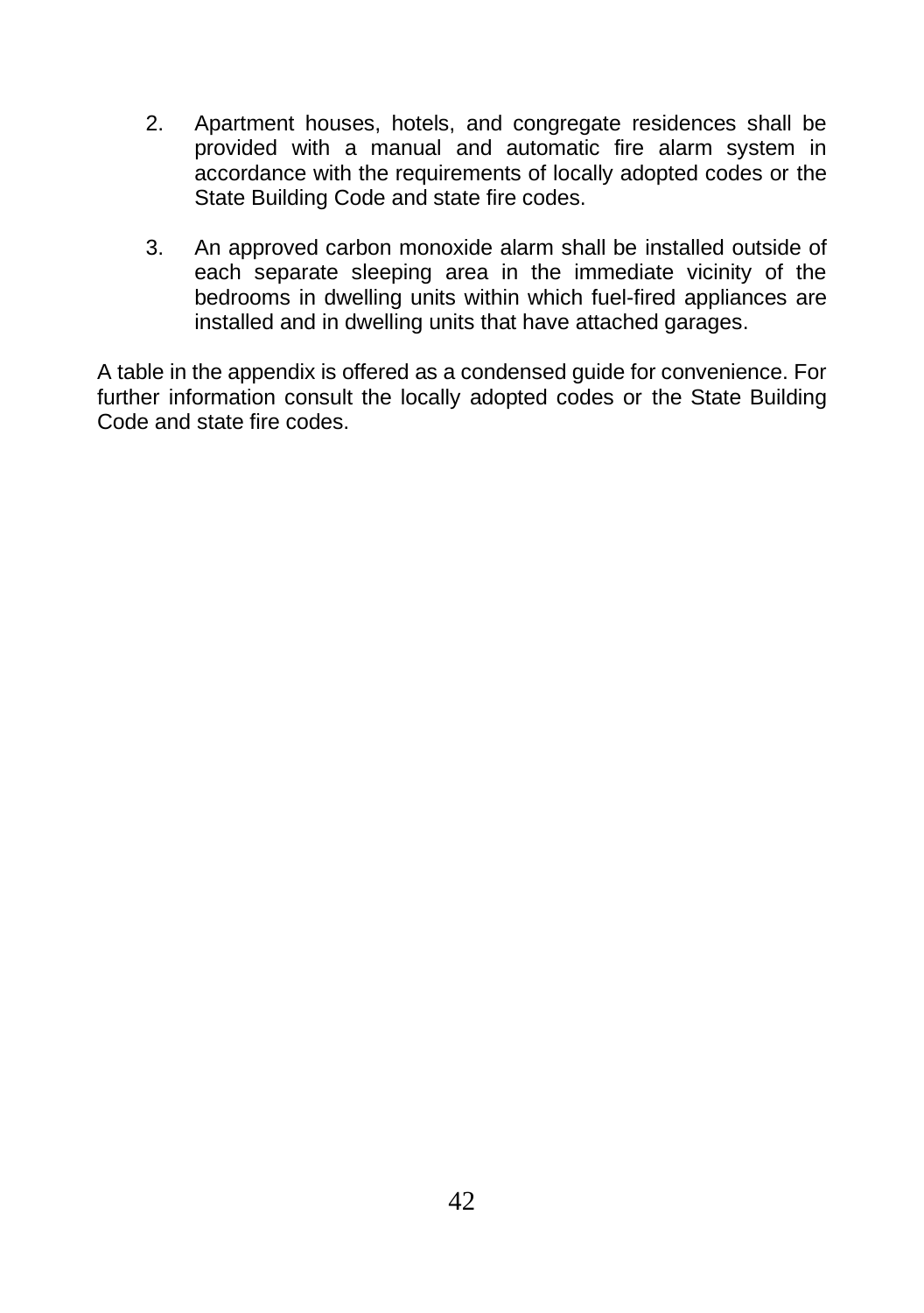#### **CHAPTER 24.1-06-02 WIRING AND PROTECTION**

**Section** 24.1-06-02-10.................................(NEC 210) Branch Circuits 24.1-06-02-30.................................(NEC 230) Services 24.1-06-02-40.................................(NEC 240) Overcurrent Protection 24.1-06-02-50.................................(NEC 250) Grounding and Bonding

#### **24.1-06-02-10. (NEC 210) Branch circuits.**

Branch circuits shall comply with article 210, 2017 edition, National Electrical Code through December 31, 2020, and article 210, 2020 edition, National Electrical Code thereafter.

- 1. The total connected load shall be divided as evenly as practicable, between the two ungrounded conductors of a three-wire system and three conductors of a four-wire wye system.
- 2. In a dwelling unit, a separate circuit with disconnect shall be provided for the purpose of operating or controlling electrical equipment for primary source heating units. Wiring requirements for fixed electrical space heating equipment is provided under article 424, 2017 edition, National Electrical Code through December 31, 2020, and article 424, 2020 edition, National Electrical Code thereafter.
- 3. A minimum of six 20-amp small appliance branch circuits shall be installed for counter receptacles in kitchens that are used to serve public gatherings at schools, churches, lodges, and similar buildings. Any island counter in these locations shall have at least one receptacle.
- 4. In dwelling occupancies. A minimum of three 20-amp small appliance branch circuits shall be installed to supply receptacle outlets in kitchen, pantry, dining room, and breakfast room. These circuits shall not supply other outlets and shall have conductors not smaller than no. 12. Two of these circuits shall supply receptacle outlets on or near work counter area and so arranged that adjacent receptacles are not on the same circuit.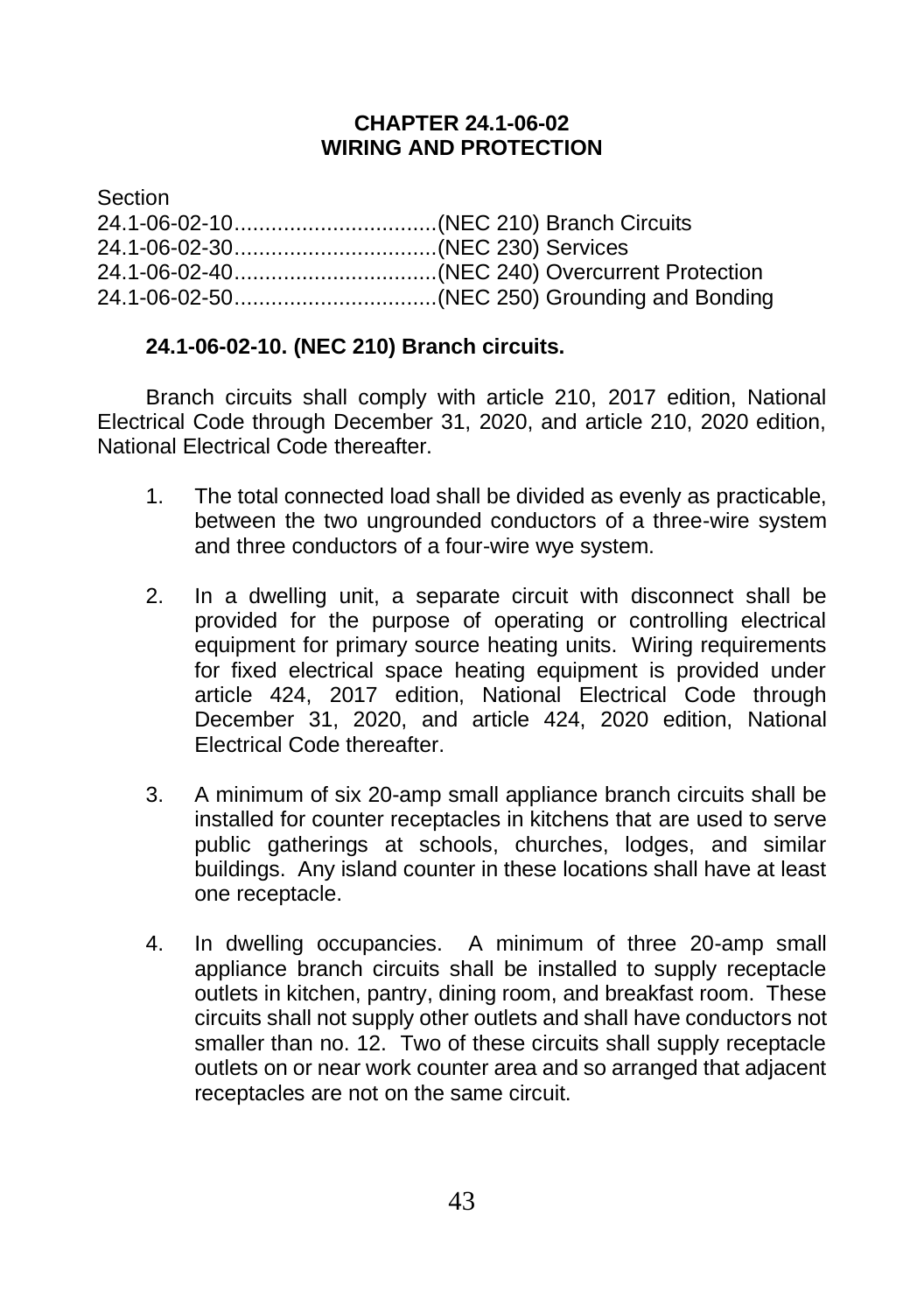- 5. In dwelling occupancies, one 20-amp bathroom circuit for receptacles shall not feed more than two bathrooms.
- 6. Fifteen and twenty ampere receptacles supplying sewer pumps and sump pumps shall not need arc fault circuit protection, but shall be ground-fault protected or a single receptacle on a dedicated circuit.
- 7. Fifteen and twenty ampere receptacles supplying power for garage door openers located in attached or detached garages associated with dwelling units shall be ground-fault protected or a single receptacle installed.
- 8. Portable cleaning equipment receptacle outlets shall be installed in corridors and located so that no point in the corridor along the floor line, measured horizontally, is more than twenty-five feet [7.62 meters] from an outlet.
- 9. Exception: 2017 edition, National Electrical Code through December 31, 2020, and 2020 edition, National Electrical Code thereafter, article 210.11(C)(4): Requirements shall not include buildings two hundred fifty square feet or smaller.
- 10. Exception: 2017 edition, National Electrical Code through December 31, 2020, and 2020 edition, National Electrical Code thereafter, article 210.12(A): AFCI protection is not required for the following:
	- a. Refrigeration appliances if a single receptacle on a dedicated circuit is installed;
	- b. Furnaces used for main heating source.

#### **24.1-06-02-30. (NEC 230) Services.**

Electrical services shall comply with article 230, 2017 edition, National Electrical Code through December 31, 2020, and article 230, 2020 edition, National Electrical Code thereafter.

1. Perpendicular mast used for support of a service may not be less than two-inch [5.08-centimeter] galvanized rigid steel conduit or intermediate metal conduit, fitted with storm collar flashing.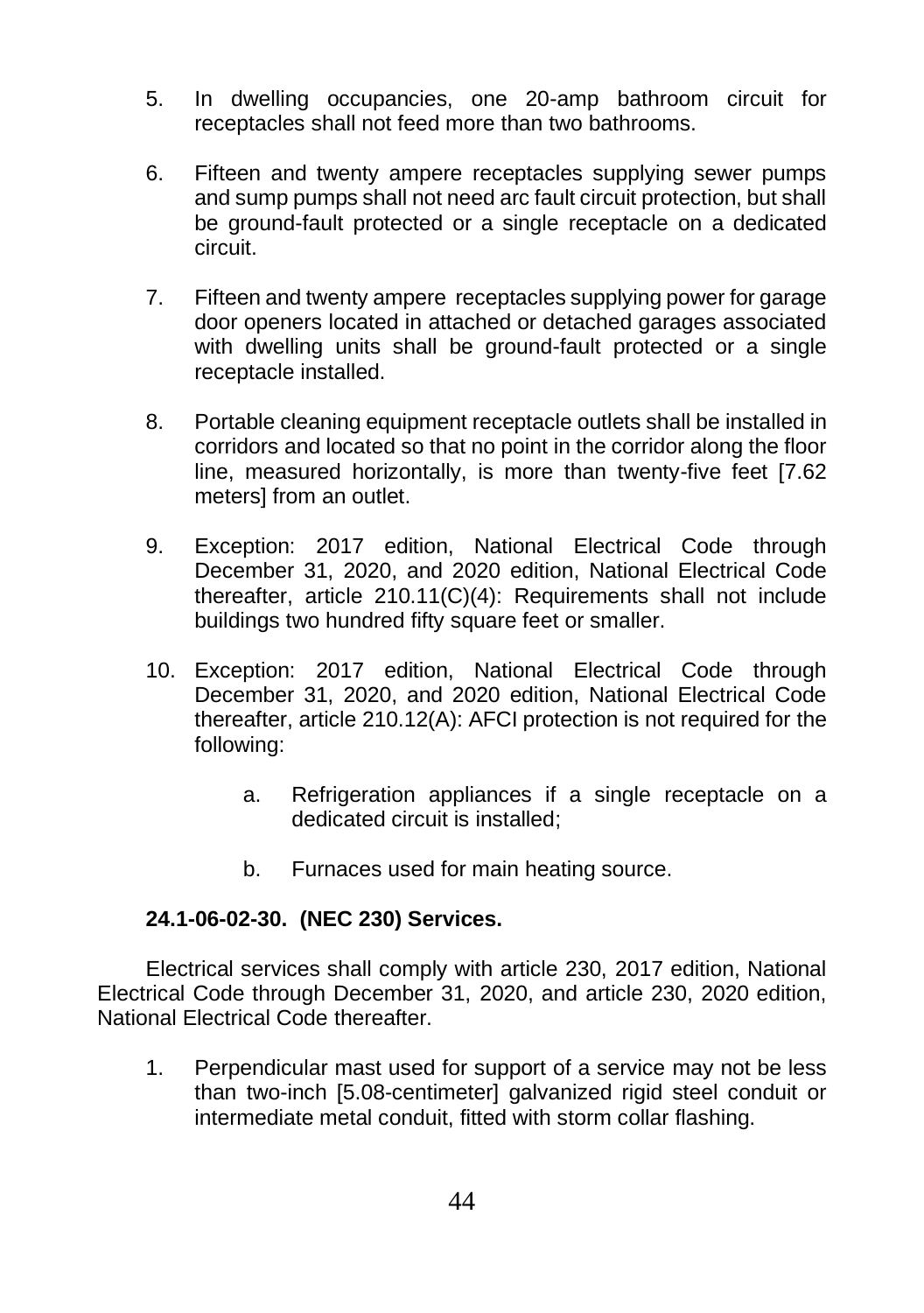- 2. Outside switch location. The equipment may not be mounted lower than two feet [.6096 meter] above grade level unless listed for such purpose. If installed outside, the service or services must be installed on the structure or within ten feet of the structure.
- 3. All services in single-family dwellings must be located in a single accessible location.

Exception: Special permission shall be granted by the electrical inspector for a second service location to be added where there is no available space for the service equipment. The second service location must be installed in accordance with article 230.2, 2017 edition, National Electrical Code, through December 31, 2020, and article 230.2, 2020 edition, National Electrical Code thereafter.

- 4. Rating of service switch. Any new or old single-family dwelling where the main house panel or service is altered or repaired, the dwelling is moved, or where the dwelling is rewired, a minimum one hundred ampere service-rated panel must be installed. Replacement of service mast or meter enclosure is an alteration of the service.
	- a. A one hundred ampere main house panel must be installed using ungrounded conductors sized for the proper ampacity. The panel must contain provisions for a minimum of twenty full-sized branch circuit spaces.
	- b. A greater than one hundred ampere but less than two hundred ampere main house panel must be installed using ungrounded conductors sized for the proper ampacity. The panel or panels must contain provisions for a minimum of thirty full-sized branch circuit spaces.
	- c. A two hundred ampere or larger main house panel must be installed using ungrounded conductors sized for the proper ampacity. The panel or panels must contain provisions for a minimum of forty full-sized branch circuit spaces.
	- d. Service and feeder calculation for electric heating loads must be sized to one hundred twenty-five percent of the full load rating.
- 5. For the purpose of separating services within one building, each portion of a building separated by one or more fire walls must be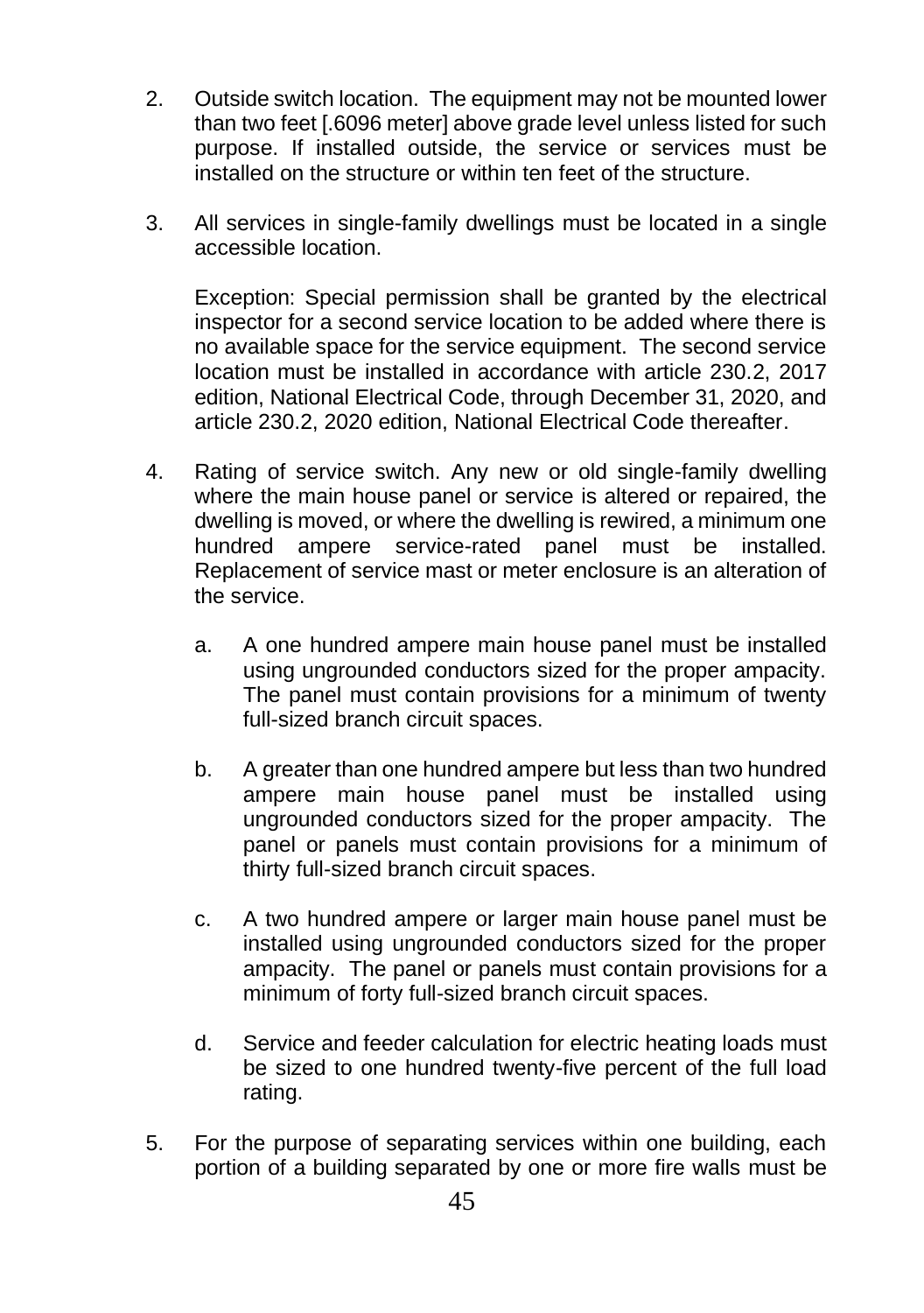considered a separate building as defined by locally adopted codes or the State Building Code and state fire codes.

6. 230.67 surge protections for dwelling unit services is not required.

#### **24.1-06-02-40. (NEC 240) Overcurrent protection.**

Overcurrent protection must comply with article 240, 2017 edition, National Electrical Code through December 31, 2020, and article 240, 2020 edition, National Electrical Code thereafter.

1. Exterior overcurrent devices must be located at a height of no less than two feet [.6096 meters] above grade level to the bottom of the enclosure.

Exception: If raising the switch would exceed the height requirements of NEC 240.24(A).

2. Switchboards and panel boards may not be located in bathrooms, clothes closets, stairways, or crawl spaces.

#### **24.1-06-02-50. (NEC 250) Grounding and bonding.**

Grounding and bonding must conform to article 250, 2017 edition, National Electrical Code through December 31, 2020, and article 250, 2020 edition, National Electrical Code thereafter.

- 1. At motor connections, a bonding jumper sized in accordance with table 250.122, 2017 edition, National Electrical Code through December 31, 2020, and table 250.122, 2020 edition, National Electrical Code thereafter, must be provided around all flexible conduit. The bonding jumper is not required if a separate grounding conductor is included.
- 2. Grounding of metal outdoor lighting standards.
	- a. Definition of lighting standard is a pole exceeding twelve feet [3.66 meters] in height measured from the bottom of the base or from the intended grade level of poles.
	- b. The metal lighting standard must be connected to a one-half inch [12.70 millimeter] by ten-foot [3.05 meter] copperweld ground rod, or twenty feet [6.10 meters] of one or more bare or zinc galvanized or other electrically conductive coated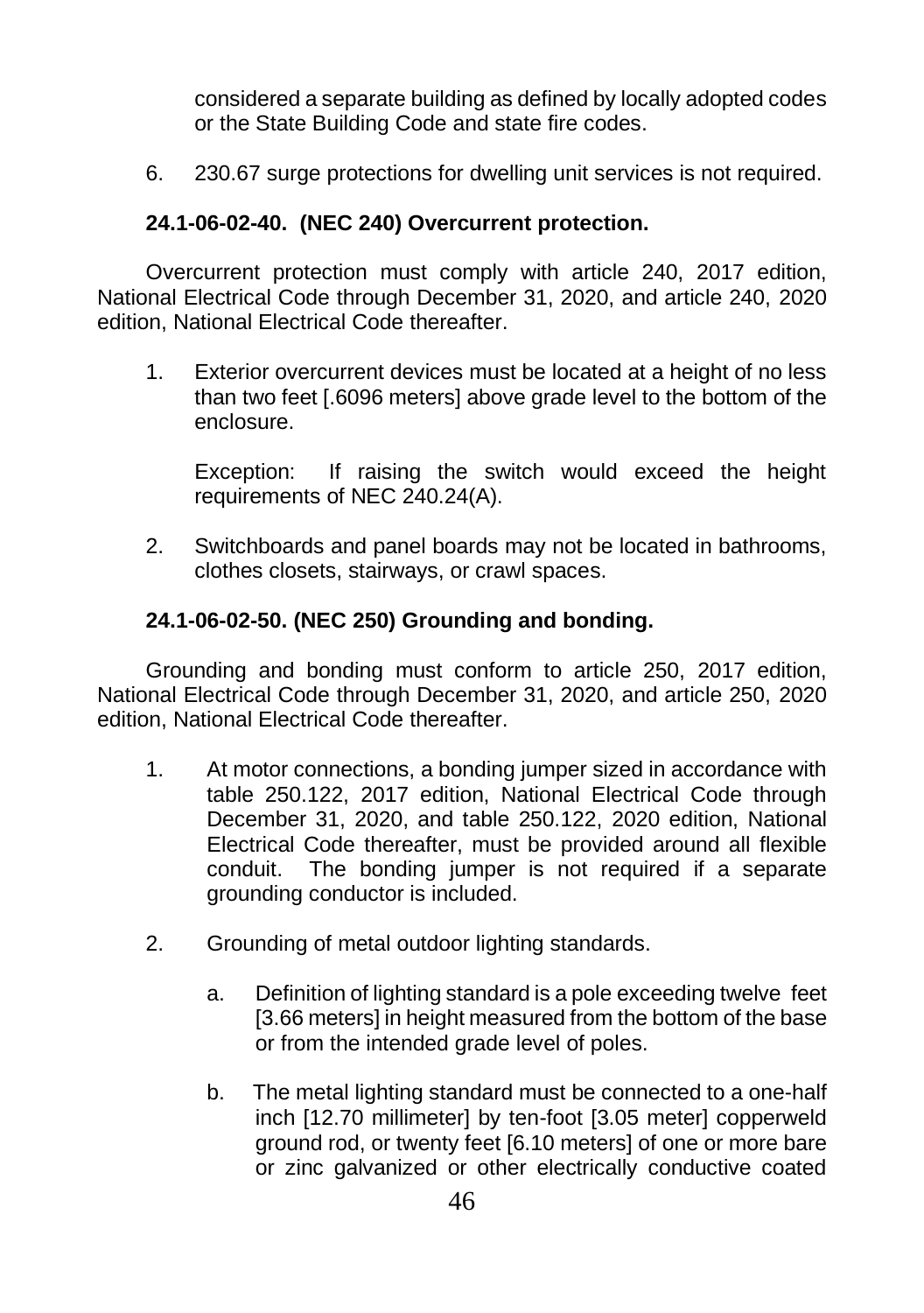steel reinforcing bars or rods (rebar) of not less than one-half inch [1.27 centimeters] in diameter, by the means of a bonding jumper. The ten-foot [3.05 meter] ground rod must be driven in the center of the metal standard base and project slightly above the base. Both ground rod and equipment grounding conductor must be connected to the metal standards. The bonding jumper must be in accordance with 2017 edition, National Electrical Code through December 31, 2020, and 2020 edition, National Electrical Code thereafter, and in no case smaller than no. 8 copper or no. 6 aluminum.

3. The grounding electrode conductor must be connected to the grounded service conductor in the enclosure for the service disconnect.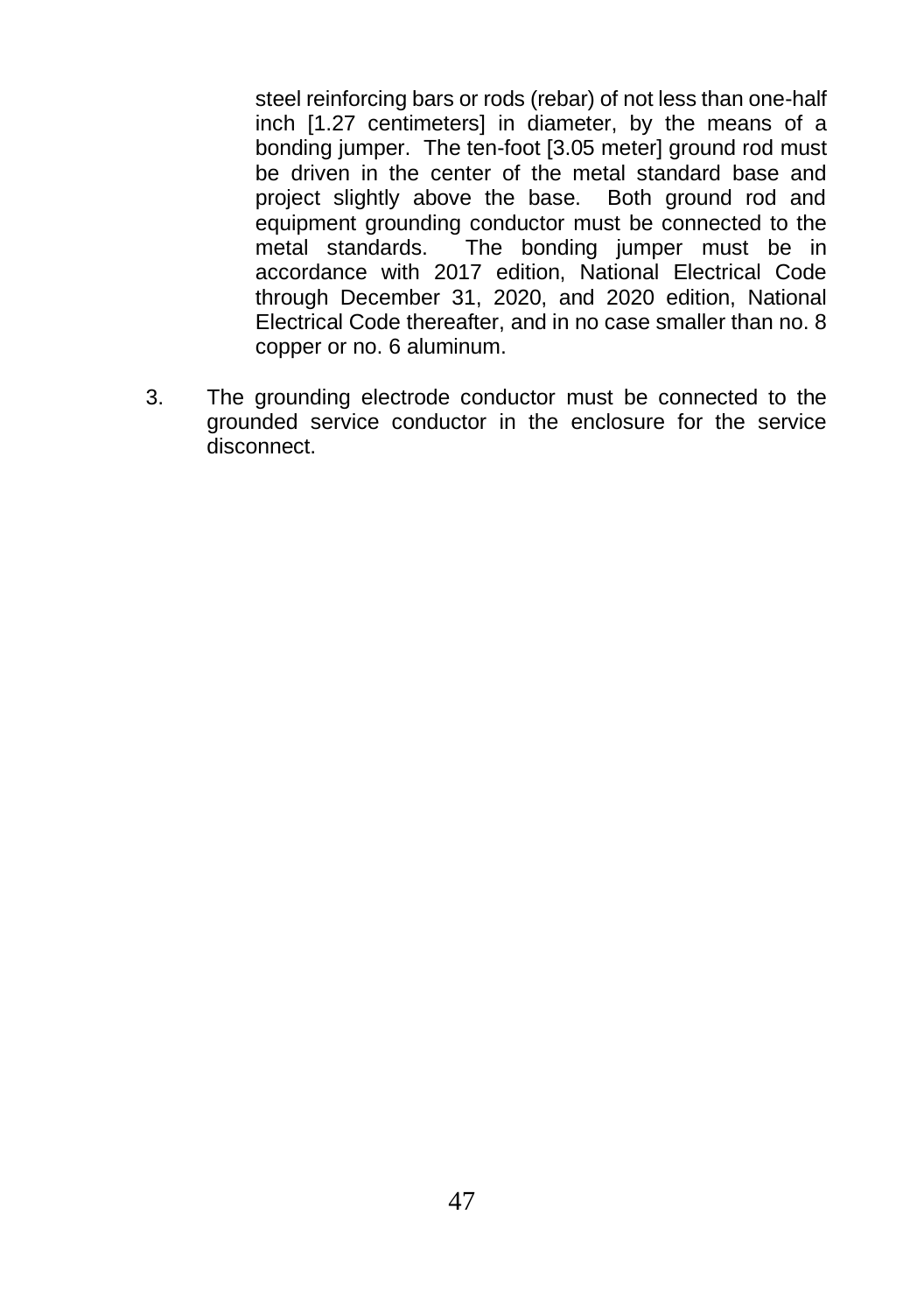#### **CHAPTER 24.1-06-03 WIRING METHODS AND MATERIALS**

Section 24.1-06-03-01.................................(NEC 300) Wiring Methods 24.1-06-03-14.................................(NEC 314) Boxes and Fittings

#### **24.1-06-03-01. (NEC 300) Wiring methods.**

1. Agricultural buildings. This section covers all buildings housing livestock, poultry, and other areas of similar or like nature. All electrical panel boards, wiring devices, and equipment shall be installed in accordance with the provisions of article 547, 2017 edition, National Electrical Code through December 31, 2020, and article 547, 2020 edition, National Electrical Code thereafter.

A site-isolating device shall be permitted to be installed at the distribution point where two or more agricultural building structures are supplied from the distribution point.

- 2. Electric metallic tubing shall not be used in concrete below grade, in concrete slab or masonry in direct contact with earth. A vapor barrier, if used, will have no effect on the requirements of the section. Electric metallic tubing shall not be embedded in earth or fill.
- 3. Aluminum conduit shall not be installed in contact with earth or embedded in concrete.
- 4. The installation of rigid nonmetallic conduit shall comply with the provision of article 352, 2017 edition, National Electrical Code Code through December 31, 2020, and article 352, 2020 edition, National Electrical Code thereafter. Expansion fittings for rigid nonmetallic conduit shall be provided to compensate for thermal expansion and contraction in accordance with section 352.44, 2017 edition, National Electrical Code through December 31, 2020, and section 352.44, 2020 edition, National Electrical Code thereafter. When installed outdoors and above grade, one hundred forty degrees Fahrenheit [60 degrees Celsius] shall be considered the minimum change in degrees.
- 5. Fertilizer rooms, meatpacking plants, salt processing plants, and similar locations are judged to be occupancies where severe corrosive conditions are likely to be present. It is recommended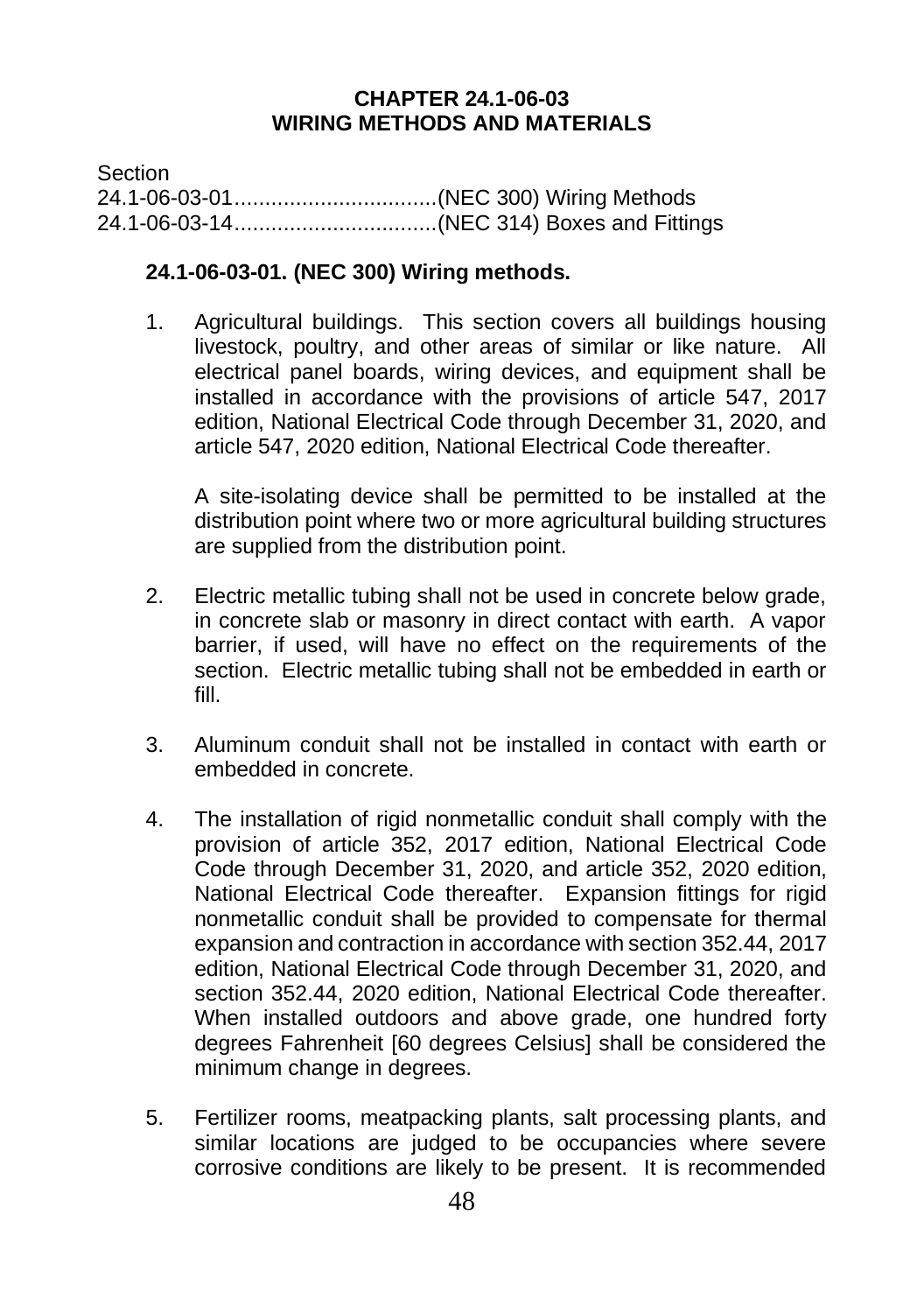that nonmetallic conduit with nonmetallic boxes and fittings be used as the wiring method for such occupancies. Ferrous and nonferrous metal raceways shall be used providing the raceway, boxes, and fittings are properly protected against corrosion.

- 6. In any room of an existing building where the sheetrock or wall covering has been removed from all walls, the electrical wiring requirements shall comply with the provisions of 2017 edition, National Electrical Code through December 31, 2020, and 2020 edition, National Electrical Code thereafter.
- 7. Metal raceways or metal clad cable (type MC) rated for the environment shall be installed in the following occupancies:
	- a. Hospitals;
	- b. Nursing homes;
	- c. Related patient care areas;
	- d. Places of assembly; and
	- e. Dormitories designed to house more than sixteen people.

Metal raceways or metal clad cable (type MC) shall be used in fixed wiring methods including fire alarms along with metal boxes or nonmetallic raceways encased in not less than two inches of concrete.

Exception 1: As provided in article 640, 2017 edition, National Electrical Code, sound reproduction and similar equipment; in article 800, 2017 edition, National Electrical Code, communication circuits; and in article 725, 2017 edition, National Electrical Code, for class 2 and class 3 remote control and signaling circuits through December 31, 2020, and article 640, 2020 edition, National Electrical Code, sound reproduction and similar equipment; in article 800, 2020 edition, National Electrical Code, communication circuits; and in article 725, 2020 edition, National Electrical Code, for class 2 and class 3 remote control and signaling circuits thereafter.

Exception 2: Listed two-hour fire-rated cables as permitted in article 695.6, article 700.9D, and article 760, 2017 edition, National Electrical Code through December 31, 2020, and article 695.6,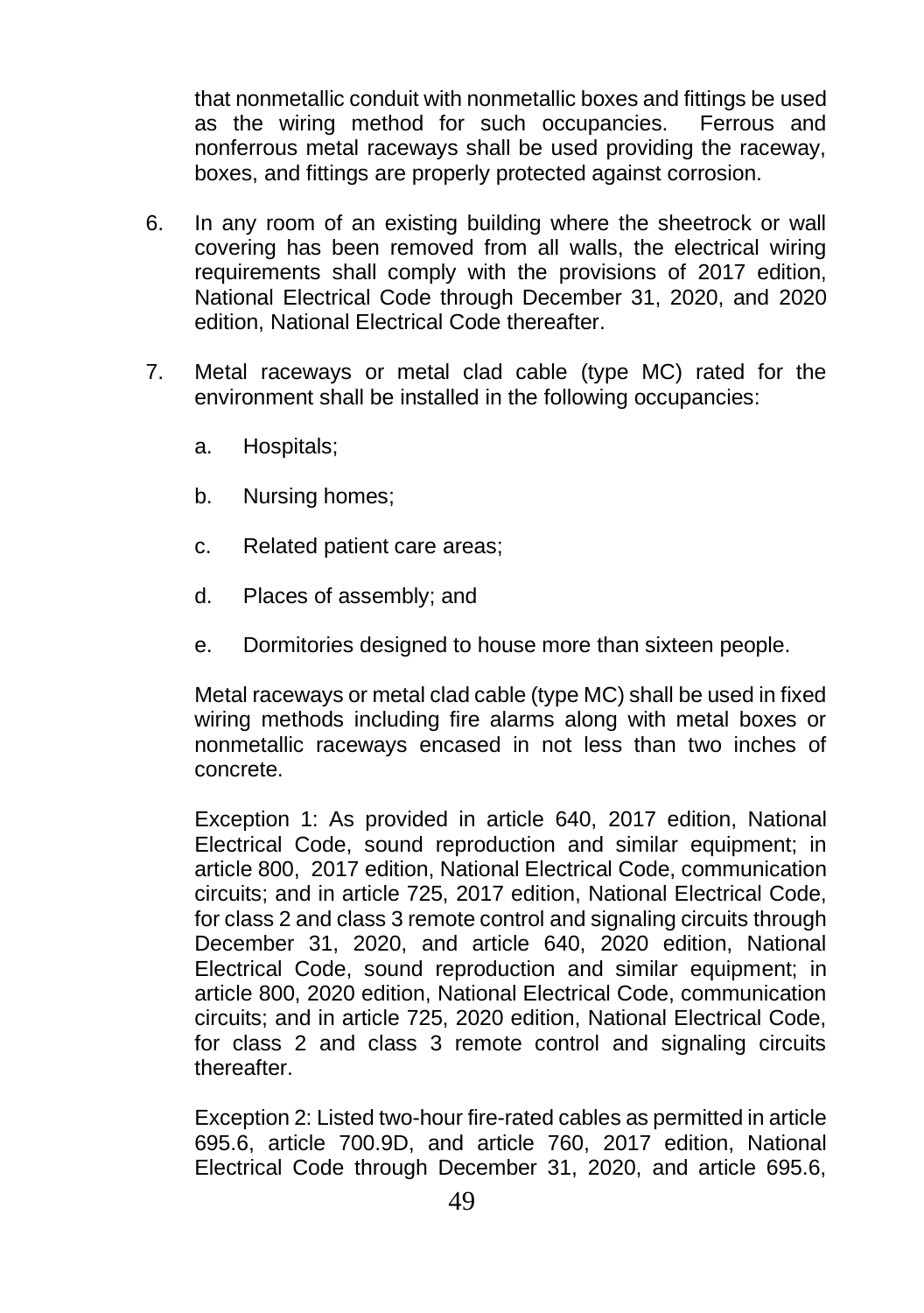article 700.9D, and article 760, 2020 edition, National Electrical Code thereafter.

Adjacent areas separated by an approved fire barrier may be wired in any approved wiring method in chapter 3 of the 2017 edition, National Electrical Code through December 31, 2020, and chapter 3 of the 2020 edition, National Electrical Code thereafter. For the purpose of this section, a fire barrier is defined as a continuous assembly, vertical or horizontal, in accordance with locally adopted codes or the State Building Code.

#### **24.1-06-03-14. (NEC 314) Boxes and fittings.**

- 1. Not more than one extension ring may be used on outlet boxes unless special permission has been obtained from the electrical inspector having jurisdiction.
- 2. Boxes or conduit bodies shall be installed at each opening, splice, or connection, except as provided in article 604, 2017 edition, National Electrical Code through December 31, 2020, and article 604, 2020 edition, National Electrical Code thereafter.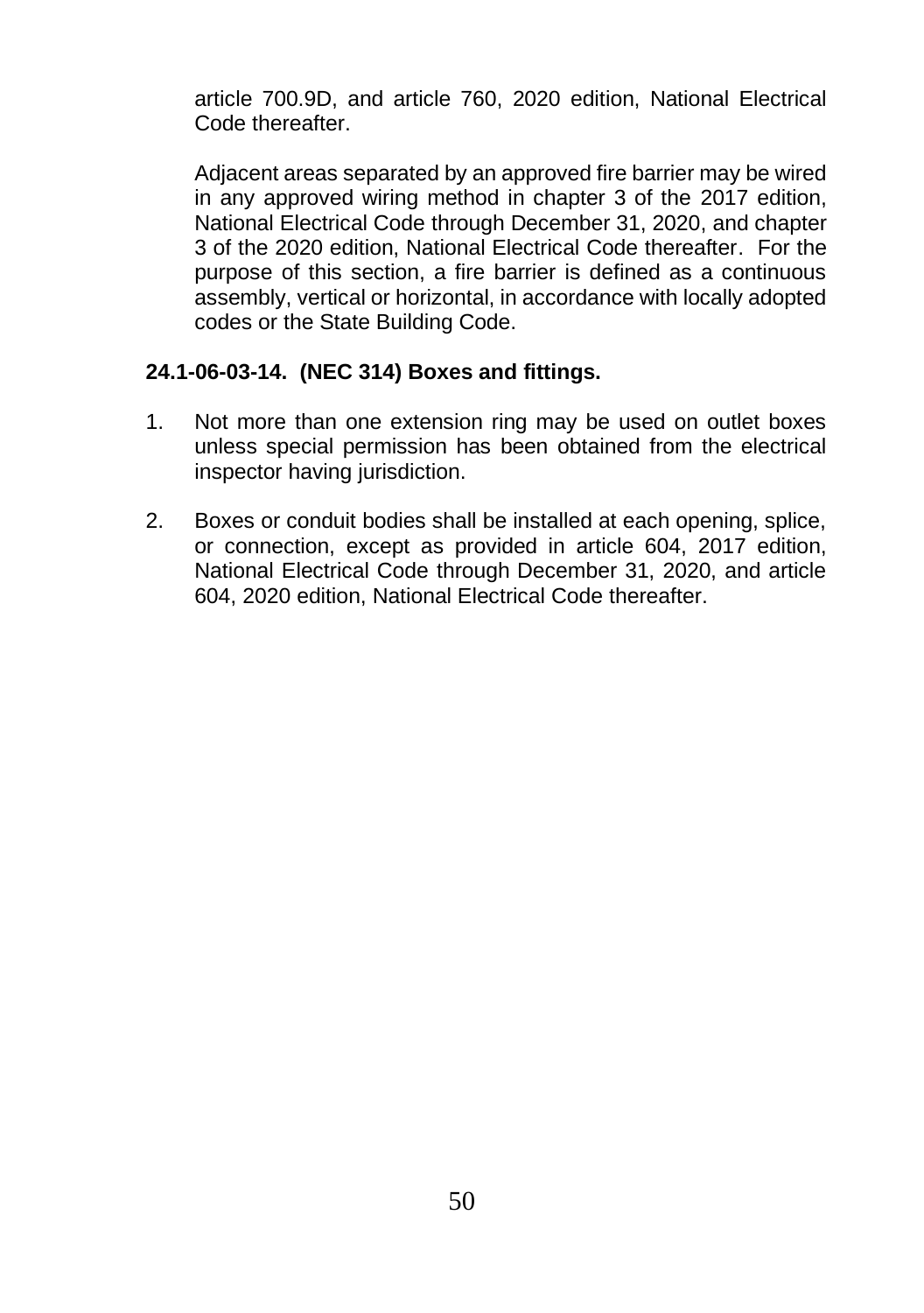#### **CHAPTER 24.1-06-04 EQUIPMENT FOR GENERAL USE**

Section (NEC 422) Appliances

#### **24.1-06-04-22. (NEC 422) Appliances.**

Exception: 2017 edition, National Electrical Code, article 422.16 through December 31, 2020, and 2020 edition, National Electrical Code, article 422.16 thereafter: The use of not more than six feet of flexible appliance cord shall be permitted on permanently installed one hundred twenty volt twenty amp or less fuel-fired furnaces in residential dwellings. The receptacle for this appliance shall be GFCI protected, or a single receptacle, with a lockable in-use cover, and the cord shall meet all requirements of NEC 422.16.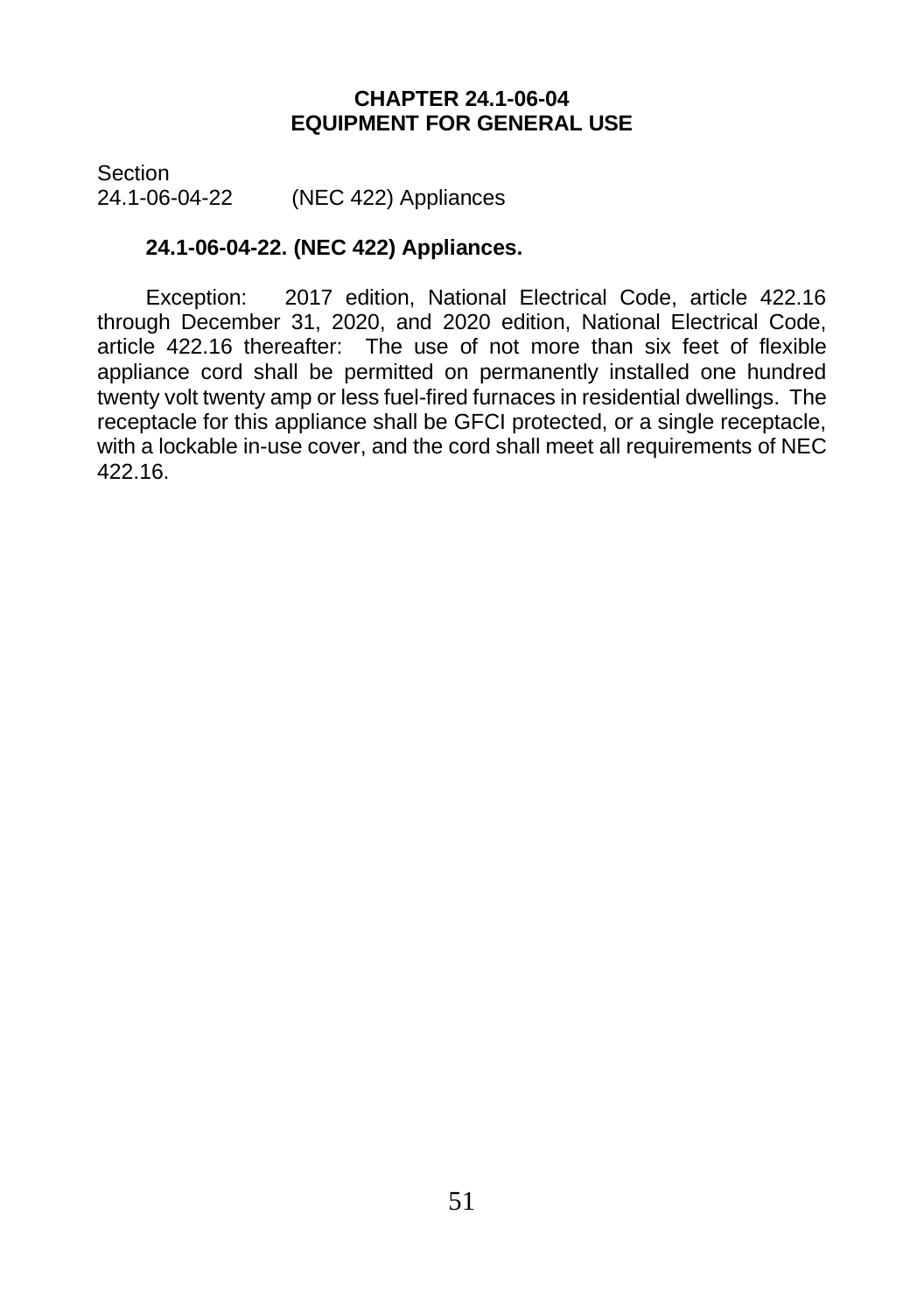#### **CHAPTER 24.1-06-05 SPECIAL OCCUPANCIES**

**Section** 24.1-06-05-01.................................(NEC 500) Hazardous Locations 24.1-06-05-50.................................(NEC 550) Mobile Home Parks

#### **24.1-06-05-01. (NEC 500) Hazardous locations.**

- 1. Classification of hazardous locations is required to be completed by owner, representative, or engineer that has the qualifications and shall provide documentation as required by the provisions of article 500.4, 2017 edition, National Electrical Code through December 31, 2020, and article 500.4, 2020 edition, National Electrical Code thereafter, including the reference standards as listed in article 500.4, 2017 edition, National Electrical Code through December 31, 2020, and article 500.4, 2020 edition, National Electrical Code thereafter.
- 2. For classifications of oilfield installations refer to API RP 500, Classification of Locations for Electrical Installations at Petroleum Facilities, third edition, December 2012.
- 3. Surge arrestors shall be provided for all services in grain elevators.
- 4. Hot bearing or other similar detection systems shall be installed in accordance with articles 500-516, 2017 edition, National Electrical Code through December 31, 2020, and articles 500-516, 2020 edition, National Electrical Code thereafter.

#### **24.1-06-05-50. (NEC 550) Mobile home parks.**

Service equipment may be installed on manufactured homes as required in article 550.32(b) if the following requirements are met:

- 1. The mobile home is located on property owned by the homeowner and not in mobile home park.
- 2. The mobile home is secured to a permanent foundation that complies with locally adopted codes or the State Building Code.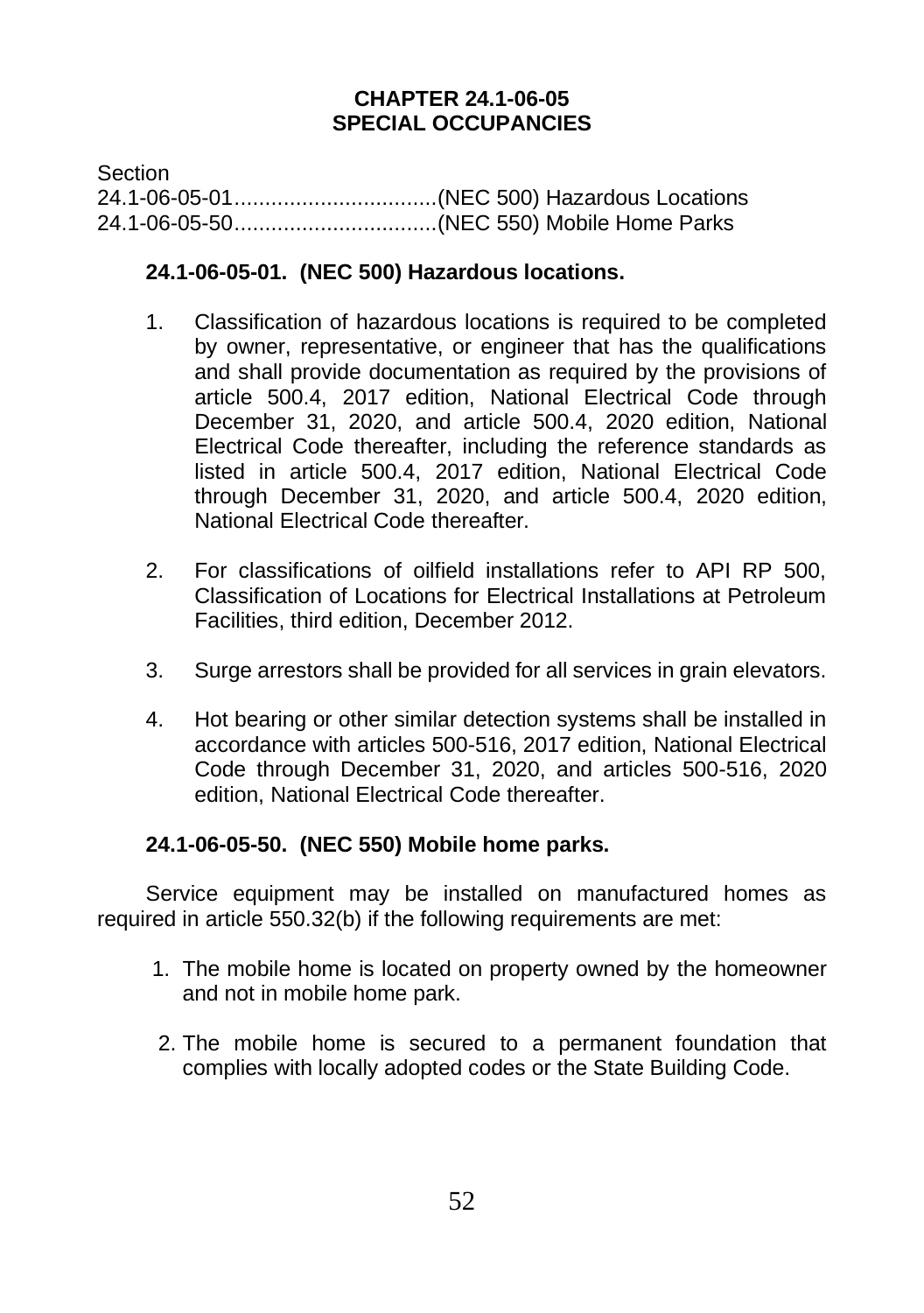#### **CHAPTER 24.1-06-06 SPECIAL EQUIPMENT**

Section 24.1-06-06-25. . . . . . . . . . . . . . . (NEC 625) Electric Vehicle Charging System

#### **24.1-06-06-25. (NEC 625) Electric vehicle charging system.**

625.41 Overcurrent protection. Overcurrent protection for feeders and branch circuits supplying vehicle charging equipment must be sized for continuous duty and must have a rating of not less than one hundred twentyfive percent of the maximum load of the equipment. For these installations, "maximum load of equipment" means the setting the electrician adjusted the device to. The adjustment may not be readily accessible or cannot easily be adjusted by the consumer. The electrician shall label the device if set to a value less than the maximum nameplate rating. The contractor shall assure the size of the service feeding these devices is adequate.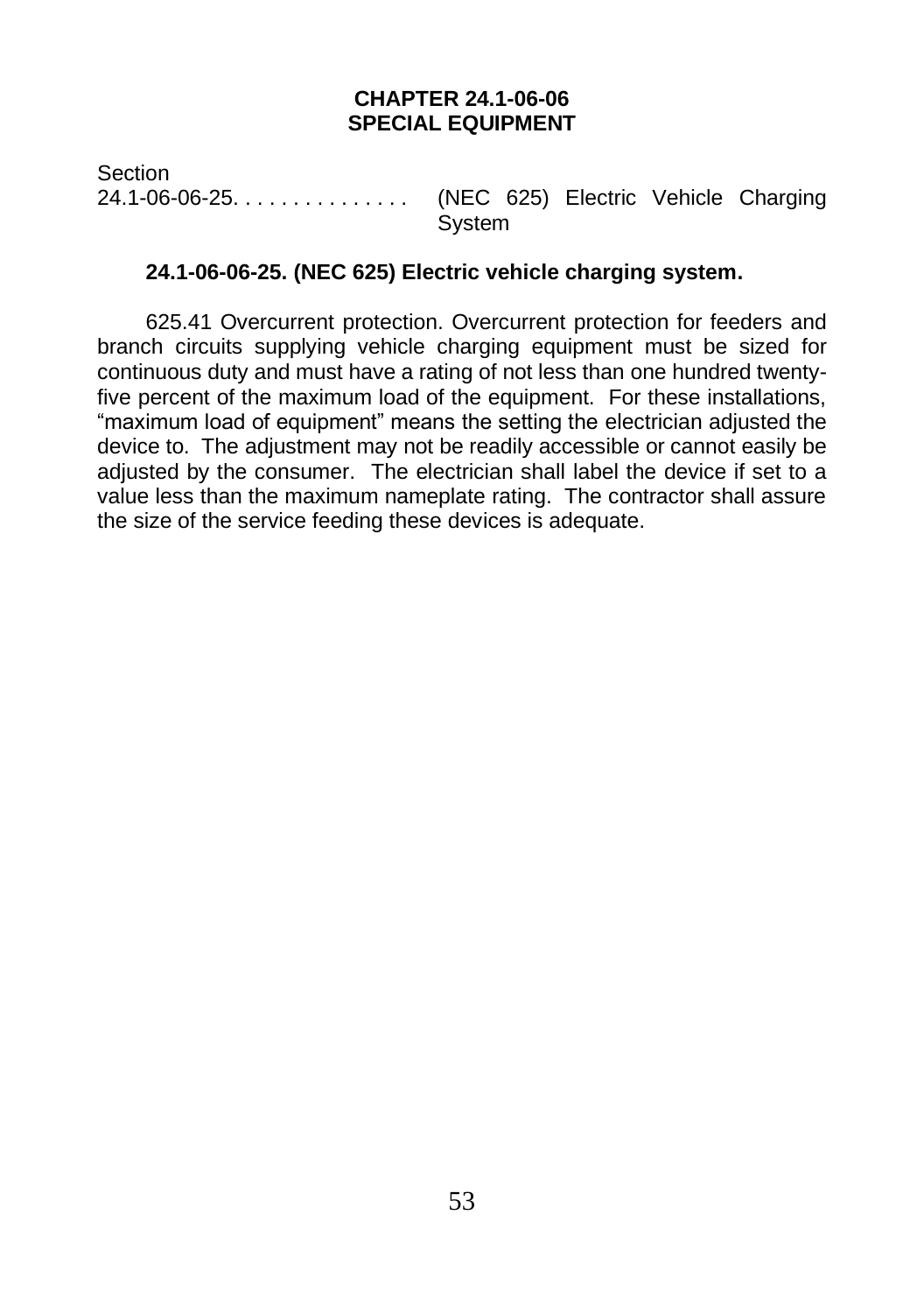#### **APPENDIX**

Short Cut At 75° C Voltage Drop Formulas 167<sup>0</sup> F \_\_\_\_\_\_\_\_\_\_\_\_\_\_\_\_\_\_\_\_\_\_\_\_\_\_\_\_\_\_\_\_\_\_\_\_\_\_\_\_\_\_\_\_\_\_\_\_\_\_\_\_\_\_\_\_\_\_\_\_

> Voltage drop =  $\frac{K x L x R}{g V}$  $CMA$  $CMA = \frac{KxLxI}{N}$ % drop x voltage Length  $=\frac{CMA x \text{ Voltage drop}}{W \cdot M}$  $K x I$

> > Area of circle =  $\pi r^2$

 $L =$  length in feet, one way

 $I =$ load in amps

 $E =$  volts

CMA = circular-mil area

K-factor = 25.8 multiplying factor for copper, 42.4 multiplying factor for aluminum at 75°C.

For three-phase circuits, use formula, then multiply the results by .86

Percent drop permissible voltage drop times voltage of circuit as follows:

5% of 120  $120 \times 0.05 = 6$  volts 5% of 208 208 x .05 = 10.4 volts 5% of 240  $240 \times 0.5 = 12$  volts

Examples with copper wire:

240 volts, 1,000 foot distance, 10 ampere load, 5% volt drop maximum

 $CMA = \frac{25.8 \times 1000 \times 10}{.05 \times 240}$ 

 $= 21,500$  CMA minimum  $=$  #6 cu minimum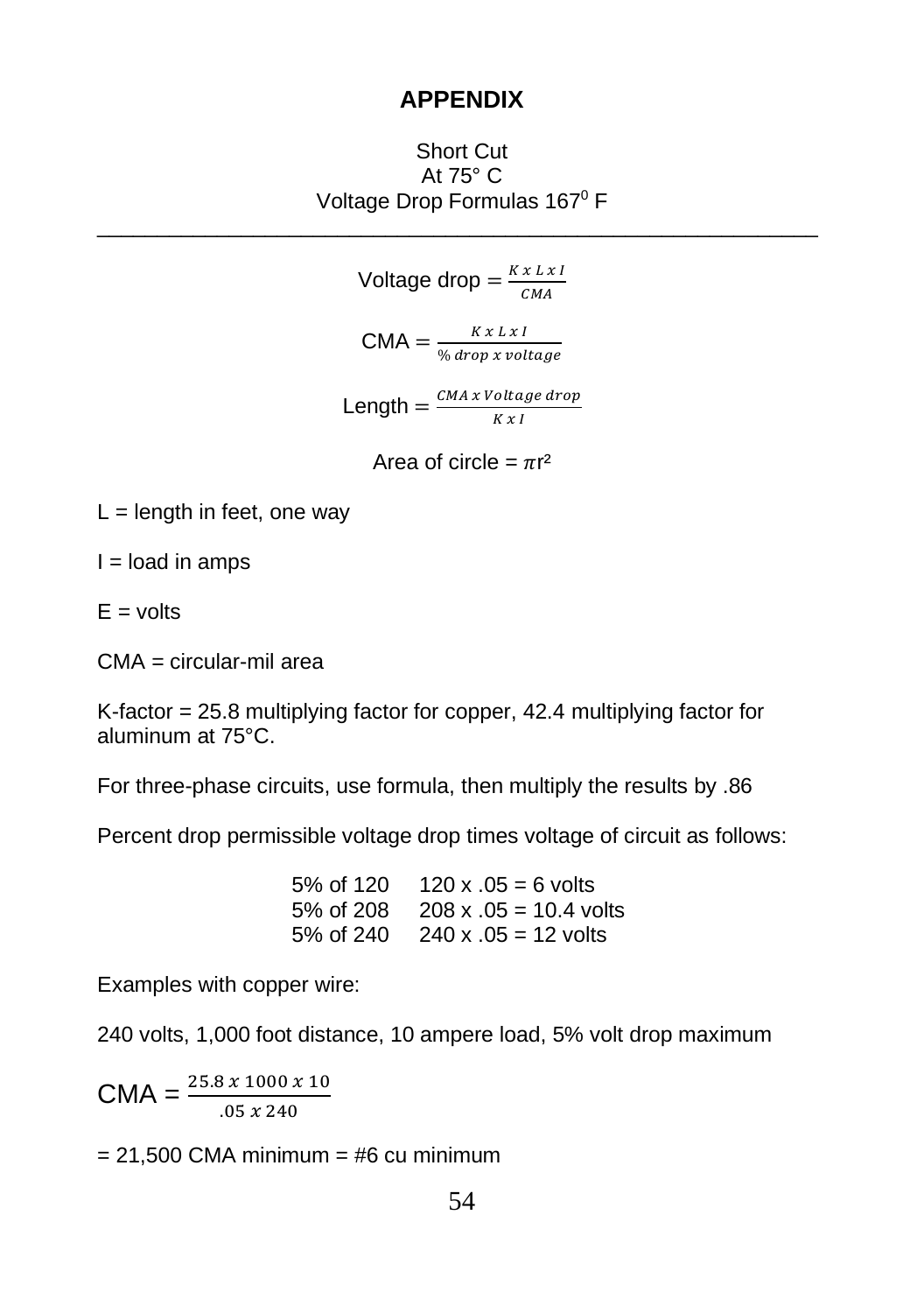Same values as above but use #8 copper wire instead

$$
Voltage drop = \frac{25.8 \times 1000 \times 10}{16510}
$$

 $= 15.6$  volts/240  $= 6.5%$  volt drop

120 volts, 8 ampere load, 100 foot distance, 3% volt drop maximum

 $CMA = \frac{25.8 \times 100 \times 8}{93 \times 138}$  $.03 x 120$ 

 $= 5733$  CMA minimum  $= #12$  cu minimum

Refer to Chapter 9 Table 8 of NEC for conductor properties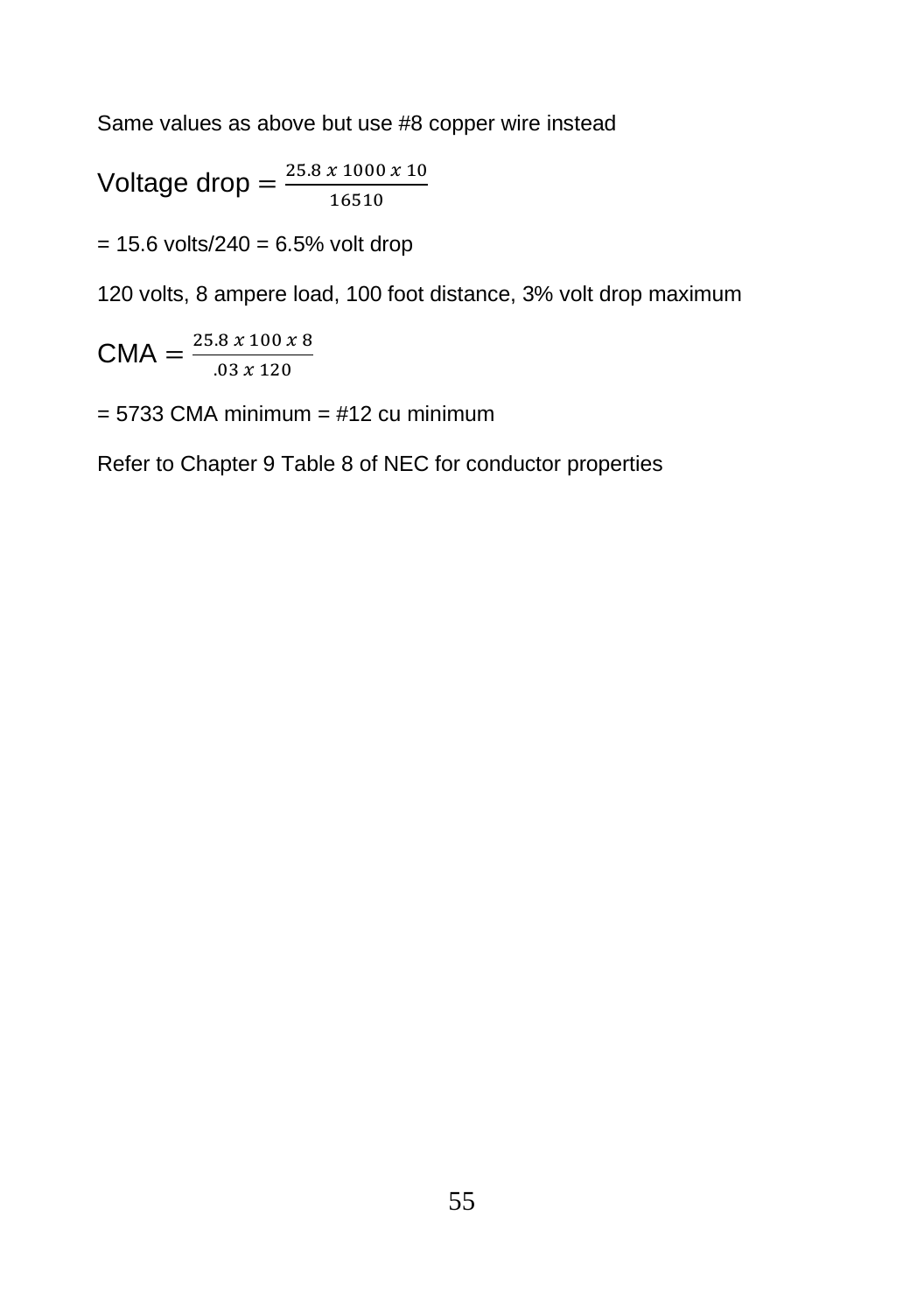# OHM'S LAW

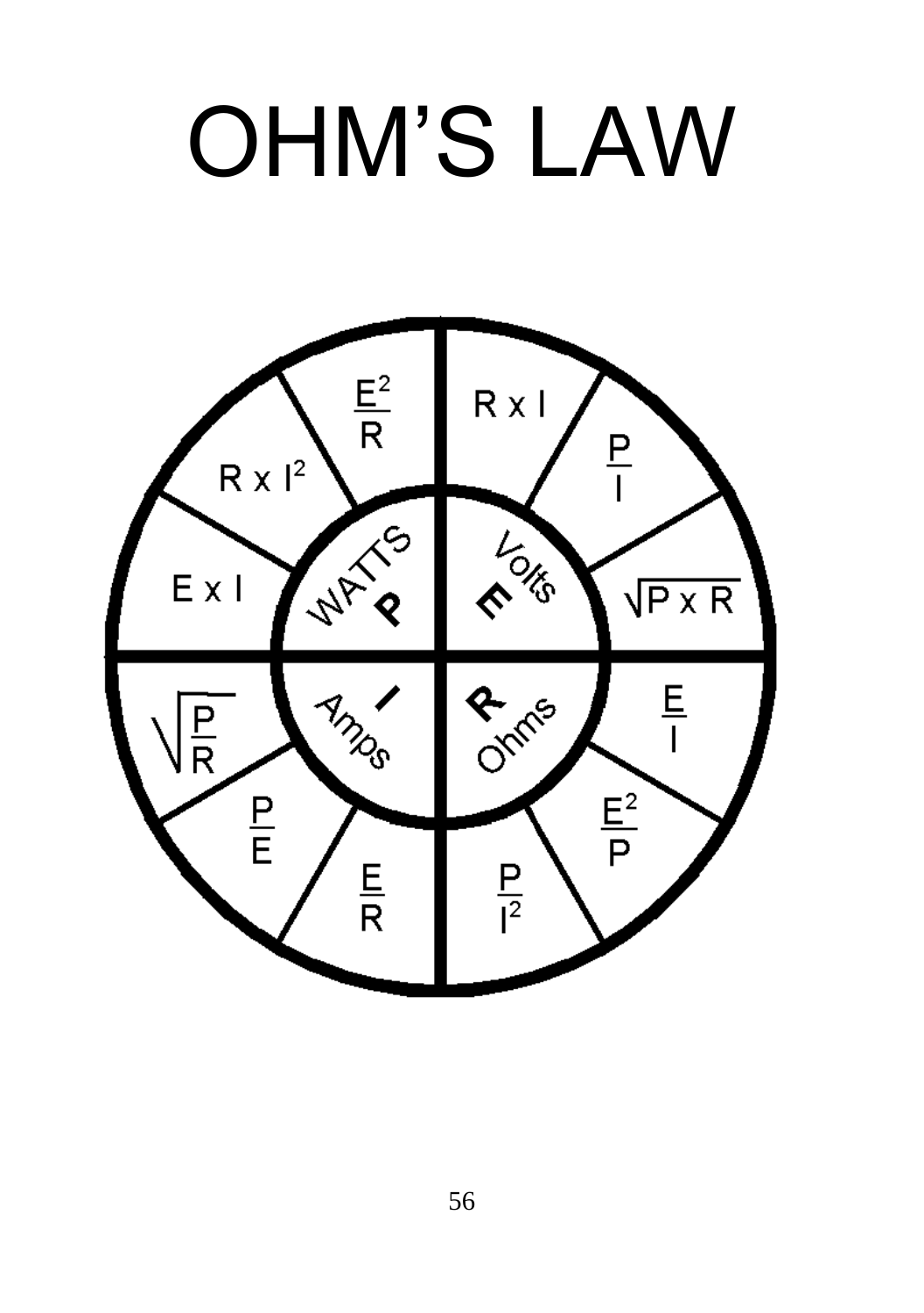#### **Means of Egress Condensed Guide**

- 1. Marking of means of egress. All required exits and access to exits shall be marked by readily visible signs. For externally illuminated signs, letters shall be not less than six inches [150 millimeters] high. Internally illuminated signs shall be listed per ANSI/UL 924 which assures proper letter size. Chevron-shaped arrows are required to indicate direction to exits. Every sign shall be suitably illuminated. For externally illuminated signs see subsection 7.10.6, Life Safety Code®, NFPA 101, 2015 edition through December 31, 2020, and subsection 7.10.6, Life Safety Code®, NFPA 101, 2018 edition thereafter and for internally illuminated signs see subsection 7.10.7.
- 2. Illumination of means of egress. Illumination of means of egress shall provide continuous, dependable, illumination of not less than one footcandle at floor level for all areas such as corridors, stairways, and exit doorway, providing a lighted path of travel to the outside of the building and public way during all times that the means of egress is available for use. For new stairs, the required minimum illumination level is ten footcandle during conditions of stair use. Illumination shall be from a source of reasonable assured reliability and may be supplied from normal lighting circuits or special circuits with switching controlled by authorized personnel. Illumination required for exit marking shall also serve for illumination of means of egress and shall be so arranged that failure of a single unit, such as burning out of a single bulb will not leave any area in darkness.
- 3. Emergency lighting. Emergency lighting systems shall be so arranged to provide the required illumination automatically in event of any interruption or failure of the normal power supply. An acceptable alternate source of power may be an electric generator or approved battery. In occupancies where emergency lighting is required, the circuits supplying exit marking and illumination of means of egress shall be supplied by the emergency system. Other areas of the facilities only requiring exit marking and illumination of means of egress may be supplied by the normal source.
- 4. Classification of occupancy based on chapter 6, Life Safety Code®, NFPA 101, 2015 edition through December 31, 2020, and chapter 6, Life Safety Code®, NFPA 101, 2018 edition thereafter.

Note: Check with local building official to determine occupancy and occupant load.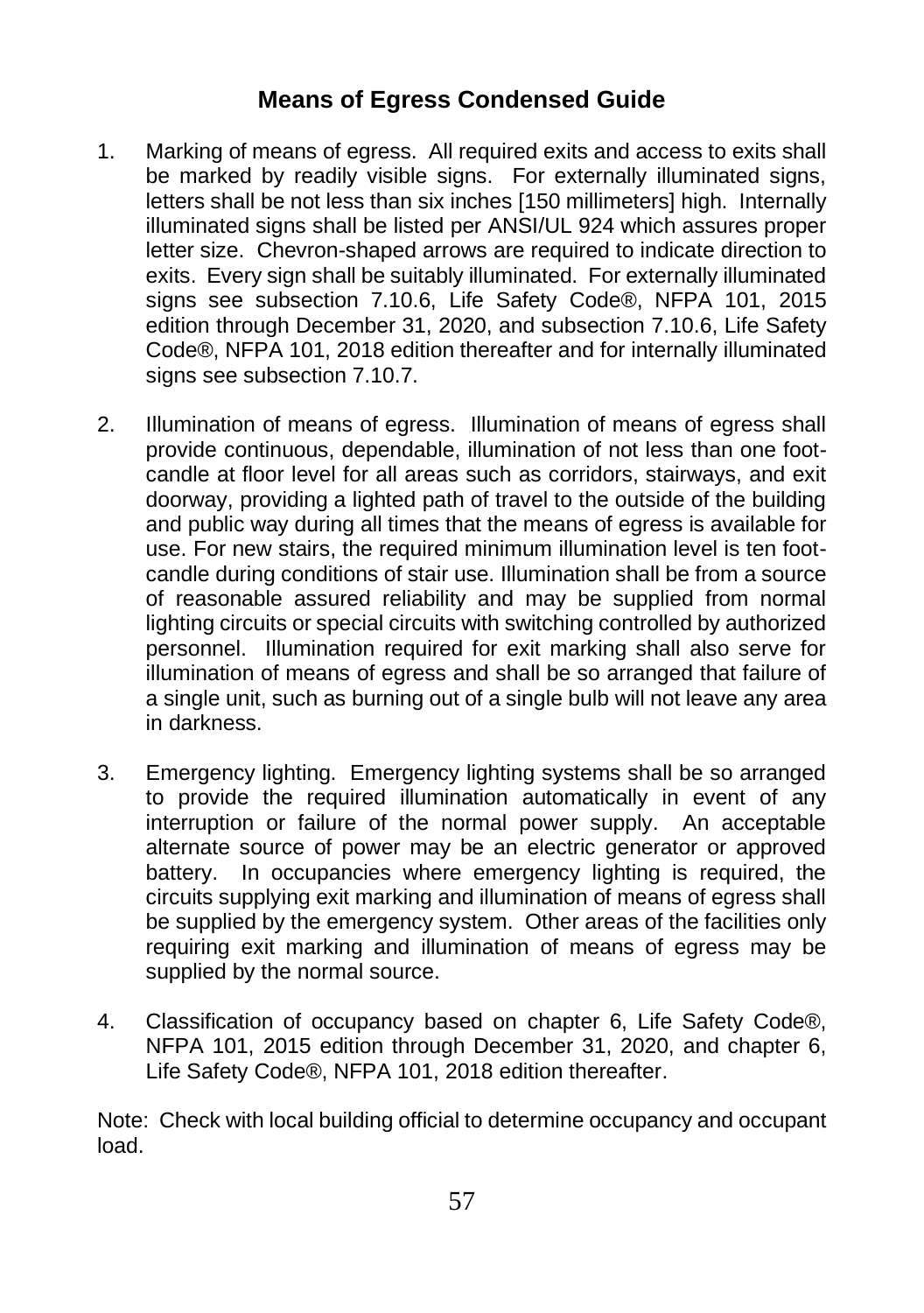Assembly. Assembly occupancies include all buildings or portions of buildings used for gathering together fifty or more persons for such purposes as deliberation, worship, entertainment, eating, drinking, amusement, or awaiting transportation. Assembly occupancies also include special amusement buildings regardless of occupant load.

Assembly occupancies might include the following:

| Libraries                         |
|-----------------------------------|
| Mortuary chapels                  |
| Motion picture theaters           |
| <b>Museums</b>                    |
| Passenger stations and terminals  |
| of air, surface, underground, and |
| marine public transportation      |
| facilities                        |
| Places of religious worship       |
|                                   |
| Poolrooms                         |
| <b>Recreation piers</b>           |
| Restaurants                       |
| Skating rinks                     |
| <b>Theaters</b>                   |
| Gymnasiums                        |
|                                   |

Occupancy of any room or space for assembly purposes by fewer than fifty persons in a building or other occupancy and incidental to such other occupancy shall be classified as part of the other occupancy and shall be subject to the provisions applicable thereto.

Educational. Educational occupancies include all buildings or portions of buildings used for educational purposes through the twelfth grade by six or more persons for four or more hours per day or more than twelve hours per week.

Educational occupancies include the following:

| Academies     | Schools |
|---------------|---------|
| Kindergartens |         |

Other occupancies associated with educational institutions shall be in accordance with the appropriate part of Life Safety Code®, NFPA 101, 2015 edition through December 31, 2020, and Life Safety Code®, NFPA 101, 2018 edition thereafter.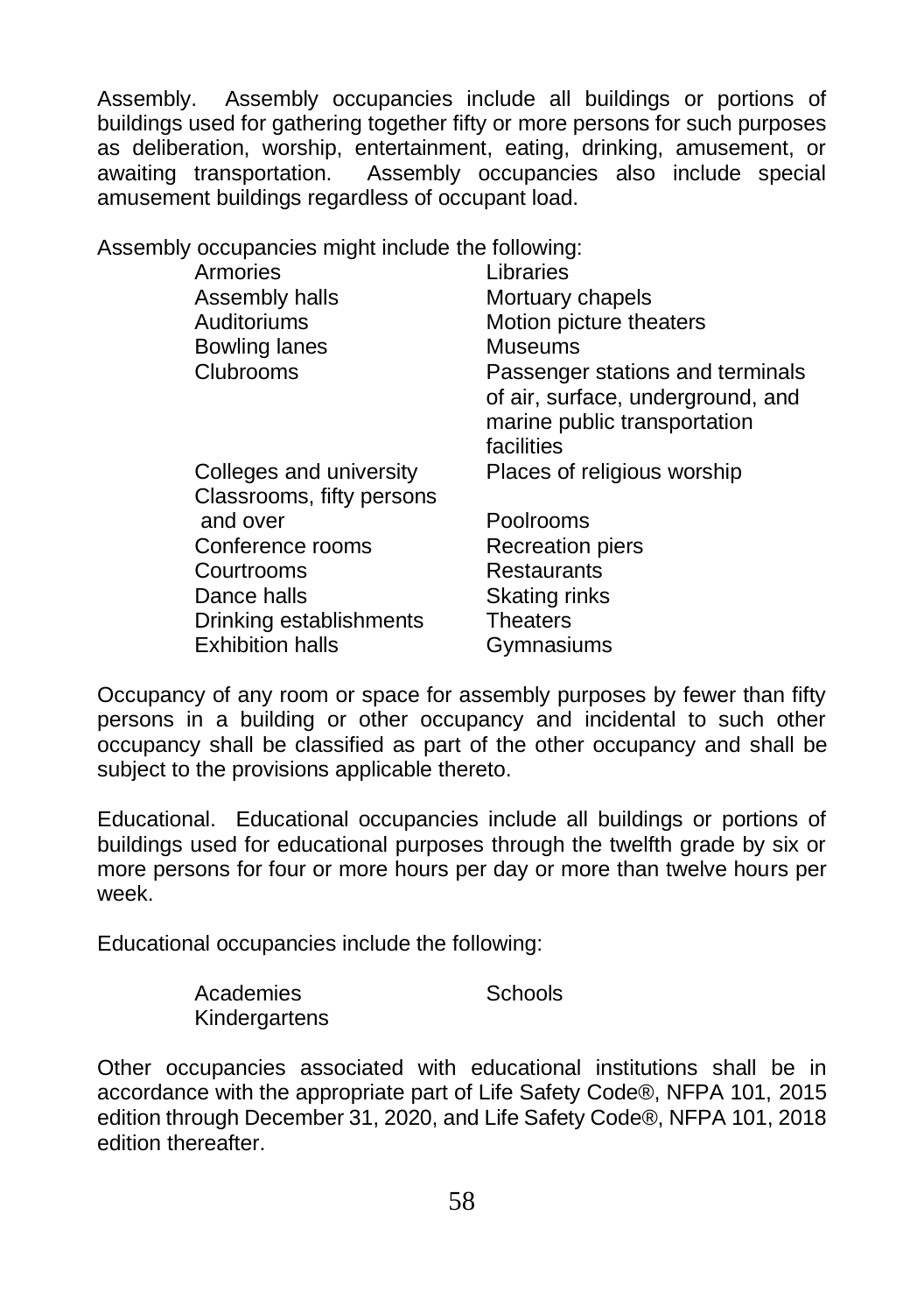In cases when instruction is incidental to some other occupancy, the section of Life Safety Code®, NFPA 101, 2015 edition through December 31, 2020, and Life Safety Code®, NFPA 101, 2018 edition thereafter, governing such other occupancy applies. For example:

> College and university classrooms under fifty persons - business occupancy College and university classrooms fifty persons and over – assembly Instructional building - business occupancy Laboratories, instructional - business occupancy Laboratories, noninstructional - industrial

Day care. Day care occupancies include all buildings or portions of buildings in which four or more clients receive care, maintenance, and supervision, by other than their relatives or legal guardians, for less than twenty-four hours per day.

Day care occupancies include the following:

Child day care occupancies Adult day care occupancies, except where part of a health care occupancy Nursery schools Day care homes Kindergarten classes that are incidental to a child day care occupancy

In areas when public schools offer only half-day kindergarten programs, many child day care occupancies offer state-approved kindergarten classes for children who require full day care. As these classes are normally incidental to the day care occupancy, the requirements of the day care occupancy should be followed.

Health care. Health care occupancies are those used for purposes such as medical or other treatment or care of persons suffering from physical or mental illness, disease, or infirmity and for the care of infants, convalescents, or infirm aged persons. Health care occupancies provide sleeping facilities for four or more occupants and are occupied by persons who are mostly incapable of self-preservation because of age, physical or mental disability, or because of security measures not under the occupants' control.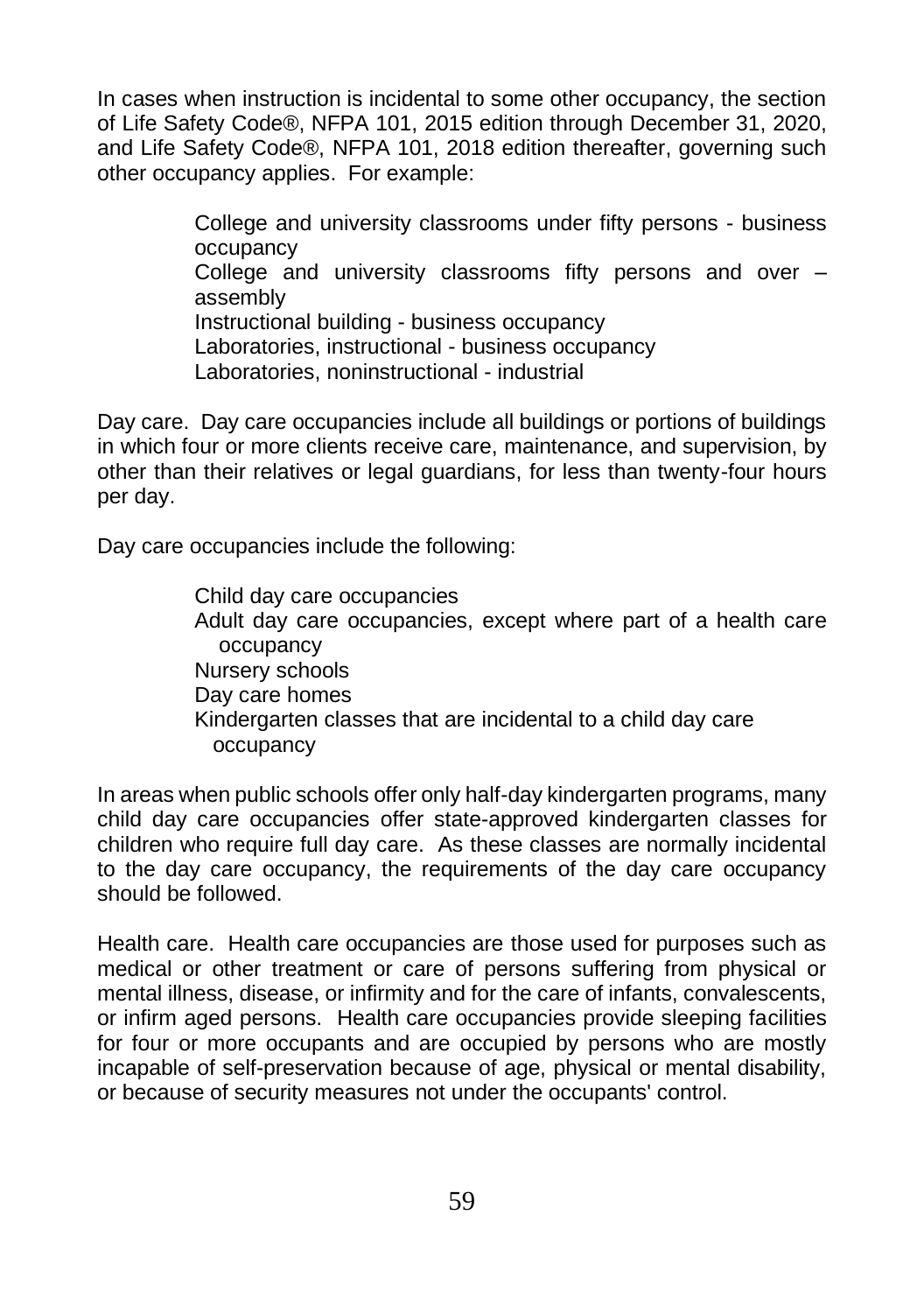Health care occupancies include the following:

**Hospitals** Nursing homes Limited care facilities

Ambulatory health care. Ambulatory health care occupancies are those used to provide services or treatment simultaneously to four or more patients on an outpatient basis. The patients are considered incapable of selfpreservation due to the treatment rendered, the use of anesthesia, or the injury for which they are receiving emergency or urgent care.

Detention and correctional. Detention and correctional occupancies are used to house individuals under varied degrees of restraint or security and are occupied by persons who are mostly incapable of self-preservation because of security measures not under the occupants' control.

Detention and correctional occupancies include the following:

Adult and iuvenile substance abuse centers Adult and juvenile work camps Adult community residential centers Adult correctional institutions Adult local detention facilities Juvenile community residential centers Juvenile detention facilities Juvenile training schools

Residential. Residential occupancies are those occupancies in which sleeping accommodations are provided for normal residential purposes and include all buildings designed to provide sleeping accommodations.

Exception. Those classified under health care or detention and correctional occupancies.

Residential occupancies are treated separately in Life Safety Code®, NFPA 101, 2015 edition through December 31, 2020, and Life Safety Code®, NFPA 101, 2018 edition thereafter, in the following groups:

> One-family and two-family dwelling unit Lodging or rooming house Hotels and Dormitories Apartment building Residential board and care occupancy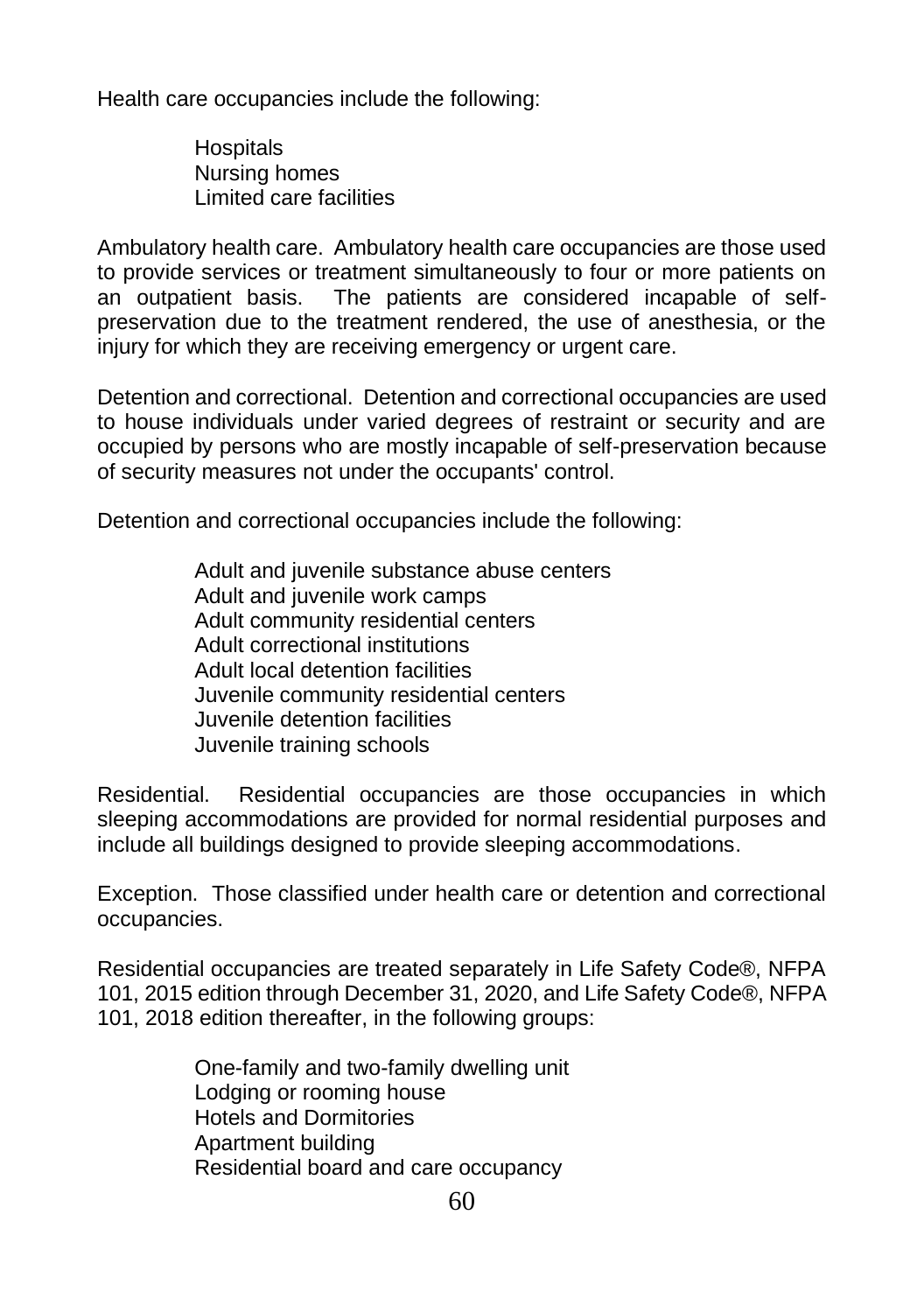Mercantile occupancy. An occupancy used for the display and sale of merchandise.

Mercantile occupancies include the following:

| Auction rooms     | Restaurants with fewer than fifty persons |
|-------------------|-------------------------------------------|
| Department stores | Shopping centers                          |
| Drugstores        | Supermarkets                              |

Office, storage, and service facilities incidental to the sale of merchandise and located in the same building should be considered part of the mercantile occupancy.

Business. Business occupancies are those used for the transaction of business other than those covered under mercantile.

Business occupancies include the following:

| Air traffic control towers (ATCTs)                                        | Doctors' offices    |
|---------------------------------------------------------------------------|---------------------|
| City halls                                                                | Townhalls           |
| College and university instructional<br>buildings, classrooms under fifty | General offices     |
| persons, and instructional laboratories                                   | Outpatient clinics. |
| Courthouses                                                               | ambulatory          |
|                                                                           | Dentists' offices   |

Doctors' and dentists' offices are included unless of such character as to be classified as ambulatory health care occupancies.

Industrial. Industrial occupancies include factories making products of all kinds and properties devoted to operations such as processing, assembling, mixing, packaging, finishing or decorating, and repairing.

Industrial occupancies include the following:

Dry cleaning plants **Power plants**<br> **Pactories of all kinds** Pumping stat Food processing plants Refineries Gas plants **Sawmills** Hangars (for servicing or Telephone exchanges maintenance) **Laundries** 

Pumping stations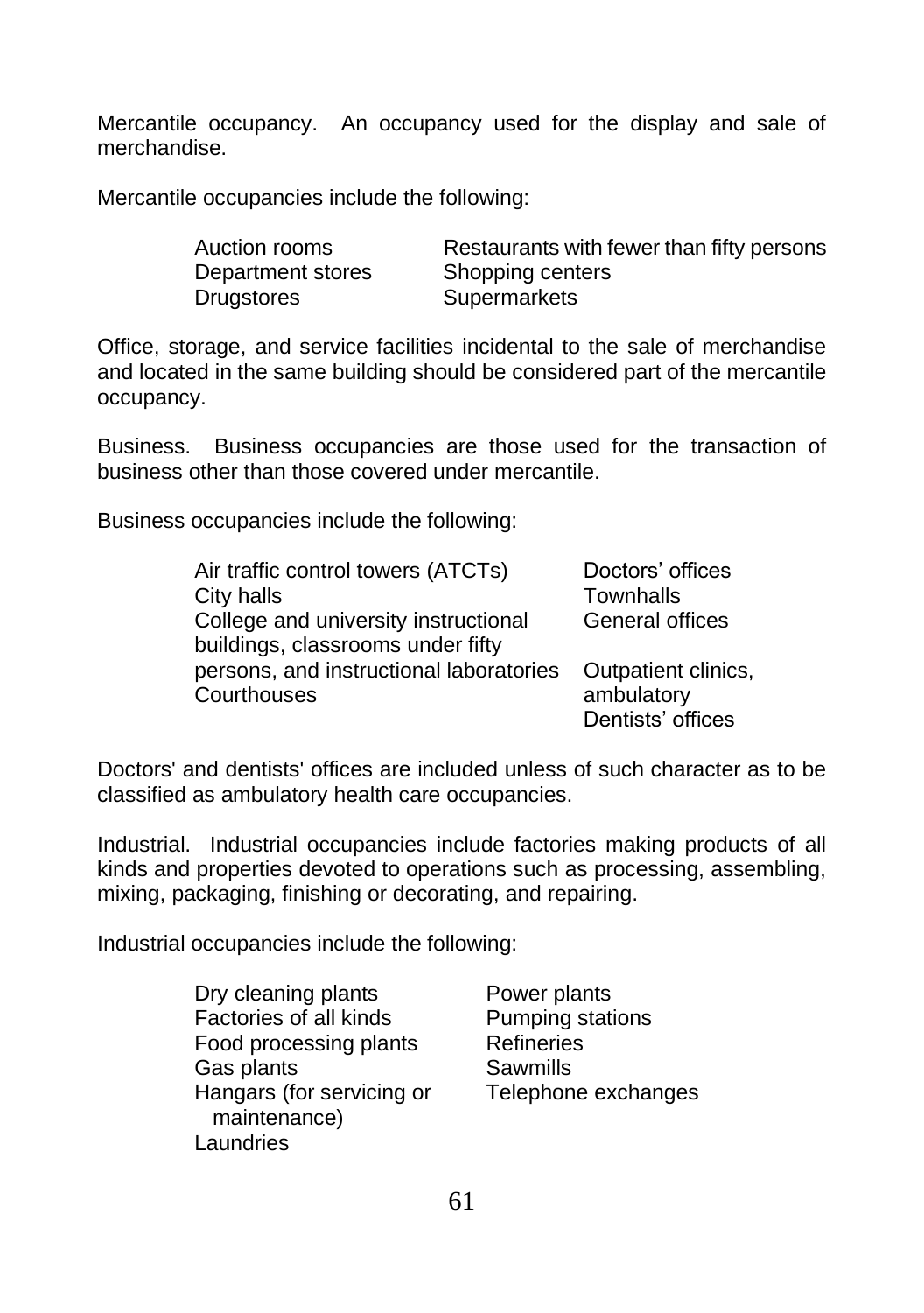In evaluating the appropriate classification of laboratories, the authority having jurisdiction should determine each case individually based on the extent and nature of the associated hazards. Some laboratories may be classified as occupancies other than industrial, for example, a physical therapy laboratory or a computer laboratory.

Storage. Storage occupancies include all buildings or structures utilized primarily for the storage or sheltering of goods, merchandise, products, vehicles, or animals.

Storage occupancies include the following:

| <b>Barns</b>      | Hangars (for storage only) |
|-------------------|----------------------------|
| Bulk oil storage  | Parking structures         |
| Cold storage      | Warehouses                 |
| Freight terminals | Truck and marine terminals |
| Grain elevators   |                            |

Storage occupancies are characterized by the presence of relatively small numbers of persons in proportion to the area. Any new use that increases the number of occupants to a figure comparable with other classes of occupancy changes the classification of the building to that of the new use.

Multiple occupancies. A building or structure in which two or more classes of occupancy exists shall be classified as a multiple occupancy. Multiple occupancies shall be protected either as mixed occupancies or as separated occupancies, in accordance with subsection 6.1.14.3 or 6.1.14.4, respectively, of Life Safety Code®, NFPA 101, 2015 edition through December 31, 2020, and Life Safety Code®, NFPA 101, 2018 edition thereafter. Where exit access from an occupancy traverses another occupancy, the multiple occupancy shall be protected as a mixed occupancy. In implementing the mixed occupancies form of protection, the building shall comply with the most restrictive requirements of the occupancies involved, unless separate safeguards are approved.

- **Use Square Feet per Person** Assembly use – less concentrated use 15 net\* Areas of concentrated use without fixed seating 7 net\* Waiting space 3 net\* Bleachers, pews, and similar bench-type seating Note 1 Fixed seating Note 2 Kitchens 100 gross\*\*
- 5. Occupant load factor table.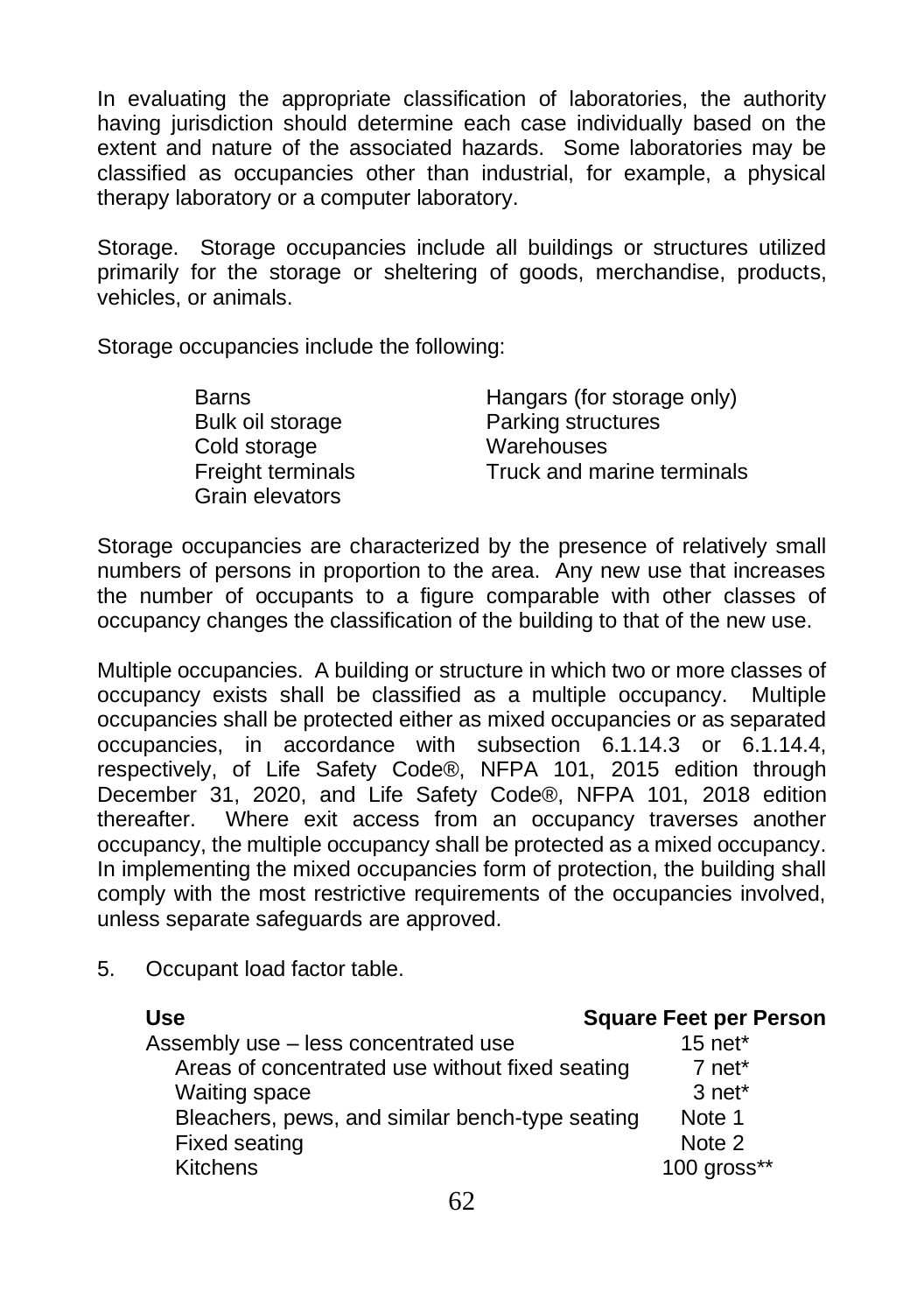| Libraries                                                 |                     |
|-----------------------------------------------------------|---------------------|
| In stack areas                                            | 100 gross**         |
| In reading rooms                                          | $50$ net*           |
| Swimming pools                                            |                     |
| Water surface                                             | 50 gross**          |
| Pool decks                                                | 30 gross**          |
| Exercise rooms with equipment                             | 50 gross            |
| Exercise rooms without equipment                          | 15 gross            |
| Lighting and access catwalks, galleries, and<br>gridirons | 100 net             |
| Casinos and similar gaming areas                          | 11 gross            |
| Skating rinks                                             | 50 gross            |
| <b>Stages</b>                                             | $15$ net*           |
| <b>Educational use</b>                                    |                     |
| Classroom area                                            | 20 net <sup>*</sup> |
| Shops, laboratories, and similar vocational areas         | 50 net*             |
| Day care use                                              |                     |
| Maximum number of persons intended to                     | 35 net*             |
| occupy that floor, but not less than                      |                     |
| Health care use                                           |                     |
| Sleeping departments                                      | 120 gross**         |
| Inpatient departments                                     | 240 gross**         |
| Ambulatory health care                                    | 150 gross**         |
| Detention and correctional use                            |                     |
| Maximum number of persons intended to                     | 120 gross**         |
| occupy that floor, but not less than                      |                     |
| Residential use                                           |                     |
| Hotels, motels, dormitories, apartment buildings:         |                     |
| Maximum probable population, but not<br>less than         | 200 gross**         |
| Residential board and care use                            | Note 3              |
| Mercantile use (including malls)                          |                     |
| Street level and below (sales)                            | 30 gross**          |
| Sales area on two or more street floors                   | 40 gross            |
| Upper floor (sales)                                       | 60 gross**          |
| Storage, receiving, or shipping (not open                 | 300 gross**         |
| to the general public)                                    |                     |
| Assembly areas                                            | See "Assembly"      |
| Business use (other than below)                           | 150 gross**         |
| Concentrated business use                                 | 50 gross**          |
| Air traffic control tower observation levels              | 40 gross**          |
| Collaboration rooms/spaces $\leq 450$ ft <sup>2</sup>     | 30 gross            |
| $(41.8 \text{ m}^2)$ in area                              |                     |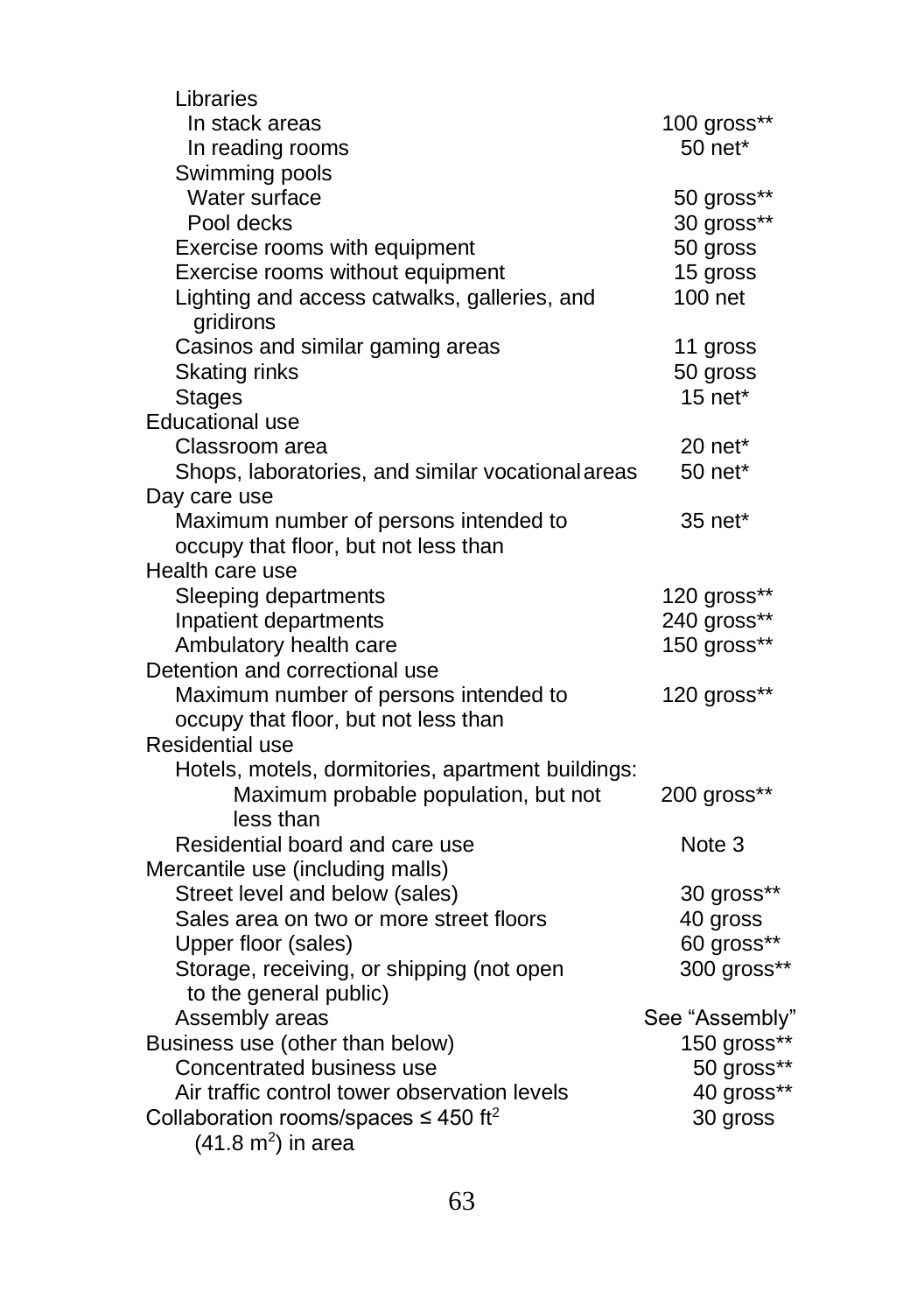| Collaboration rooms/spaces > 450 ft <sup>2</sup> | 15 gross                   |
|--------------------------------------------------|----------------------------|
| $(41.8 \text{ m}^2)$ in area                     |                            |
| Other purposes                                   | Note 4                     |
| Industrial use                                   |                            |
| General and high hazard industrial               | $100$ gross $**$           |
| Special purpose industrial                       | N/A                        |
| Storage use                                      |                            |
| In storage occupancies                           | N/A                        |
| In mercantile occupancies                        |                            |
| In other than storage and mercantile             | 300 gross**<br>500 gross** |
| occupancies                                      |                            |

\* Net floor area is the actual occupied area, not including accessory unoccupied areas or thickness of walls.

\*\* Gross floor area is the floor area within the inside perimeter of the outside walls of the building under consideration with no deduction for hallways, stairs, closets, thickness of interior walls, columns, or other features.

Notes to occupant load table.

Note 1. Bleachers, pews, and similar bench-type seating: one person per eighteen linear inches.

Note 2. Fixed seating. The occupant load of an area having fixed seats shall be determined by the number of fixed seats installed. Required aisle space serving the fixed seats shall not be used to increase the occupant load.

Note 3. Refer to chapters 32 and 33 of Life Safety Code®, NFPA 101, 2015 edition through December 31, 2020, and chapters 32 and 33 of Life Safety Code®, NFPA 101, 2018 edition thereafter.

Note 4. Occupant load factors associated with the use.

6. Building classification table.

- x indicates required
- o indicates not required

|             | Marking            | Illumination       |                       |
|-------------|--------------------|--------------------|-----------------------|
| Occupancy   | of Means<br>Egress | of Means<br>Egress | Emergency<br>Lighting |
| Assembly    | x                  | x                  | х                     |
| Educational | x                  | x                  |                       |
|             | $\sim$ 1           |                    |                       |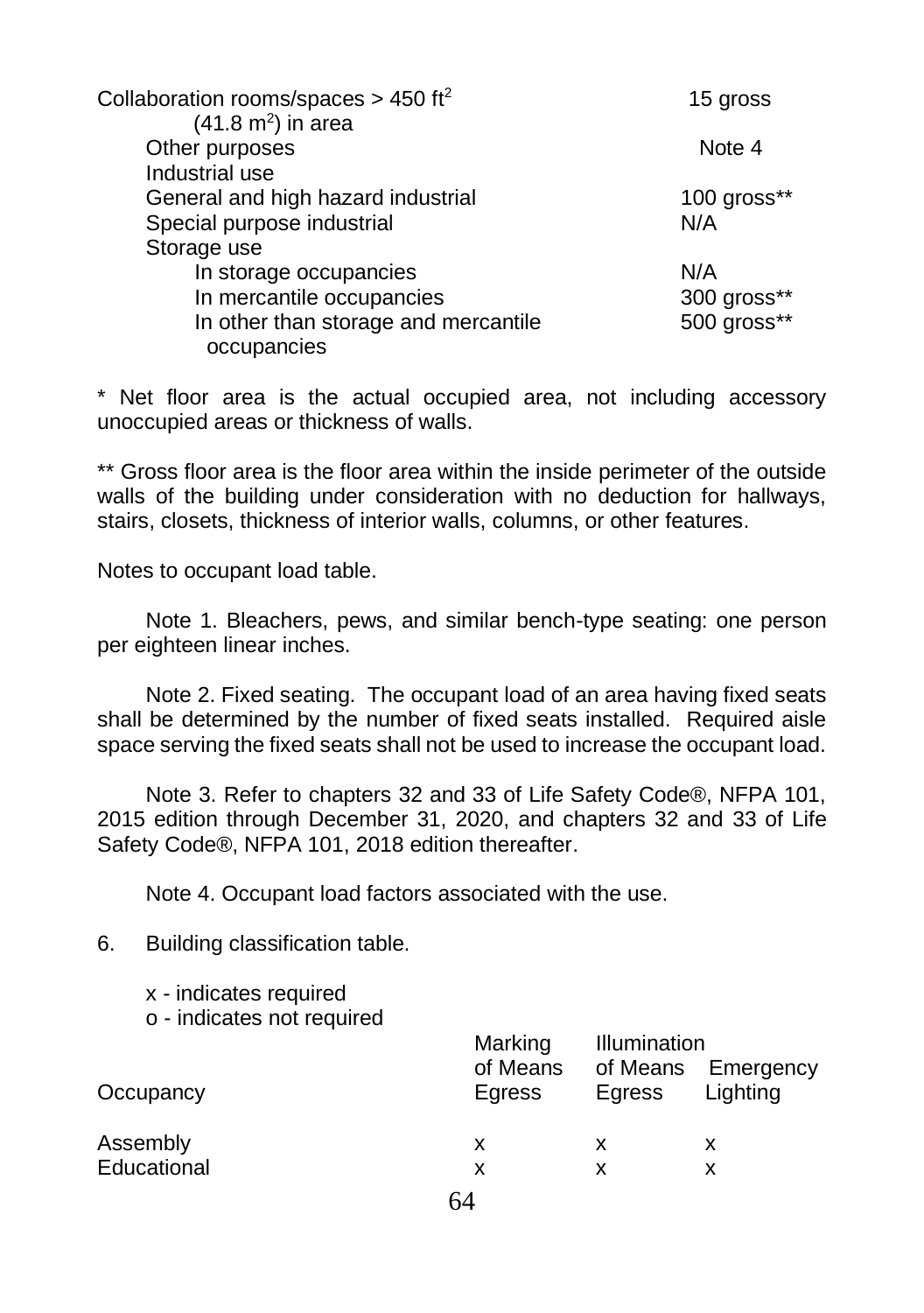| Day care                                                                              | x        | x | x        |
|---------------------------------------------------------------------------------------|----------|---|----------|
| Interior stairs and corridors                                                         | x        | x | x        |
| Assembly use spaces                                                                   | x        | x | x        |
| Flexible and open plan buildings                                                      | x        | x | x        |
| Interior or limited access portions of                                                |          |   |          |
| buildings                                                                             | x        | x | x        |
| Shops and laboratories                                                                | X        | x | x        |
| Family day care homes (more than                                                      |          |   |          |
| three but fewer than seven persons)                                                   | o        | x | o        |
| Group day care homes (seven to                                                        |          |   |          |
| twelve persons)                                                                       | о        | x | o        |
| Health care occupancies (Note 1)                                                      |          |   |          |
| (for complete details see article 517                                                 |          |   |          |
| of NEC and NFPA standard 99)                                                          | x        | x | x        |
| Detention and correctional                                                            | x        | x | x        |
| Residential                                                                           |          |   |          |
| Hotels and dormitories                                                                | x        | x | x Note 2 |
| Apartment buildings                                                                   |          |   |          |
| Twelve or less apartments                                                             | x        | x | o Note 3 |
| More than twelve apartments                                                           |          |   |          |
| or greater than three stories                                                         |          |   |          |
| in height                                                                             | x        | x | x Note 3 |
| Residential board and care<br>More than sixteen residents                             |          |   |          |
|                                                                                       | X        | x | x Note 2 |
| Mercantile                                                                            |          |   |          |
| Class A – Over thirty thousand square feet<br>[2787.09 square meters] or greater than |          |   |          |
| three stories                                                                         | x        | x | x        |
| Class B-Three thousand square feet to                                                 |          |   |          |
| thirty thousand square feet [278.71                                                   |          |   |          |
| square meters to 2787.09 square meters]                                               |          |   |          |
| or three thousand square feet [278.71                                                 |          |   |          |
| square meters] or less and two or three                                               |          |   |          |
| stories                                                                               | x        | X | x        |
| Class C - Under three thousand square                                                 |          |   |          |
| feet [278.71 square meters] and one                                                   |          |   |          |
| story                                                                                 | x Note 5 | X | o        |
| Malls                                                                                 | x        | x | x        |
| <b>Business</b>                                                                       | x        | x | о        |
| Three or more stories in height                                                       | x        | x | x        |
| Fifty or more persons above or                                                        |          |   |          |
| below level of exit discharge                                                         | х        | x | x        |
| Three hundred or more persons                                                         | x        | x | x        |
| All limited access and underground                                                    | X        | x | x        |
|                                                                                       |          |   |          |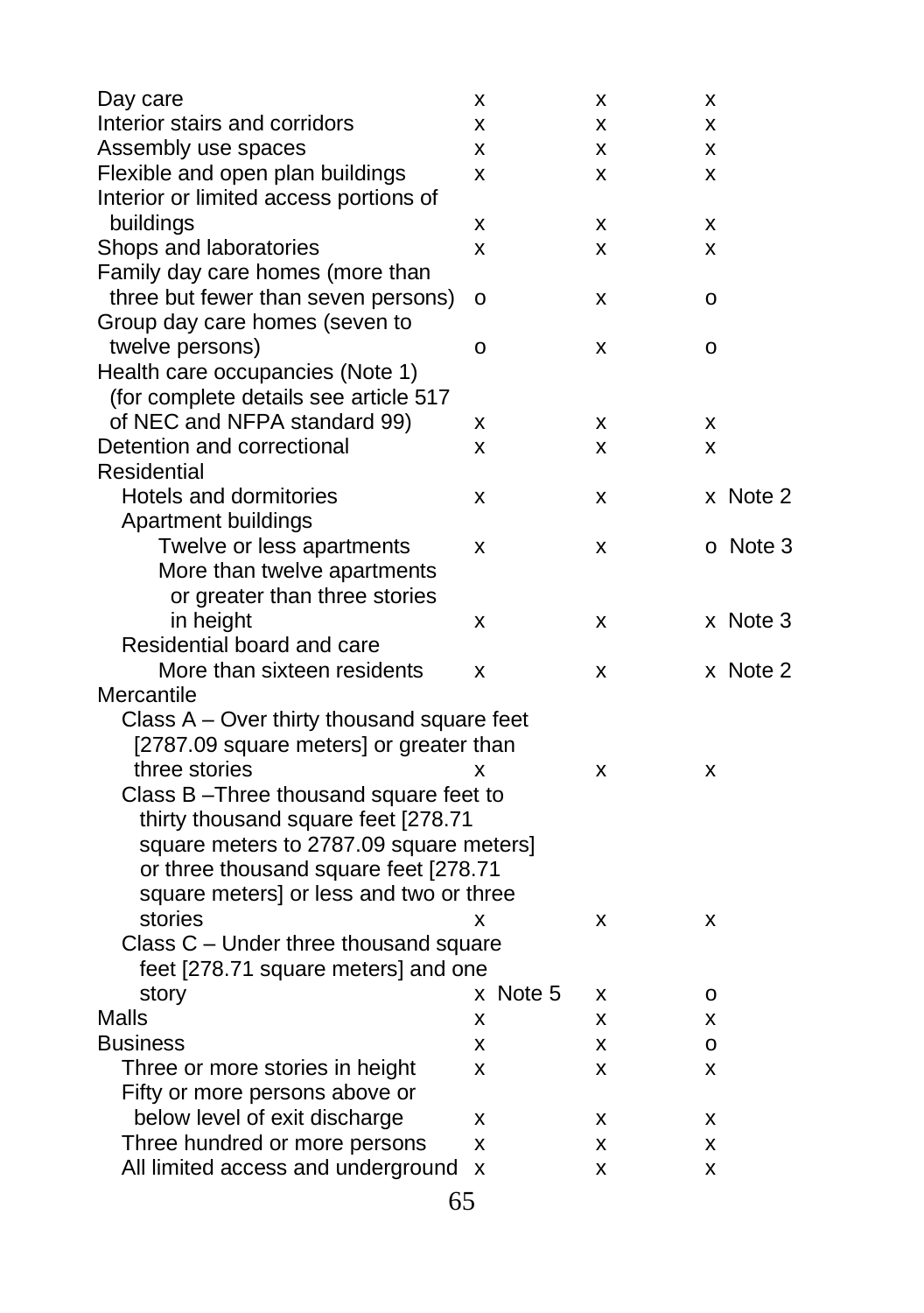| Industrial |  | x Note 6 x Note 6 & 7 |
|------------|--|-----------------------|
| Storage    |  | x Note 8 x Note 8 & 9 |

Special structures (refer to chapter 11, Life Safety Code®, NFPA 101, 2015 edition through December 31, 2020, and chapter 11, Life Safety Code®, NFPA 101, 2018 edition thereafter).

Mixed occupancies (Note 5).

#### NOTES:

Note 1. Exception: Power supply for exit and emergency lighting shall conform to NFPA 110.

Note 2. Exception: Where each guest room, guest suite or resident sleeping room has an exit direct to the outside of the building at street or ground level emergency lighting is not required.

Note 3. Exception: Buildings with only one exit need not be provided with exit signs.

Note 4. Exception: Where the same means of egress serve multiple use or combined occupancies, exit lighting, exit signs, and emergency lighting shall be provided for the occupancy with the most stringent lighting requirements. The occupant load of each type of occupancy shall be added to arrive at the total occupant load.

Note 5. Exception: Where an exit is immediately apparent from all portions of the sales area, the exit marking is not required.

Note 6. Exception: Special purpose industrial occupancies without routine human habitation.

Note 7. Exception: Structures occupied only during daylight hours, with skylights or windows arranged to provide the required level of illumination on all portions of the means of egress during these hours.

Note 8. Exception: Storage occupancies do not require emergency lighting when not normally occupied.

Note 9. Exception: In structures occupied only during daylight hours, with skylights or windows arranged to provide the required level of illumination of all portions of the means of egress during these hours, emergency lighting is not required.